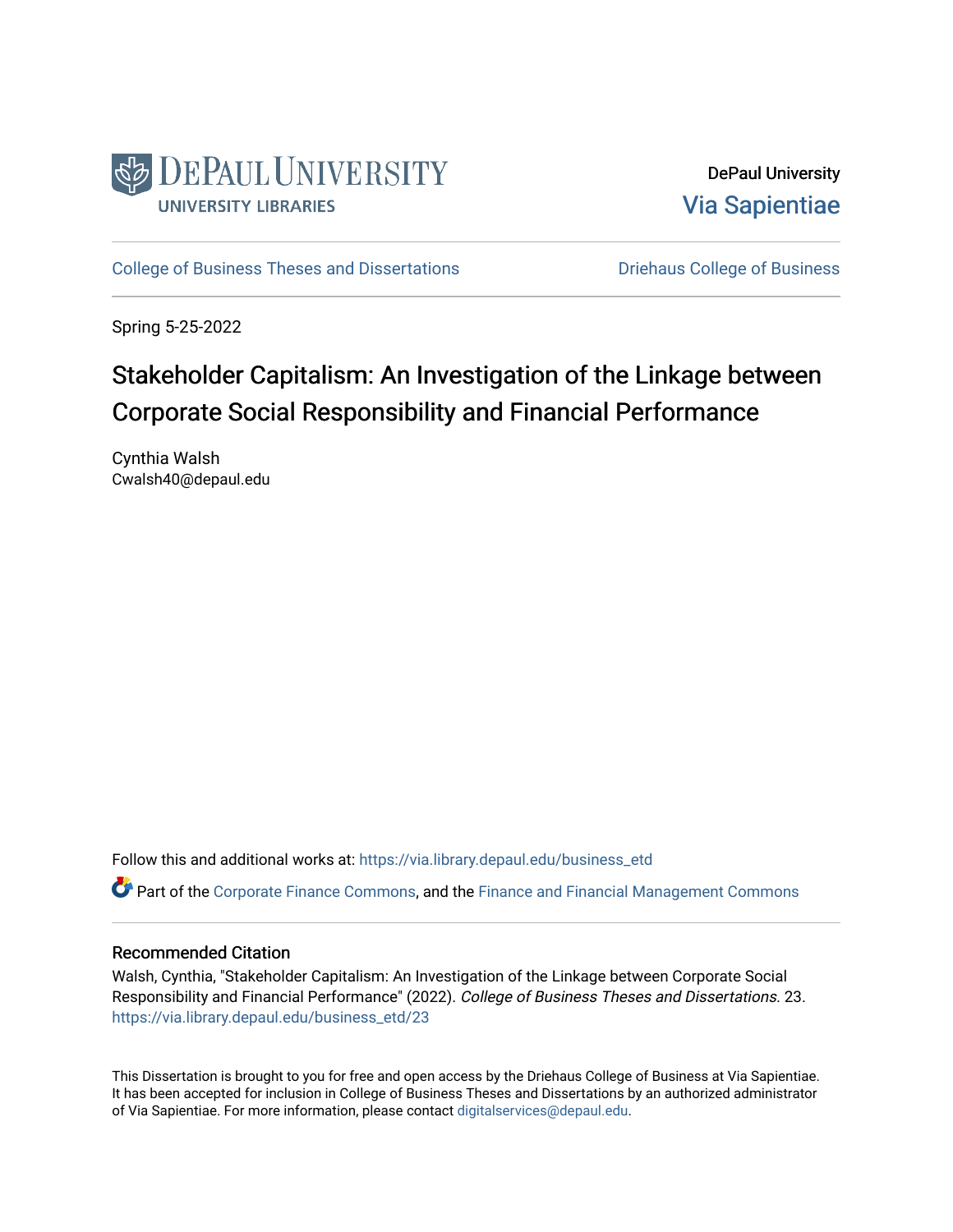## **Stakeholder Capitalism: An Investigation of the Linkage between Corporate Social Responsibility and Financial Performance**

### **DISSERTATION**

Submitted in partial fulfillment of the requirements for the degree of Doctorate of Business Administration

Kellstadt Graduate School of Business DePaul University Chicago, Illinois May 2022

#### **Cynthia Walsh**

908 Haymarket Ct Crown Point, IN 46307 Phone: (219) 669-0744 [Cwalsh40@depaul.edu](mailto:Cwalsh40@depaul.edu) cyndiwalsh@gmail.com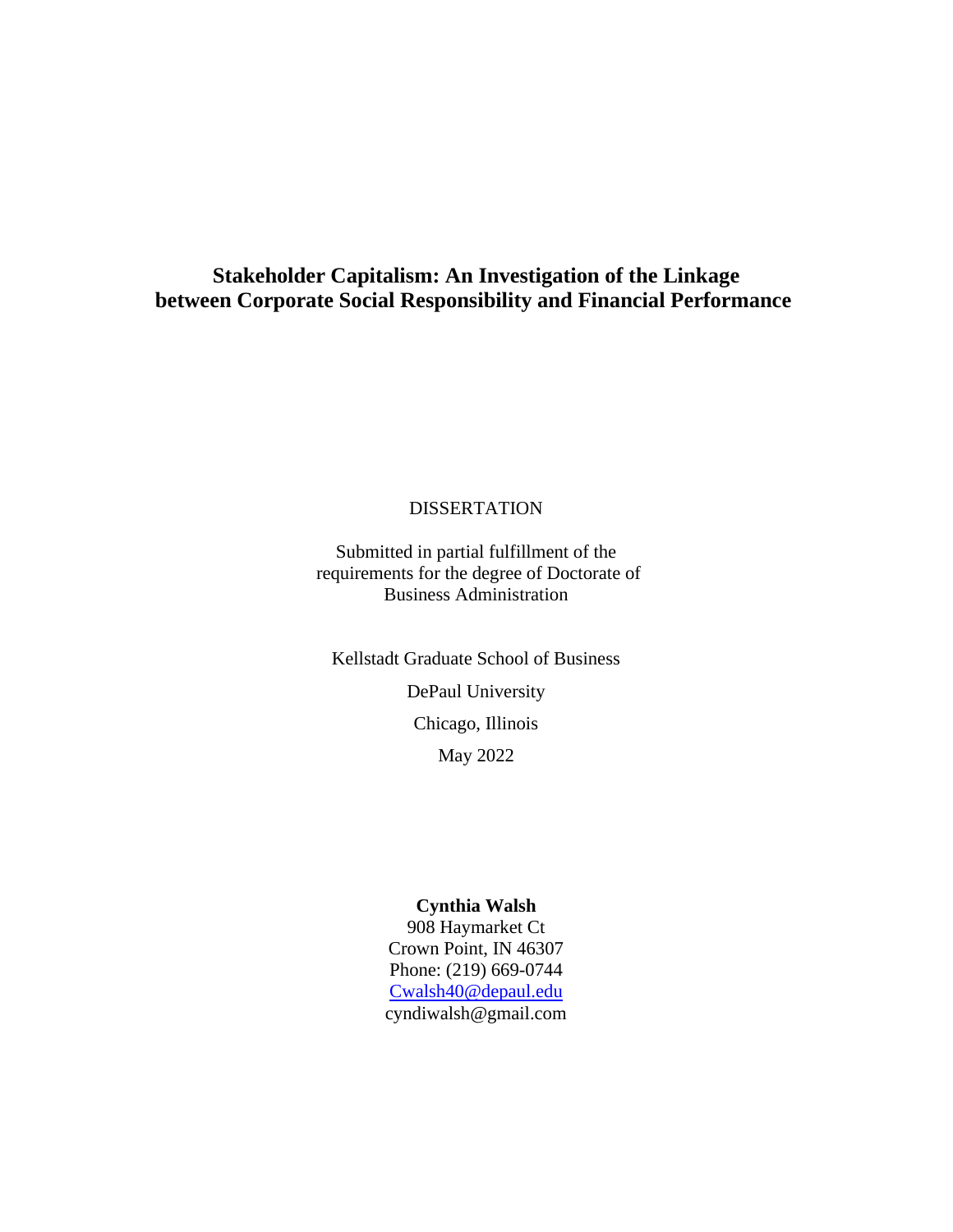



Dr. Vahap Uysal, Committee (Chair) Dr. Sanjay Deshmukh Dr. Sébastien Michenaud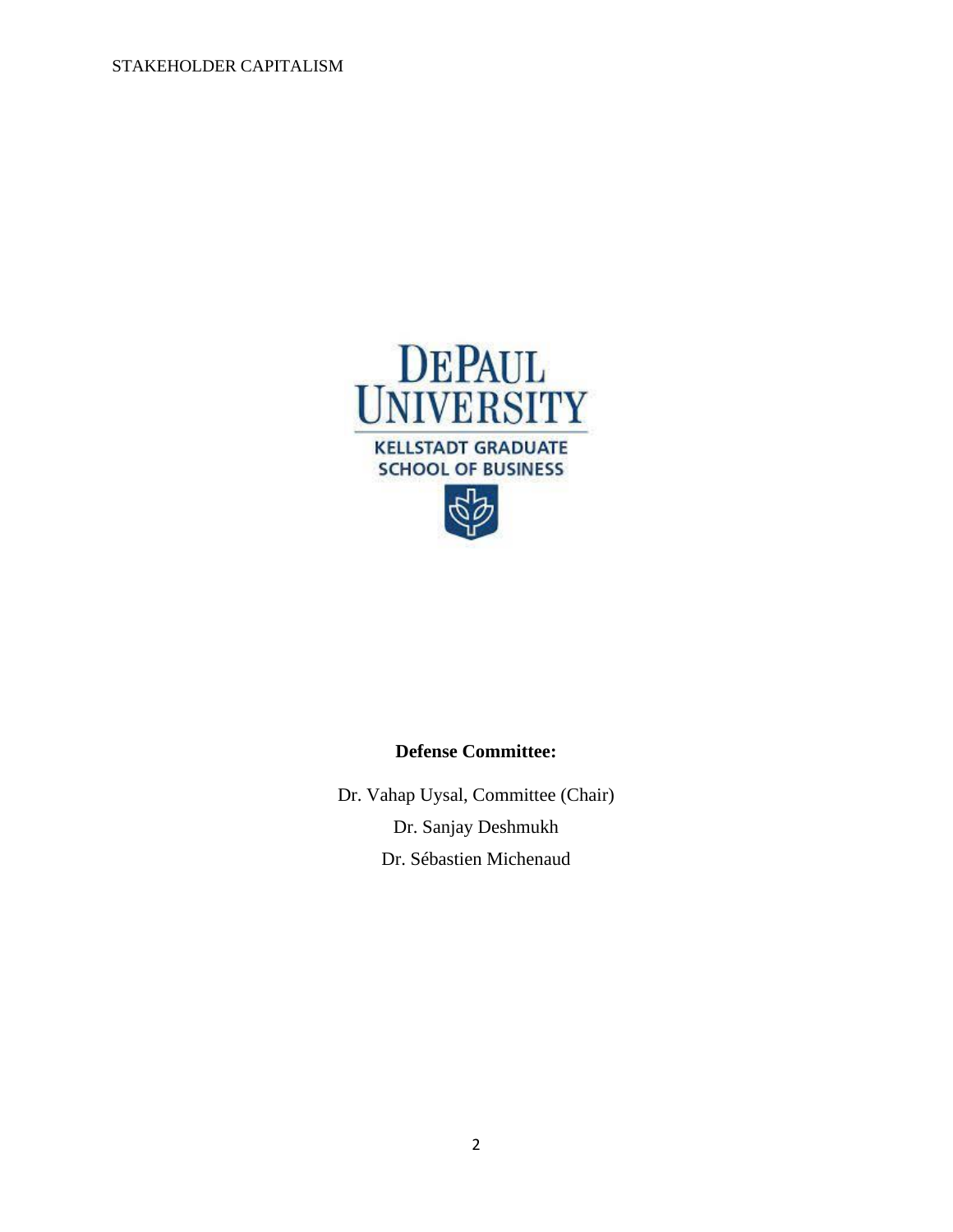## **Acknowledgments**

Recognition and heartfelt thanks are extended to many wonderful individuals who made this achievement possible.

…To my dissertation committee, Dr. Vahap Uysal, Dr. Sanjay Deshmukh, and Dr. Sébastien Michenaud, for your interest and insights. You challenged my thinking, enabling me to produce a product of which I can be proud. A special thanks to my dissertation chair, Dr. Vahap Uysal, whose intellect, wisdom, and calm demeanor expertly guided my research.

…To Dr. Grace Lemmon, whose support, encouragement, and leadership were invaluable during my journey.

…To the DBA faculty for your commitment to this program and for making me a confident evaluator of empirical research.

… To my family for your endless support, patience, and encouragement. A special thanks to my biggest cheerleaders, my husband Tim, and my children Christine and Jack; your support means more than you know.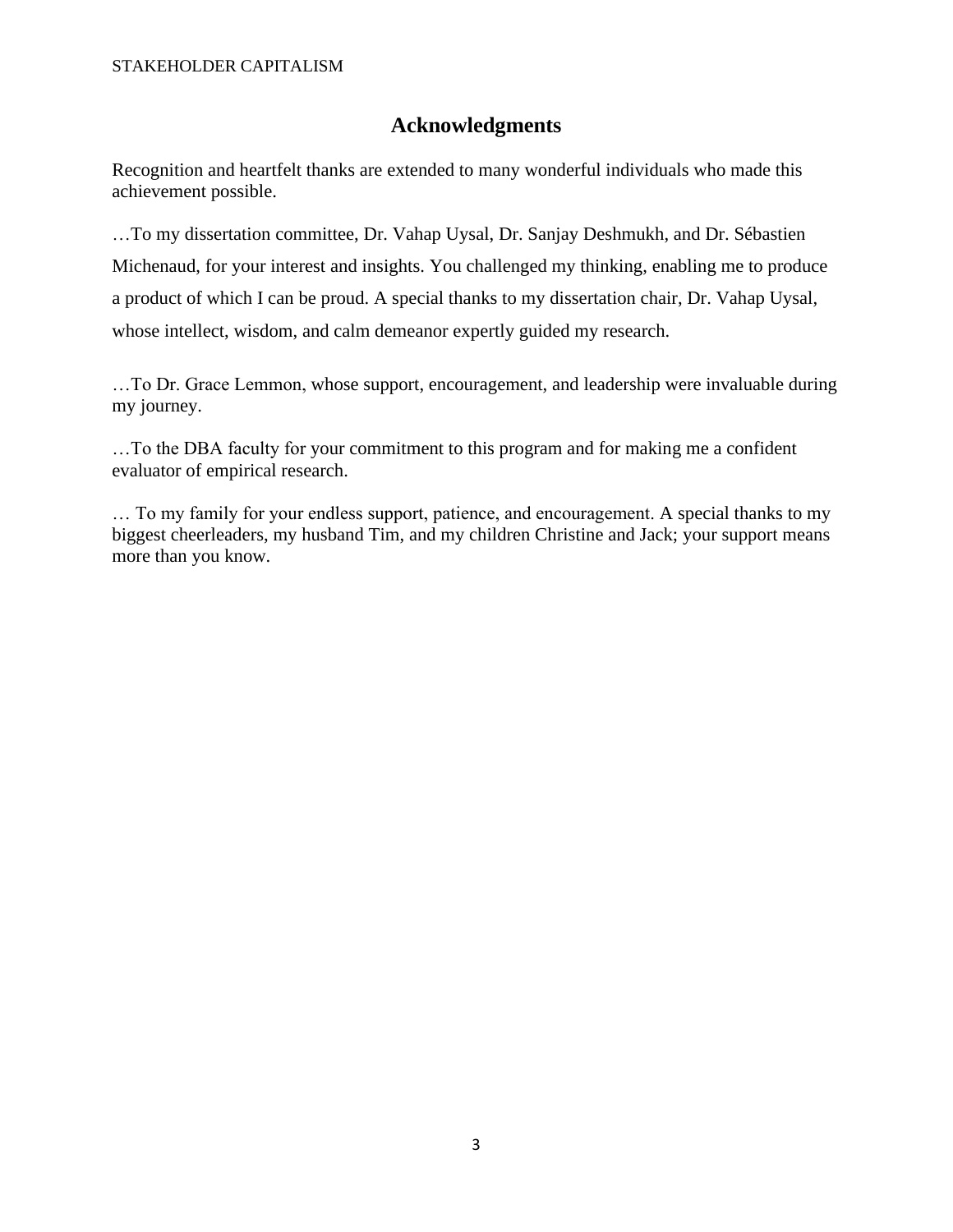## **Biography**

Cynthia Walsh has been a practitioner in the Financial Services industry for over 35 years. Currently, she serves as President of Walsh Advisors, a Registered Investment Advisor. Cynthia draws on a deep and varied career that has taken her on a dual path of individual and corporate investment and risk management. Early in her career, she served as Vice President of Foreign Currency Trading at Bank of America. In addition to trading, she also developed and implemented strategic capital markets risk management programs for multi-national corporations. She spent many years as Managing Partner of National Bond and Trust, a national financial benefits provider, where Cynthia developed and implemented a national investment program for individual investors.

As a seasoned fiduciary, Cynthia has lent her investment expertise to service in various trustee roles, including the Indiana Bond Bank, Indiana Public Employee Retirement Pension Fund, and the Indiana State Teachers' Retirement Pension Fund. She has also served as a board member of the Indiana Education Savings Authority.

Cynthia earned her bachelor's degree in Computer Information Technology from Purdue University and her MBA from the University of Chicago, where she specialized in Finance. Cynthia began her Doctoral studies at DePaul University Kellstadt Graduate School of Business in 2019.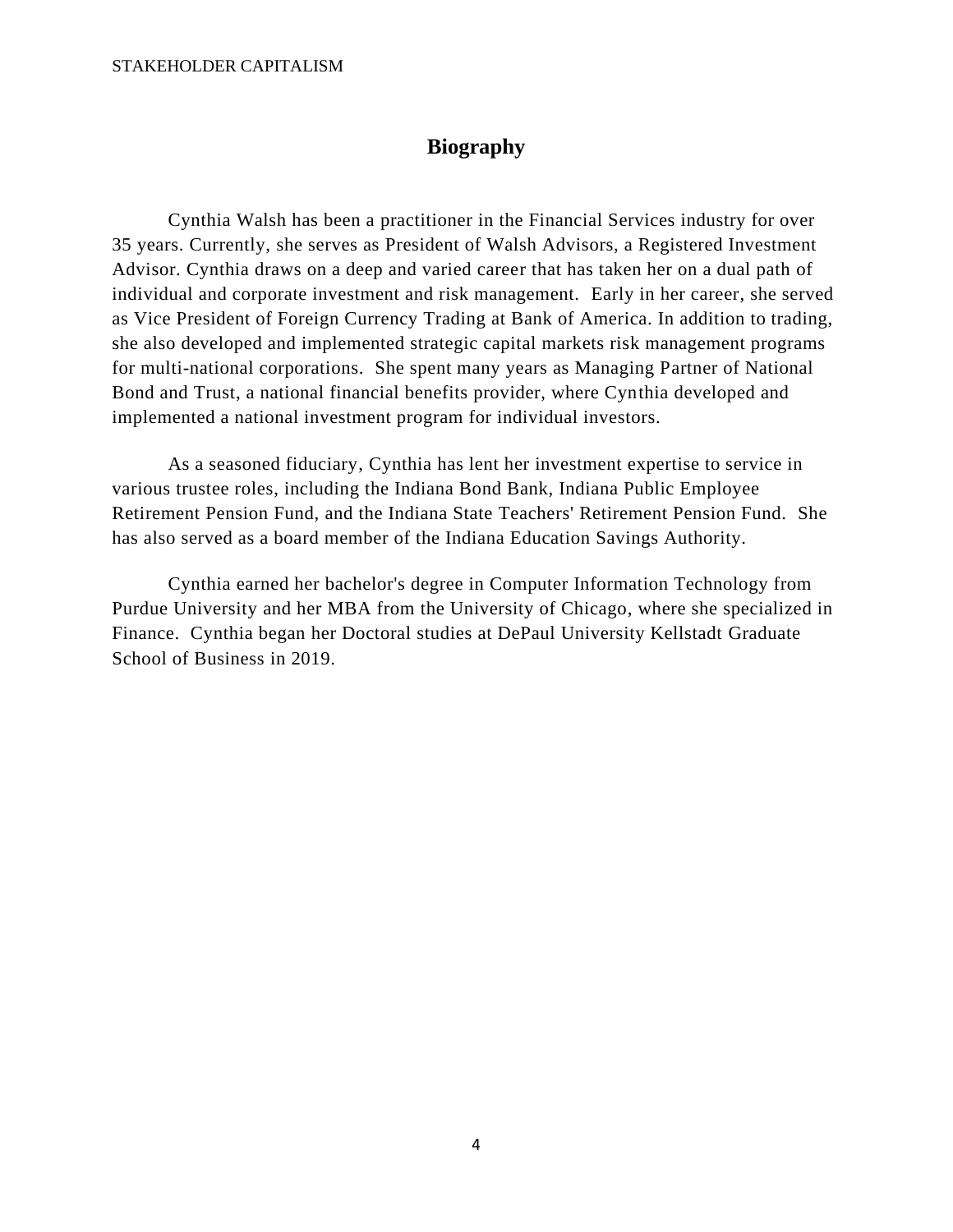## **Contents**

| I.  |  |
|-----|--|
| П.  |  |
| 2.1 |  |
| 2.2 |  |
| 2.3 |  |
|     |  |
| 3.1 |  |
| 3.2 |  |
|     |  |
| 4.1 |  |
| 4.2 |  |
| 4.4 |  |
|     |  |
|     |  |
|     |  |
|     |  |
|     |  |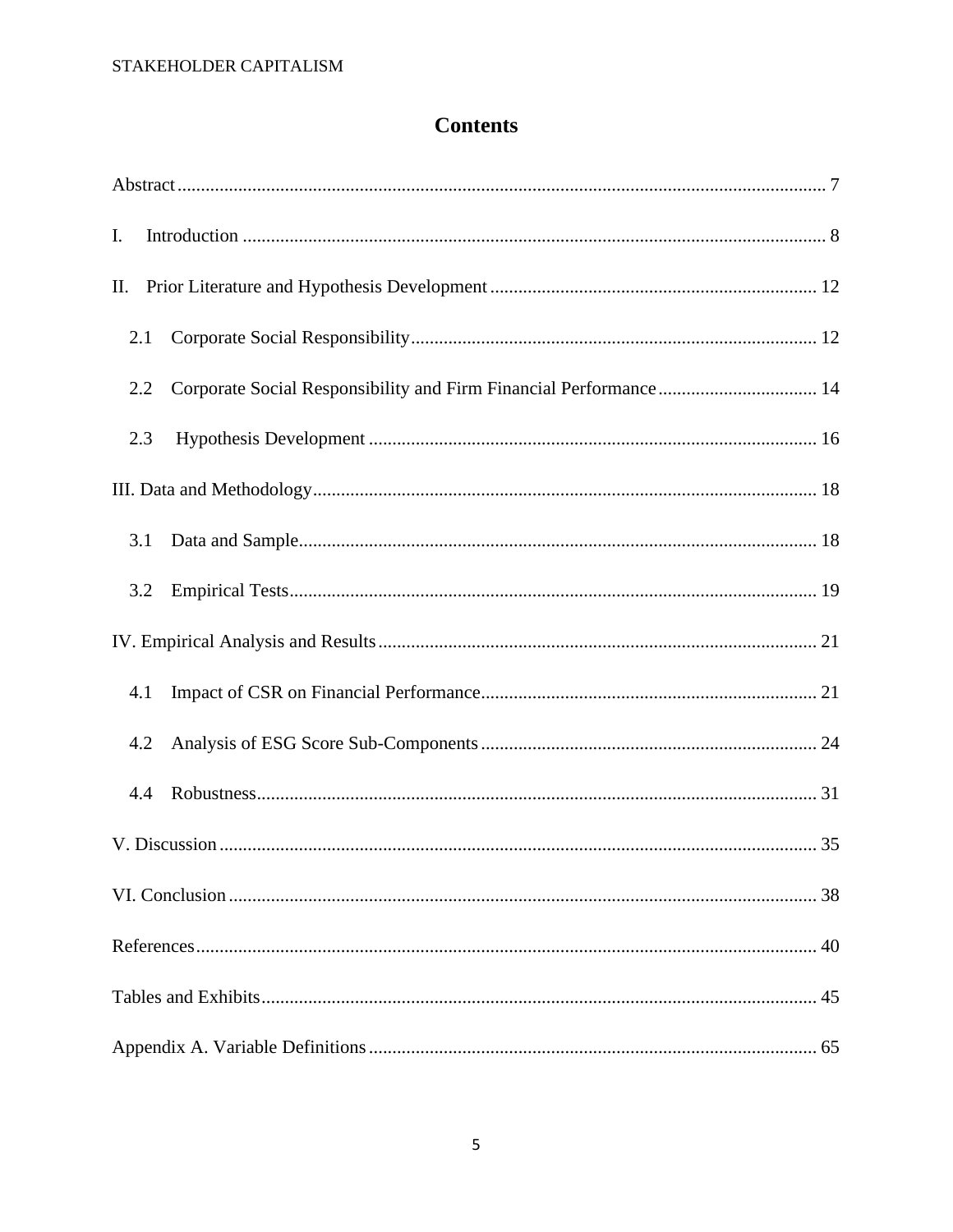## **List of Tables**

<span id="page-6-0"></span>

| Table 2: Primary Multivariate Analysis - Continuous Variable ESG Score Effect on ROA  47 |  |
|------------------------------------------------------------------------------------------|--|
|                                                                                          |  |
|                                                                                          |  |
|                                                                                          |  |
| Table 6: Moderating Effect of Pandemic with High and Low ESG Dummies on ROA  51          |  |
|                                                                                          |  |
| Table 8: Moderating effect of Pandemic with Environmental and Social Scores on ROA 53    |  |
| Table 9: Continuous Variable ESG Score Effects on ROA for Energy Industry  54            |  |
|                                                                                          |  |
|                                                                                          |  |
| Table 12: Effect of Pandemic with Environmental Score on ROA for Energy Industry  57     |  |
|                                                                                          |  |
|                                                                                          |  |
|                                                                                          |  |
|                                                                                          |  |
|                                                                                          |  |
|                                                                                          |  |
|                                                                                          |  |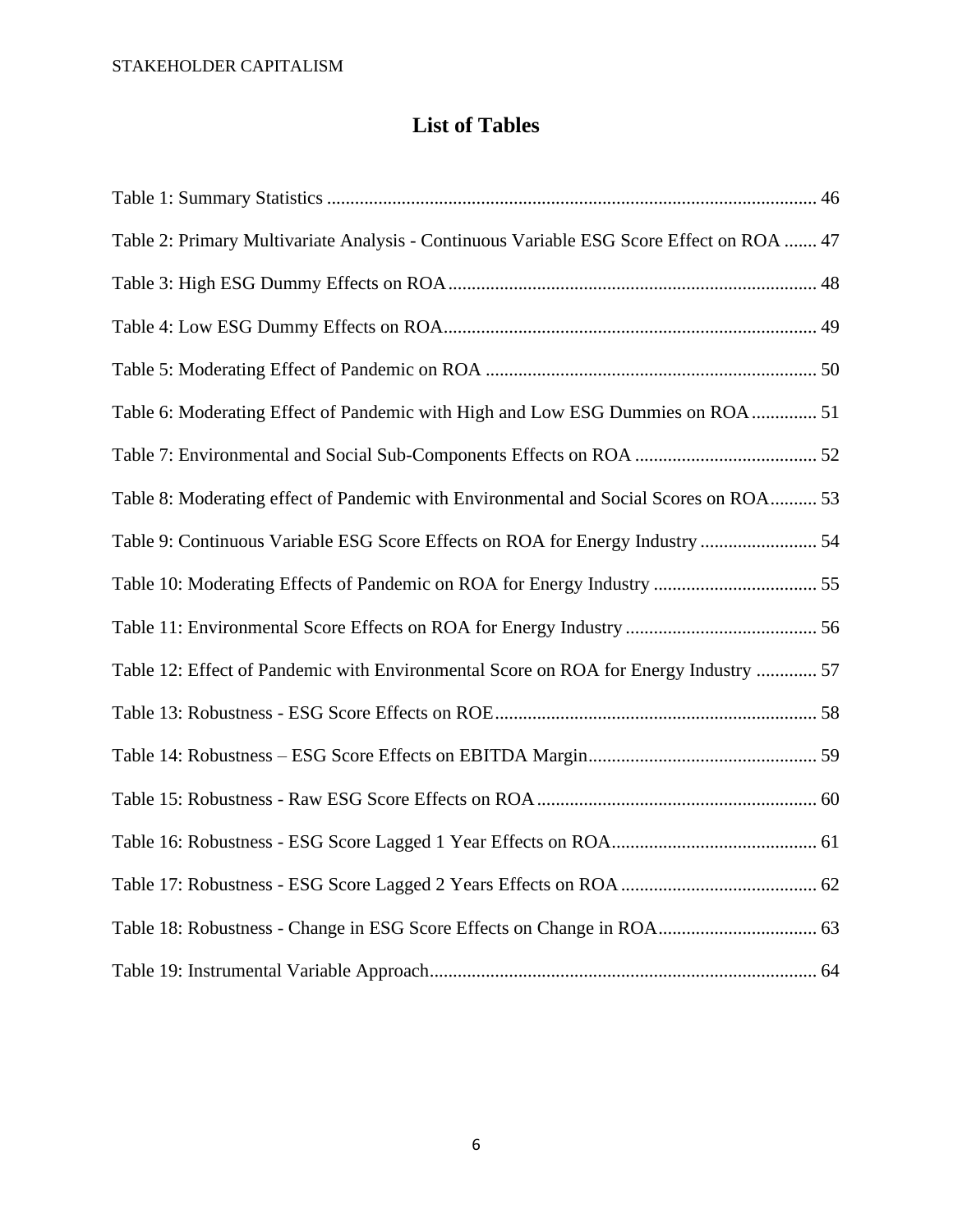### **Abstract**

Utilizing a large sample of firms over a 13-year period, we examine the impact of ESG Score on profitability. While we fail to find a significant effect for the continuous ESG Score variable, we find conditions where Corporate Social Responsibility (CSR) plays an important role in financial performance. Specifically, after controlling for relevant firm characteristics and fixed effects, we find that the highest quartile of ESG Scores experience an average increase in return on assets of 4%. This effect is amplified for the CSR-sensitive energy industry. Additionally, CSR can play an important role in mitigating loss during times of economic crisis. Our analysis of the Covid-19 Pandemic suggests that firms with high environmental stewardship benefit financially, while firms with low environmental stewardship experience additional losses that compound the overall negative effect of the crisis. Our study suggests that the relationship between CSR and financial performance is complex and subject to certain conditions.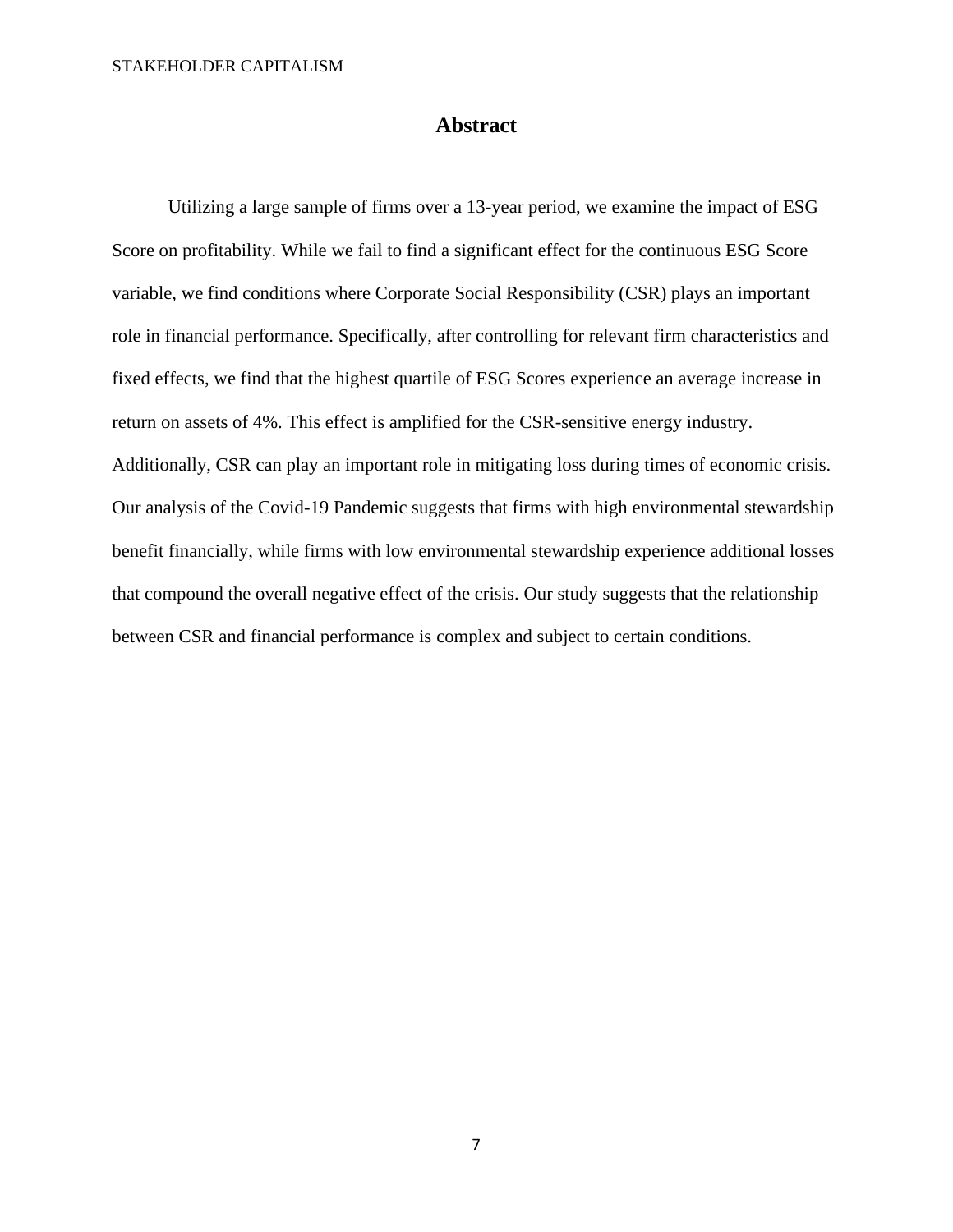### **I. Introduction**

<span id="page-8-0"></span>Stakeholder capitalism is on the rise. Recent societal and cultural changes have renewed interest in stakeholder capitalism, the idea that companies are responsible for not only generating profits but their role in society as well. From the United Nations Climate Conference in Scotland to the CEO-led Business Round Table in the United States, stakeholder capitalism is discussed and debated worldwide. CEOs of major companies are speaking out in favor of prioritizing their clients, employees, and the environment over solely maximizing shareholder profits. For example, Marc Benioff, the Chairman of Salesforce.com, has proclaimed, "Capitalism, as we know it, is dead" (Benioff, 2019). Instead, he favors a model that leverages corporate social responsibility (CSR) to address environmental, social, and governance (ESG) concerns. Another example is Larry Fink, the Chairman and CEO of BlackRock and the world's largest fund manager. In his annual letter to the business community, Fink urges CEOs to integrate ESG criteria into their business plans and argues that if companies work to benefit all stakeholders, including employees, customers, and the environment, they can realize better profits and higher returns (Fink, 2021).

Considering ESG criteria in portfolio construction, or "sustainable investing," serves as a mechanism for socially conscious investors to direct capital to companies prioritizing stakeholder interests. The surge in money flowing into sustainable investment strategies demonstrates that investors have embraced the narrative that they can do good while earning a superior return. In 2020, over \$51 billion flowed into U.S. sustainable investment funds, a 138% increase over 2019 and a nearly tenfold increase over 2018 (Hale, 2021). In the United States alone, assets linked to sustainable investing strategies totaled \$17.1 trillion in 2020, representing 1 in every 3 dollars of assets under management (U.S. Sustainable Investment Forum, 2021).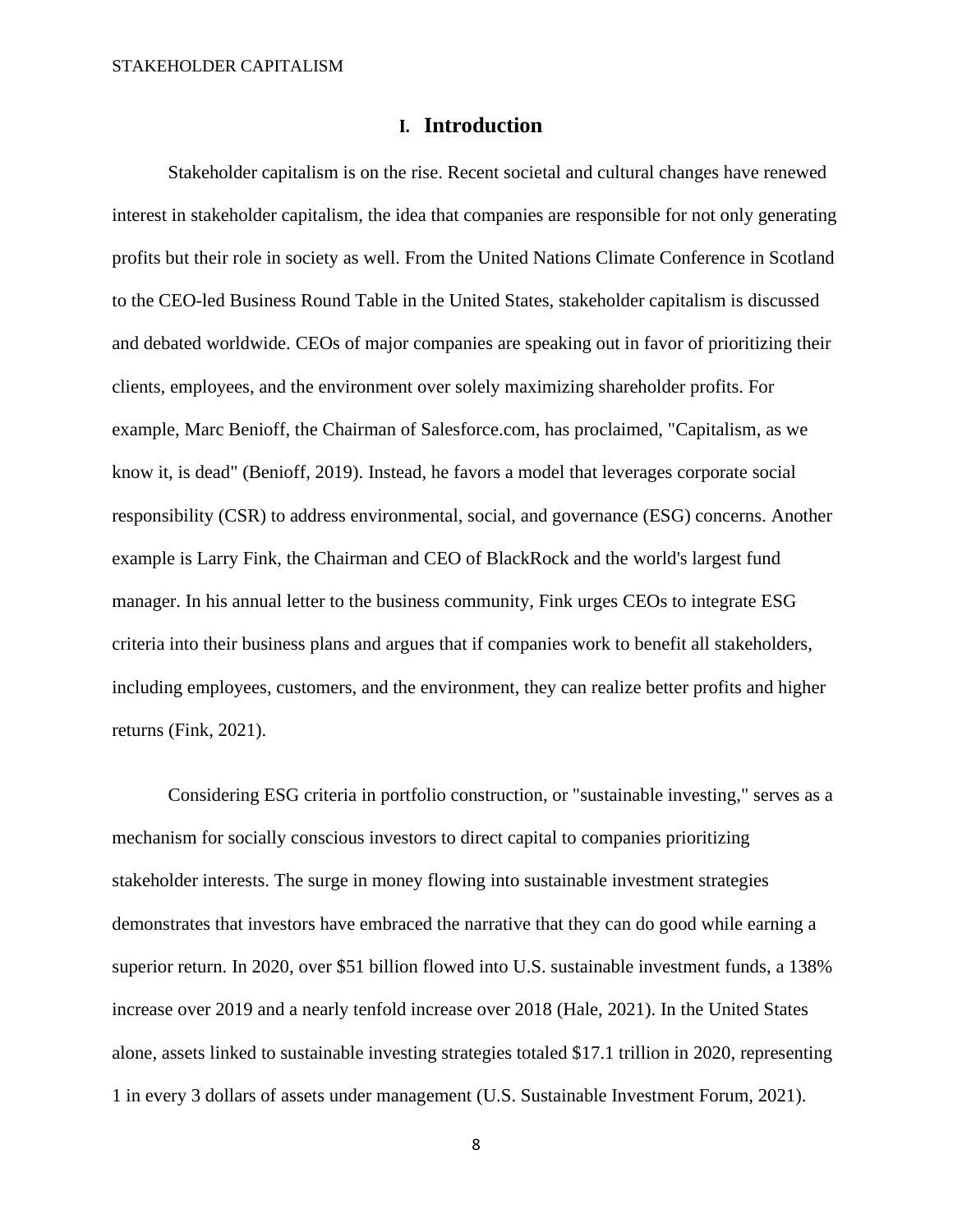This trend has given investors new influence over corporate ESG initiatives through shareholder proxy proposals. Shareholder support for ESG proposals at U.S. companies rose to 32% in 2021 from 21% in 2019, a 50% increase (Sustainable Investment Institute, 2020). The significant money flowing into sustainable mutual funds has allowed socially conscious investors and mutual fund companies such as Blackrock a collective influence on corporate CSR decisions that were previously not possible.

As stakeholder capitalism has grown in financial and economic significance, academic research has also increased. From an academic lens, stakeholder capitalism can be explained through stakeholder theory, which considers shareholders but extends the duty of the firm to also act on behalf of other stakeholders, such as the community, environment, employees, and vendors (Freeman, 1983). It is generally accepted that stakeholder capitalism and CSR can have positive implications for society, but the economic importance of CSR has been debated. Thus, much academic research has focused on the relationship between CSR and firm value. This body of work has provided evidence that in certain conditions, firm social behavior is positively related to financial performance (Atz et al., 2020; Margolis, 2009). Studies of this nature often examine underlying mechanisms such as firm reputation or environmental stewardship to explain the relationship. These mechanisms rely on the belief that firms are comprised of a lexis of contracts, both explicit and implicit, that can add or subtract firm value (Hill  $\&$  Jones, 1992). By improving stakeholder relations, firms can build social capital through these implicit contracts, manifesting into enhanced performance.

 However, questions remain as to whether business leaders can successfully address all stakeholder interests while maintaining financial performance. In their seminal work on CSR,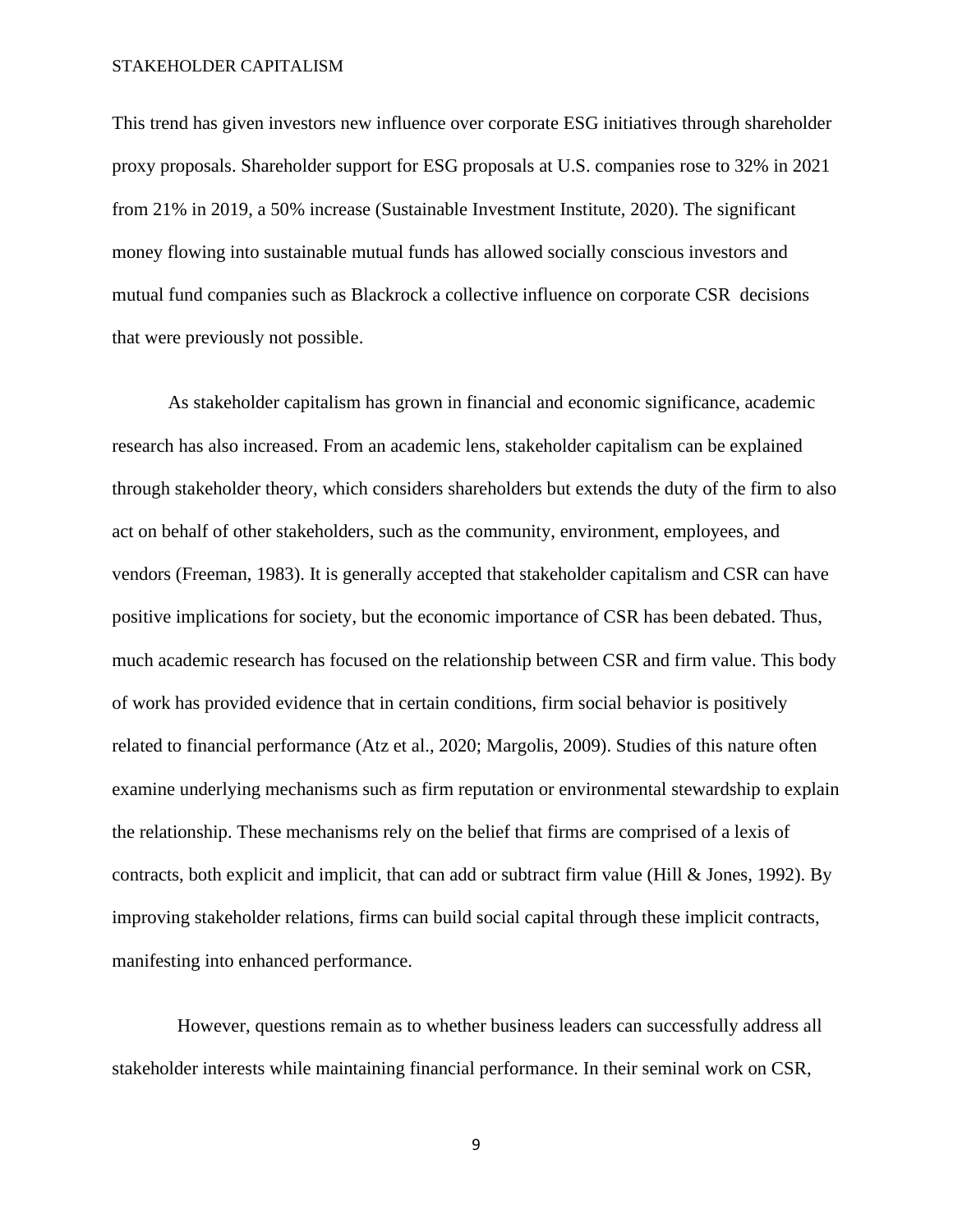Jensen and Meckling (1976) posit that firms should not take on social responsibility unless these activities position the firm for sustainable, long-term profitability. Corporate leaders must create an overall CSR profile that comprises a lexis of value-enhancing initiatives to influence general performance.

A body of research supports the contention that creating an overall firm CSR profile that influences financial performance can be complex and subject to certain conditions (Bardos et al., 2020; Buchanan et al., 2018; Eccles et al., 2014; Fauver et al., 2018; Flammer, 2013). Numerous scholars have found the relationship ambiguous and often conflicting (Albertini, 2013; Hang et al., 2019; McWilliams & Siegel, 2000; Servaes & Tamayo, 2013). In their meta-analysis of over 1,200 papers, Atz et al. (2020) find evidence linking CSR and corporate financial performance. Still, the relationship did not translate to an overreaching conclusion when averaged across all studies. Pava & Krausz (1996) conducted a literature review on the relationship. They found that firms perceived as having met CSR criteria have generally been shown to have financial performance on par or worse than control companies. These studies highlight that the economic benefit of CSR is subject to certain conditions.

There is still a limited understanding of the conditions in which the overall CSR profile of a firm can contribute to profitability. Therefore, this study aims to add to the existing literature by systematically examining the overall relationship using a large dataset that spans a 13-year period. By focusing on CSR at the firm level instead of individual mechanisms, we examine the conditions in which overall financial performance can be enhanced. Specifically, we study the relationship through the firm's cash flows which are an integral component of firm value. This approach enables us to uncover a more fundamental relationship between CSR and firm value as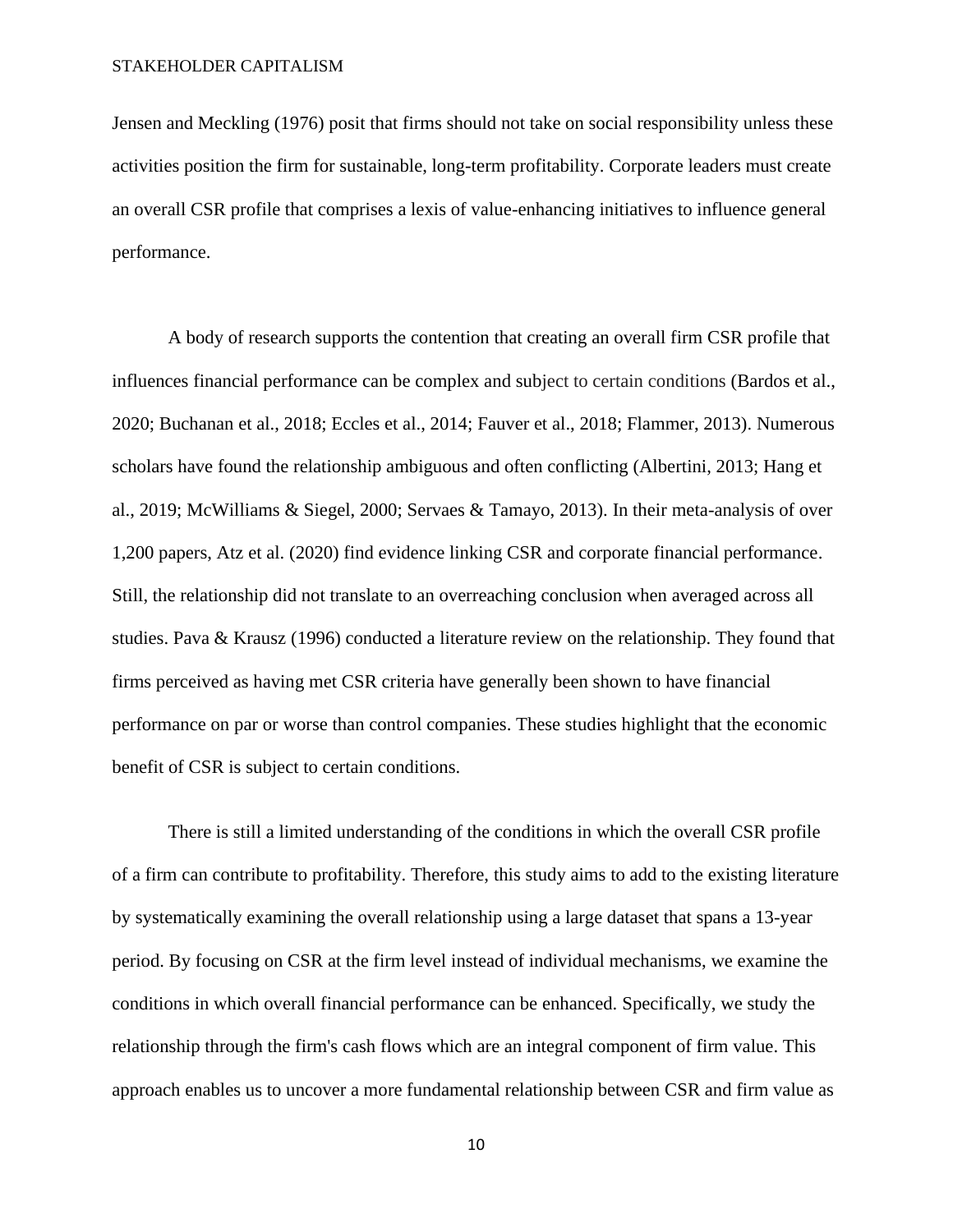opposed to stock returns which include risk and investor sentiment. Furthermore, given that our data encompasses the recent global economic shock caused by the Covid-19 Pandemic, we can further examine whether a firm's CSR profile provides a level of insurance that can moderate a crisis's financial impact.

Taken as a whole, the literature regarding the relationship between CSR and financial performance provides mixed results. The research is expansive but often focuses on the impact of individual CSR mechanisms such as environmental stewardship and employee relations. We contribute to the literature by examining how a firm's relative overall CSR attractiveness affects profitability. Our study fails to find a significant relationship between the continuous ESG Score variable and financial performance. This finding supports the view that CSR does not provide a strategic advantage to firms. However, we find conditions where CSR plays an important role. Specifically, we provide evidence that the performance claims of stakeholder capitalism hold for firms with the highest category of relative ESG Scores. This effect is amplified for the CSRsensitive energy industry.

While we find no overall evidence that CSR provides an insurance policy to mitigate loss during a crisis, we find that environmental stewardship plays a significant role during economic downturns. Our analysis of the Covid-19 Pandemic suggests that firms with high environmental stewardship benefit financially, while firms with low environmental stewardship experience additional losses that compound the overall negative effect of the crisis. Again, these claims are magnified and particularly important for the CSR-sensitive energy industry. Taken together, our study suggests that the relationship between CSR and financial performance is complex and subject to certain conditions.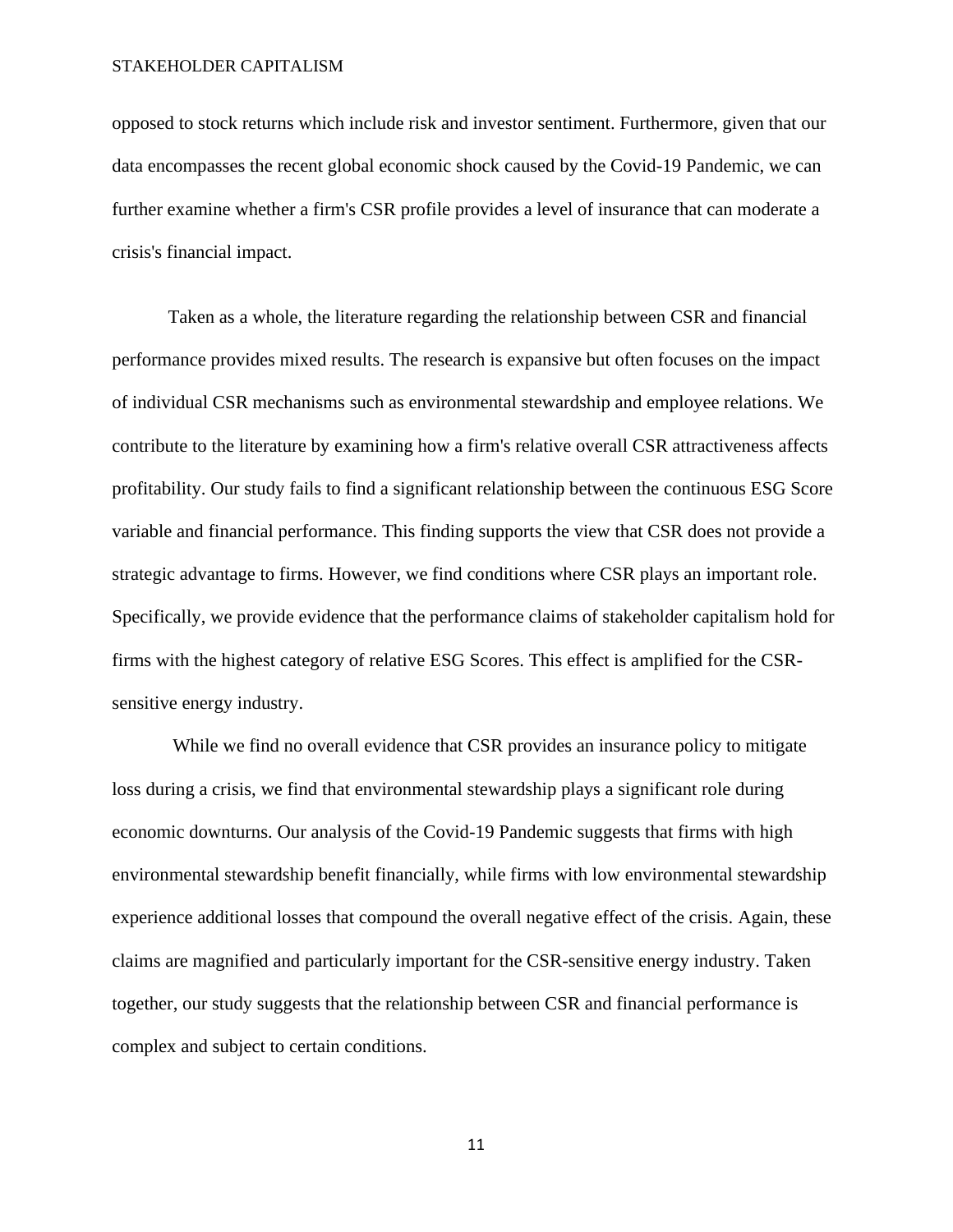### **II. Prior Literature and Hypothesis Development**

### <span id="page-12-1"></span><span id="page-12-0"></span>**2.1 Corporate Social Responsibility**

Links between firm social behavior and financial performance have mainly been studied through the lens of CSR, representing corporate actions not required by law that attempt to further some social good and extend beyond the explicit transactional interests of the firm (McWilliams and Siegel, 2000). Carroll (1979) provided one of the first detailed yet integrated definitions of CSR, stating: "The social responsibility of business encompasses the economic, legal, ethical, and discretionary expectations that society has of organizations at a given point in time." This definition is based on the fundamental assumption that businesses primarily serve society by producing the desired goods and services within the prevailing legal framework. Beyond economic and legal expectations, CSR involves meeting implicit societal expectations such as philanthropic actions to improve social conditions. Carroll (1991) refined his definition, replacing discretionary with philanthropic, proposing a four-part pyramid with economic responsibilities as a base, and building up legal, ethical, and philanthropic categories.

While often used interchangeably, CSR and ESG have some differences. The primary difference is that CSR represents a firm's efforts to positively impact its stakeholders and society. At the same time, ESG involves a standard measurement of the firm's actions in these areas. Despite this, both terms are associated with action taken by a firm related to improving the lives and environment external to the firm itself.

Throughout history, references to the social good of corporations can also be found. Eighteenth-century philosopher Adam Smith argued the invisible hand of free markets produces overall benefits to society, but the benefits are a byproduct of capitalism (Smith, 2002). In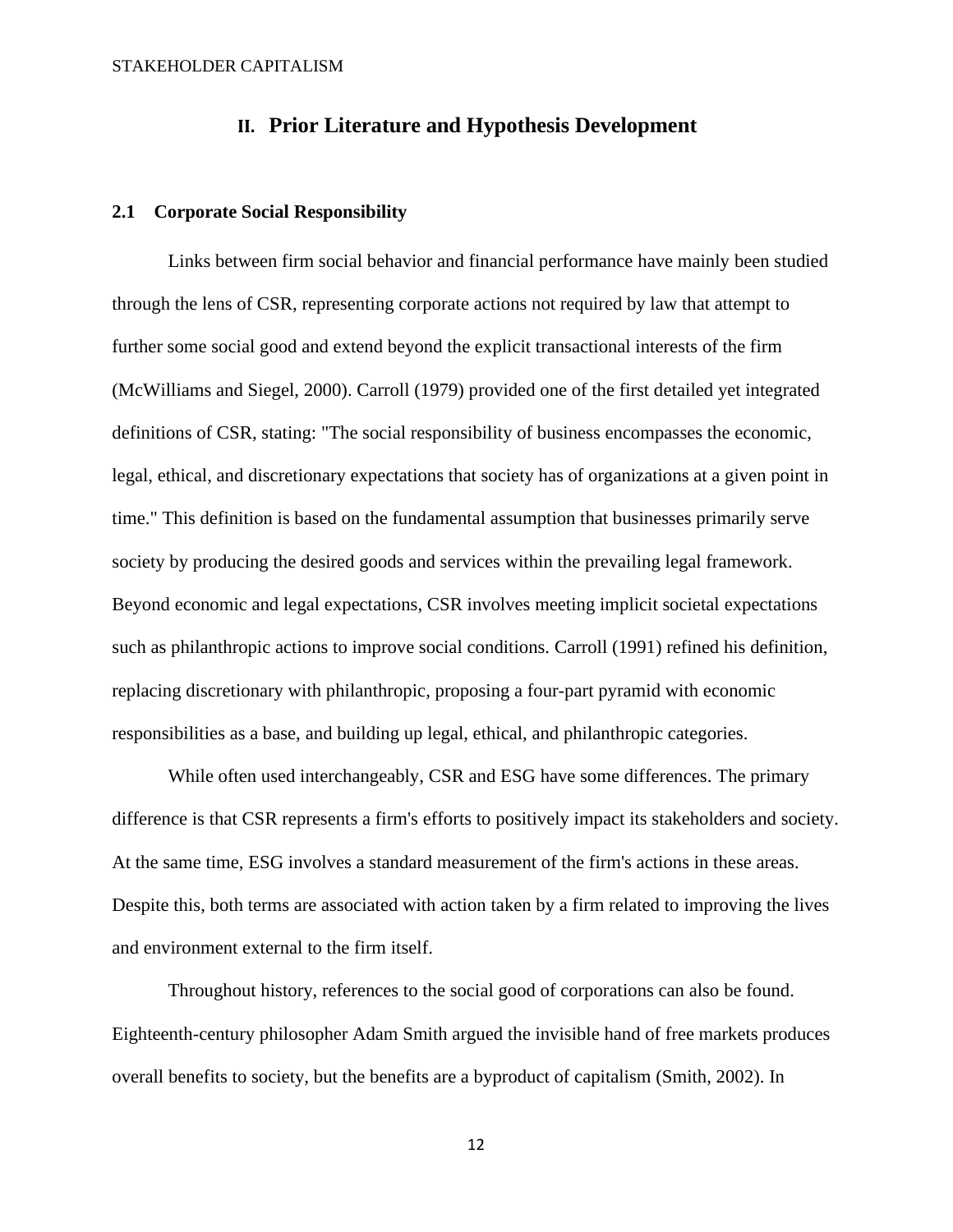Smith's view, a competitive marketplace provides an equilibrium between business and public interest. In the 1920s, business leaders began purposefully addressing societal needs but primarily to diffuse conflict with critical constituents (Mitchell, 1989). Formal writing on the subject did not emerge until the 1950s, when Howard Bowen published his formative book: *Social Responsibilities of the Businessman* (Bowen, 1953). Later referred to as the father of CSR, Bowen advocated for business ethics and provided a foundation for business responsiveness to societal interests (Carroll, 1999).

In the 1970s, CSR became more widely recognized and adopted. It was also shaped by a few critical events in this decade. First, the Committee for Economic Development (CED) established a "social contract" for business. They declared that corporations operate at the goodwill of society that could impair their existence through public pressure. Therefore, the CED argued companies must develop and foster relationships with key stakeholders. Second, in response to South Africa's Apartheid, the Sullivan Principles were published in 1974 and required companies to divest from South African operations. Failure to comply resulted in the loss of institutional investor capital (Grossman & Sharpe, 1986). This sparked investor activism in the form of exclusionary portfolio construction meant to shape corporate behavior. Following this trend, academic research on CSR emerged in the 1980s. Thomas Jones authored what is generally known to be the first paper that considered CSR as a corporate business decision. His work led to further research focused on operationalizing the CSR construct, which provided new frameworks for evaluation (Carroll, 1999).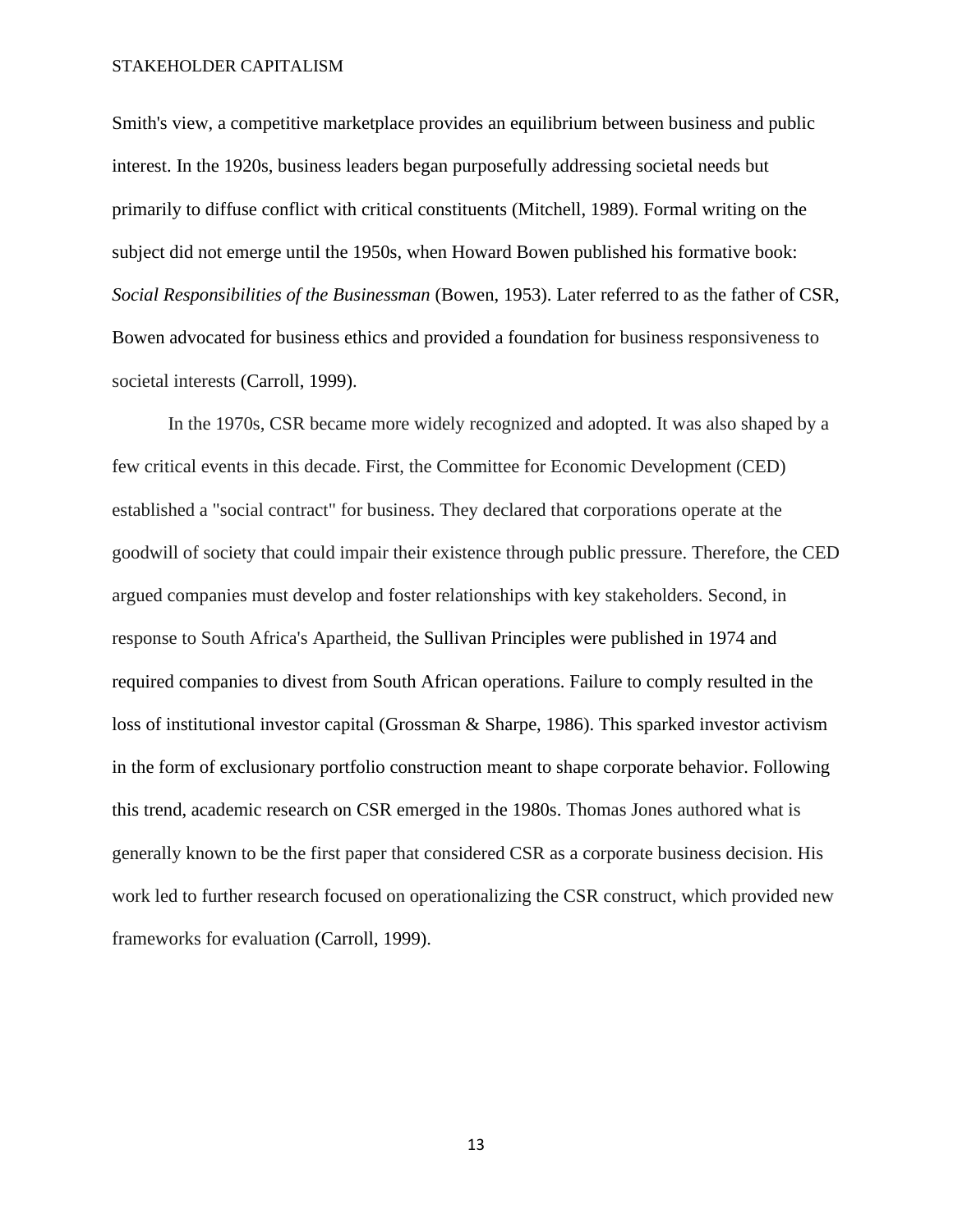### <span id="page-14-0"></span>**2.2 Corporate Social Responsibility and Firm Financial Performance**

CSR has generated an impressive amount of research through the lens of stakeholder theory which extends the duty of corporate managers to include the needs of not just shareholders but other stakeholders. At its core, stakeholder theory involves the relationship between CSR and financial performance and assumes that CSR manifests into increased shareholder wealth through the positive effects of improved stakeholder relationships. The theory portends that stakeholders of high CSR firms are more inclined to contribute resources back to the firm, which ultimately translates into higher long-term firm performance. A number of scholars contend that an equilibrium between the needs of shareholders and stakeholders can be achieved (Berle & Means, 1932; Coase, 1937; Freeman & Reed, 1983).

The body of work on CSR has provided evidence that in certain conditions, firm social behavior is positively related to financial performance (Atz et al., 2020; Margolis, 2009). Studies of this nature often rely on underlying mechanisms–such as firm reputation–to explain the relationship. For example, a firm that consistently provides a premium product, thus building a favorable reputation with customers, can leverage that reputation to charge a premium price. But to maintain favorable pricing, the firm must uphold consumer expectations. If the firm maintains this implicit contract with customers, it can generate valuable social capital for the firm, which can translate into improved financial performance. Servaes and Tamayo (2013) support this theory by demonstrating that firm value is higher when customers have increased awareness of firm activities as proxied by advertising expenditures. Firms with low customer awareness found the relationship is either negative or insignificant. But for firms with a poor reputation, the effect of customer awareness reverses the CSR-financial performance relationship. And when CSR initiatives are not recognized or deemed disingenuous, these efforts do not pay off. Kruger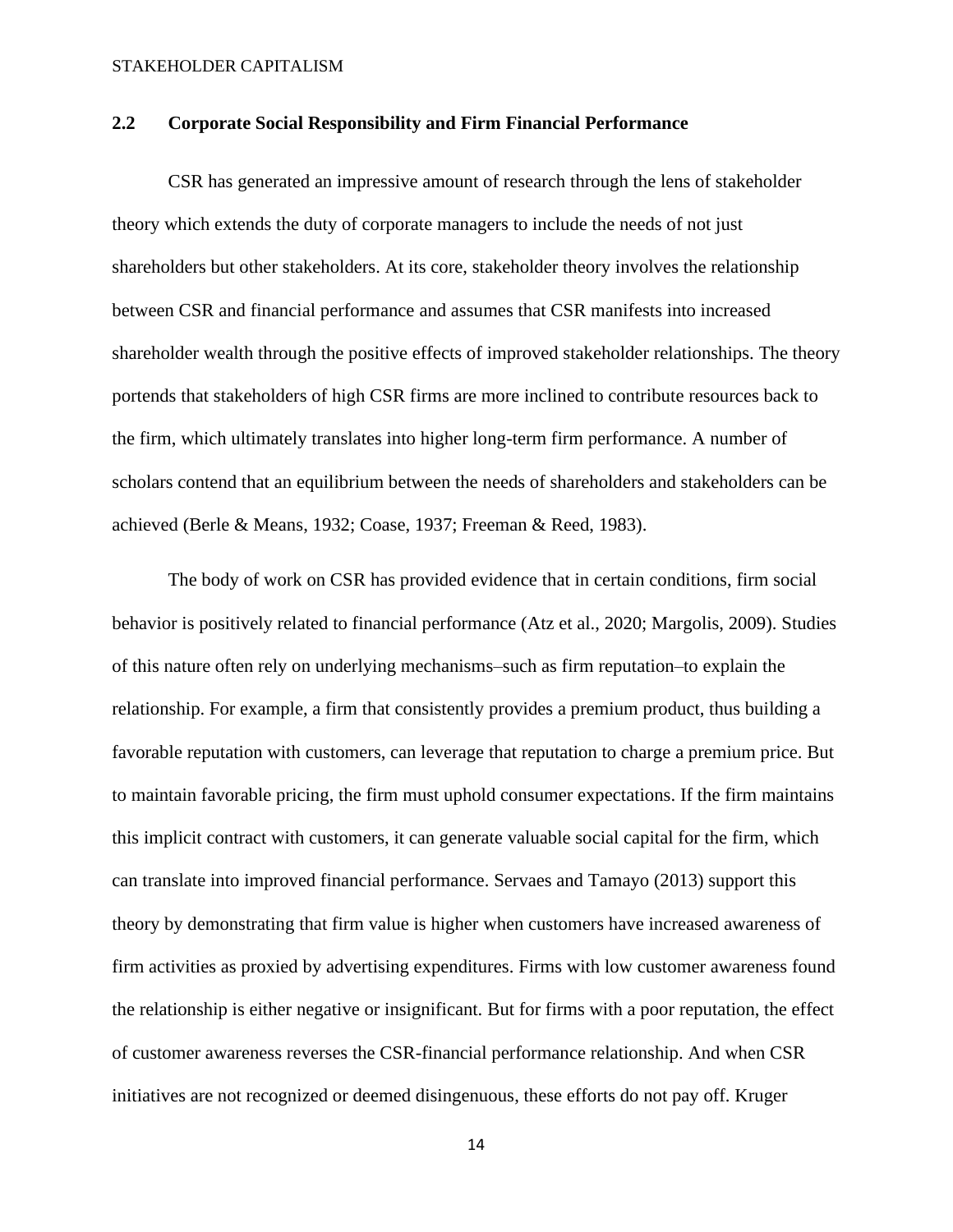(2015) found that firms engaging in CSR where the manager is likely to receive personal gain experience lower firm value. However, firms experience a positive effect if CSR initiatives aim to improve stakeholder relations. This study supports the notion that CSR initiatives can add value to the firm, but only under certain conditions. Reputation is just one example of how value can be built through implicit contracts with stakeholders (Cornell & Shapiro, 1987).

Regarding human capital, Edmans (2011) found that firms with higher employee satisfaction had higher stock returns. The theory here is that CSR, in this case, a positive work environment, led to improved employee productivity and financial performance. However, from an investor perspective, the market ignored this factor, allowing these companies to produce higher than expected cash flows and returns.

Turning to environmental concerns, Boone & Uysal (2020) found that firms with negative environmental reputations have a significantly lower probability of being acquired. Furthermore, returns to acquirers are lower when the target firm maintains lower reputational capital. Dowell et al. (2000) argue that firms who adopt environmental standards exceeding regulatory requirements have higher firm values. These stringent standards create social capital, which can enhance financial performance. Flammer (2013) used event study methodology to examine investor reactions to environmental proxy announcements and found eco-friendly initiatives create firm value. At the same time, harmful environmental initiatives reduce firm value. Furthermore, Chava (2014) provided evidence that lenders charge a significantly higher interest rate on bank loans issued to firms with environmental concerns.

While previous studies present evidence of a positive relationship between CSR and financial performance, the relationship is complex and subject to certain conditions (Bardos et al., 2020; Buchanan et al., 2018; Eccles et al., 2014; Fauver et al., 2018; Flammer, 2013).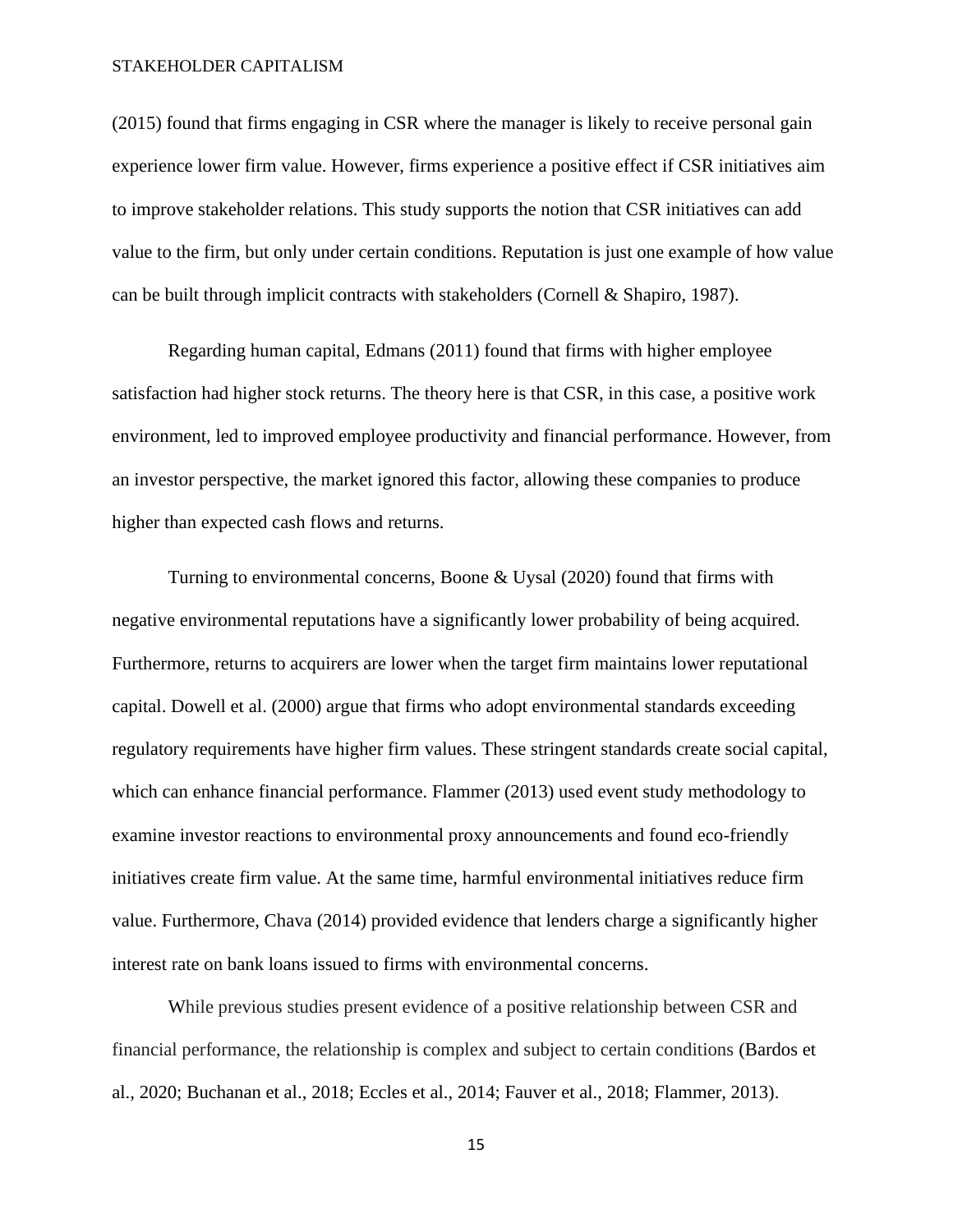Numerous scholars have found the relationship ambiguous and often conflicting (Albertini, 2013; Hang et al., 2019; McWilliams & Siegel, 2000; Servaes & Tamayo, 2013). In their metaanalysis of over 1,200 papers, Atz et al. (2020) find evidence linking CSR and corporate financial performance. Still, the relationship did not translate to an overreaching conclusion when averaged across all studies. Pava & Krausz (1996) conducted a literature review on the relationship. They found that firms perceived as having met CSR criteria have generally been shown to have financial performance on par or worse than control companies. These studies highlight that the economic benefit of CSR is subject to certain conditions which are little understood.

### <span id="page-16-0"></span>**2.3 Hypothesis Development**

Firms are comprised of a lexis of contracts, both explicit and implicit, that can add or subtract firm value (Hill & Jones, 1992). The literature supports the concept that firms can improve financial performance by using CSR to build social capital through implicit contracts with stakeholders (Atz et al., 2020; Margolis, 2009). Prior research has identified several mechanisms such as environmental stewardship, employee relations, and firm reputation that can be used to build social capital (Boone & Uysal, 2020; Dowell et al., 2000; Edmans, 2011; Kruger, 2015). Corporate leaders are faced with many decisions regarding the use of these mechanisms in their CSR initiatives. However, to positively influence financial performance, corporate leaders must implement a combination of initiatives that collectively add value to the firm. In their seminal work on CSR, Jensen and Meckling (1976) argue that firms should not take on social responsibility unless these activities position the firm for sustainable, long-term profitability. While corporate leaders may not always make perfect decisions regarding CSR, it is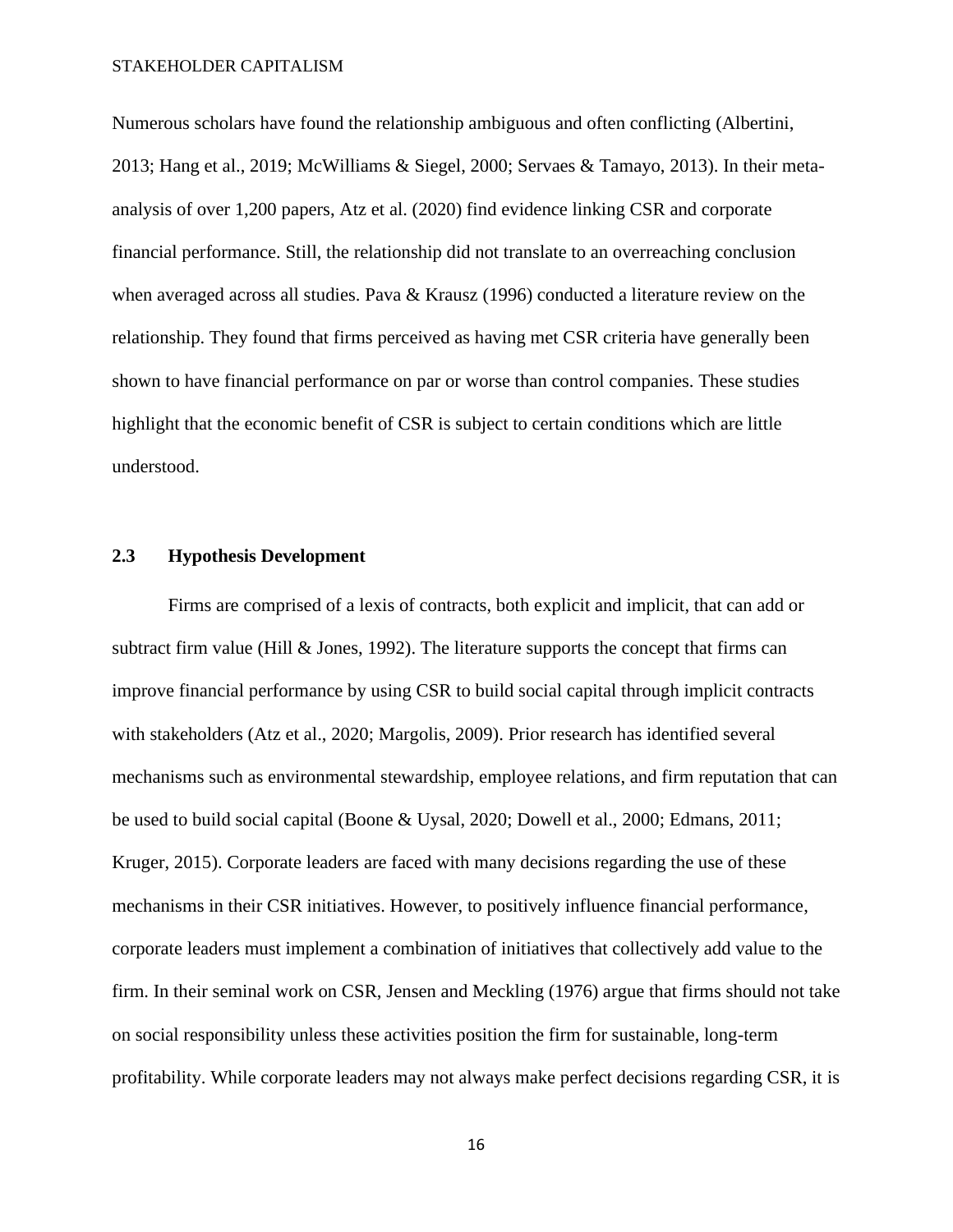reasonable to assume that implementing most value-enhancing CSR initiatives would still lead to a high overall CSR profile.

Thus, social capital generated through specific mechanisms such as reputation, employee satisfaction, and environmental stewardship can be consistent with maximizing shareholder wealth and achieving broader societal goals. Therefore:

## *Hypothesis 1: Firms with higher overall CSR profiles experience better financial performance.*

In the relationship between CSR and financial performance, implicit contracts that manifest into social capital can play an even more critical role in times of crisis. By their nature, implicit contracts are not compulsory. In times of crisis or economic downturns, these contracts could be breached by either the firm or its stakeholders. Given past cooperation and attention by the firm, stakeholders such as employees or customers may be more willing to help high CSR firms weather a crisis. Research has provided evidence that the implicit contracts of high CSR firms have more value in economic downturns. Lins et al. (2017) studied the financial crisis in 2009 and find that firms with high social capital, measured as CSR intensity, had stock returns that were 4-7% higher than firms with low social capital. High CSR firms also experienced higher profitability, growth, and sales per employee. This suggests that stakeholder trust and loyalty provide insurance during adverse shocks. However, they find no evidence that high CSR firms outperformed low CSR firms after the crisis, suggesting that the benefits were already incorporated in stock prices. Thus, during times of crisis, the social capital generated through implicit contracts of high CSR can be harvested to help maintain financial soundness. Therefore:

## *Hypothesis 2: Firms with high CSR profiles will experience higher operating performance than lower CSR firms during economic downturns.*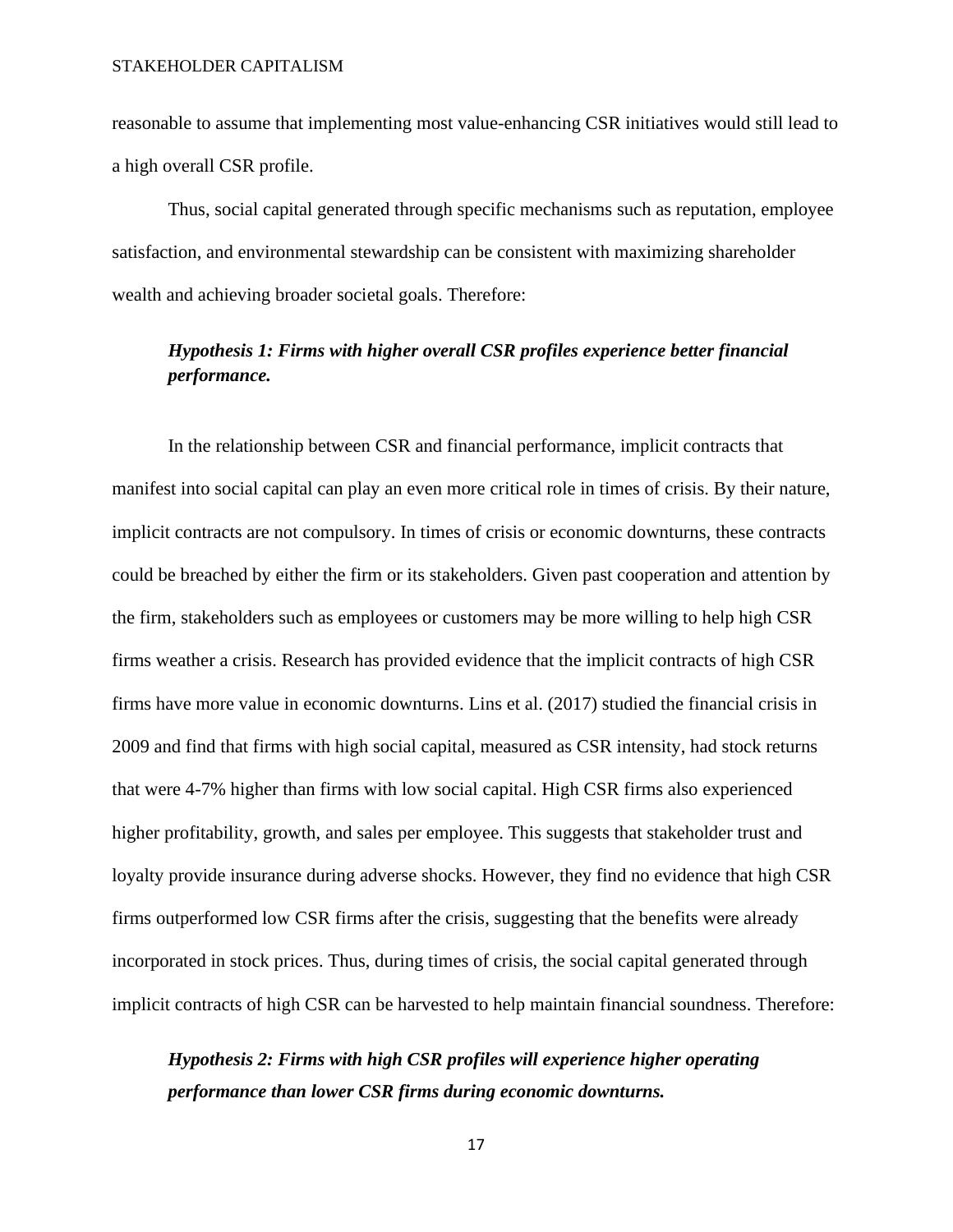### **III. Data and Methodology**

### <span id="page-18-1"></span><span id="page-18-0"></span>**3.1 Data and Sample**

We utilize the MSCI overall ESG Rating to proxy firm CSR and test our hypotheses. These ratings are obtained from the MSCI Time Series database (formerly known as KLD Research and Data Analytics Database). These ratings aim to measure a company's resilience to long-term ESG risks. MSCI Research rates companies from AAA (best) to CCC (worst) according to ESG risks and how well companies manage those risks relative to their peers. MSCI's process entails a weekly review of over 1,000 data points from company disclosures and alternative datasets across 35 key ESG issues combined to produce an overall firm score. They rate the issues most relevant to each company. Combining the issue scores and weights forms an overall ESG score for each company. Key issues include a firm's contribution to climate change, pollution, community relations, consumer safety, and corporate ethics. MSCI provides a numerical score corresponding to the published alphabetic rating that we use as our primary independent continuous variable *(ESG Score).* A firm's *ESG Score* is expressed relative to firms in the same industry and thus considered industry adjusted. In addition to an overall score, MSCI provides a separate numerical score for environmental, social, and governance elements of a firm's overall CSR profile. Our MSCI ESG dataset includes annual ratings for the firms comprising the Russell 3000 Equity Index from 2007 to 2020. We remove firms without overall ESG scores from the sample.

We utilize the COMPUSTAT database to obtain additional financial characteristics found in prior research to influence firm profitability. We merge the COMPUSTAT data with our MSCI ESG dataset and remove observations with missing data used in our analysis. The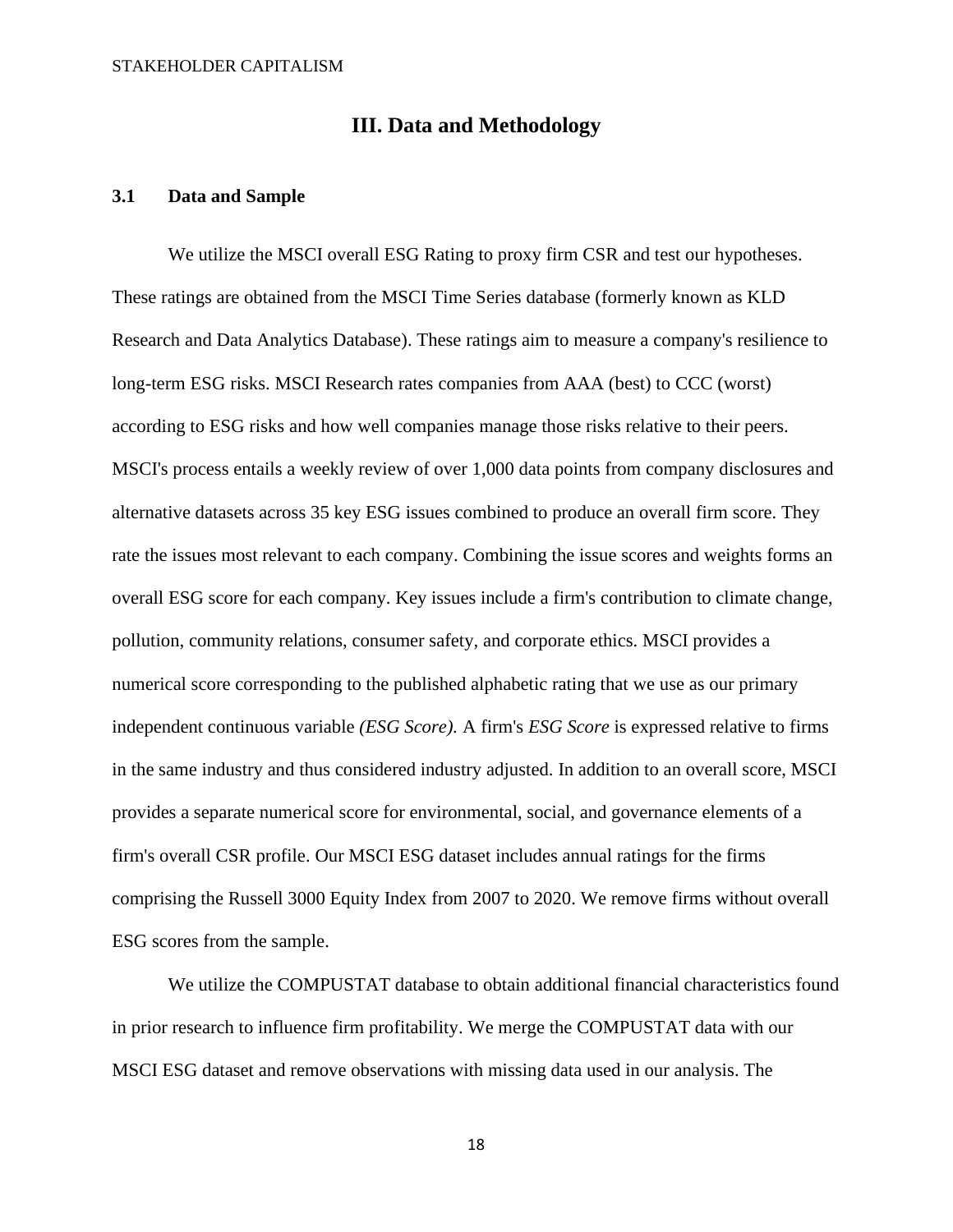resulting dataset consists of an uneven panel of 13,930 observations representing 2,547 unique firms from 2007 through 2020.

Table 1 reports the descriptive statistics of the sample. The mean *ROA* of the 13,930 firm year observations equals 9.8% representing our primary dependent variable of interest. *ESG Score* represents a continuous variable proxy for CSR and has a mean value of 4.246 on a scale of 1 to 10. Table 1 also reports the control variables used in the model. The average *Market-to-Book* is 2.169, *Log (Sales)* equals 7.499, and *Leverage* equals .172. We utilize three additional control variables to further reduce bias. The mean scores for these variables are reflected as follows *R&D* (.038), *CAPEX* (.046), and *Herfindahl Index* (.067). Definitions and calculations for these variables can be found in Appendix A. Overall our sample characteristics are similar to past studies providing additional support for our results (Deng et al., 2013).

### <span id="page-19-0"></span>**3.2 Empirical Tests**

Our empirical objective is to determine whether CSR initiatives influence financial performance. We measure a firm's CSR using the *ESG Score* assigned by MSCI to reflect the overall profile of the firm's CSR initiatives. Our primary measure of financial performance is *ROA,* which represents the ratio of *EBITDA* (earnings before interest, taxes, depreciation, and amortization) to total assets *(TA)*. *ROA* serves as a comparable measure of profits and represents our dependent variable.

To help reduce omitted variables bias in estimating the relation between CSR and financial performance, we include several control variables that have been found in prior research to influence profitability. These variables enhance the internal validity of our study by limiting the influence of extraneous firm characteristics. We control for firm size using the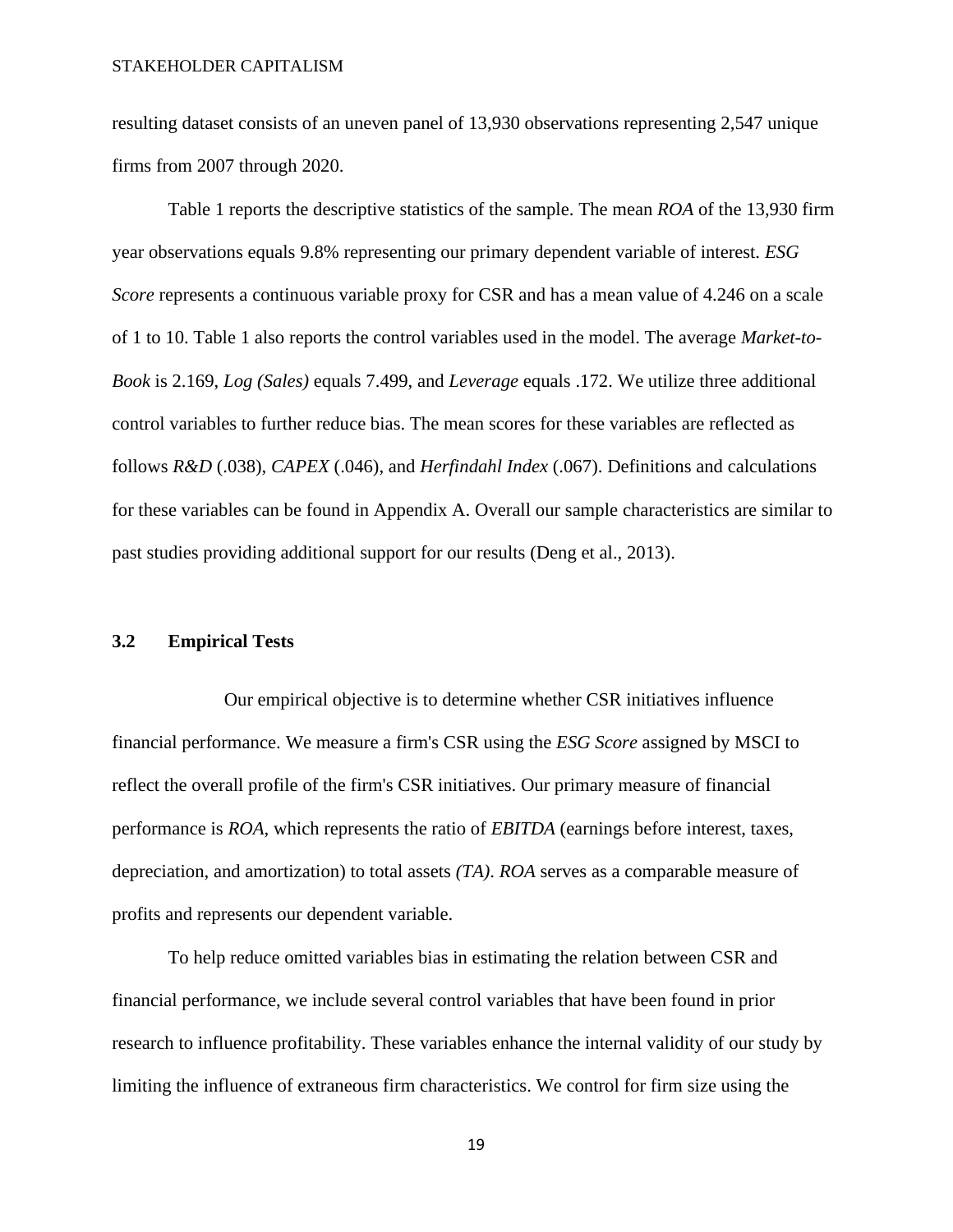natural logarithm of *Sales* as a proxy to distinguish between large and small firms. We include *Leverage* which measures a firm's indebtedness and serves as a proxy for risk. We control for perceived firm growth opportunities by including the *Market-to-Book* control variable. A firm's expenditures to secure future profitability are represented in our model with the variables: *R&D* and *CAPEX.* Finally, profitability can be affected by industry competitiveness. Therefore, we include the *Herfindahl Index* to proxy for the competitive nature of a firm's industry. We also include industry-fixed effects in some of our models to control for endogeneity using Fama and French Industry Classifications (12). As we assume CSR's impact on financial performance is not contemporaneous, we use a lagged independent variable to measure the relationship more precisely. Appendix A provides further details on all variable calculations.

To test H1, we estimate the following regression model:

### $ROA = b_0 + b_1(ESG Score) + b_2(Log(Sales)) + b_3(Market-to-Book) + b_4(Leverage) +$  $\mathbf{b}_5$ (*CAPEX*) +  $\mathbf{b}_6$ (*R&D*) +  $\mathbf{b}_7$ (*Herfindahl Index*)

In testing the second hypothesis, we use the COVID-19 Pandemic to measure the economic downturn. The COVID-19 Pandemic created the most significant worldwide disruption in history. To quell the virus, millions of people in the United States and worldwide entered a lockdown in 2020, sending a ripple effect through the global economy. The World Economic Forum reports that 114 million people lost their jobs in 2020 (Richter, 2021). With nearly every business affected worldwide, the Pandemic represents an unprecedented economic landscape to test the benefits of social capital for high CSR firms. Including an interaction term between the pandemic and *ESG Score* allows us to isolate that relationship. An interaction indicates that the effect of CSR on financial performance is different during the Pandemic.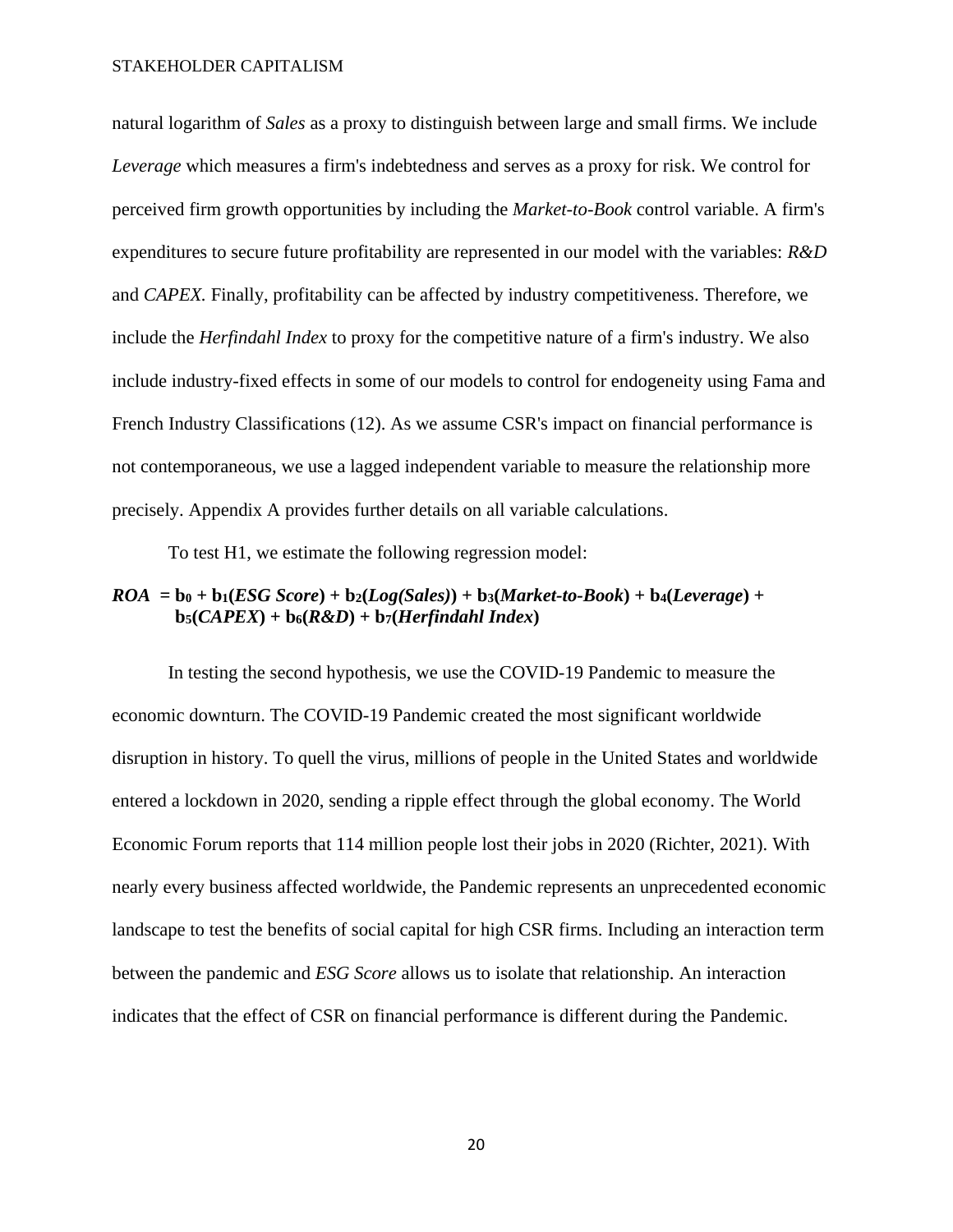To test H2, we estimate the following regression model:

### $ROA = b_0 + b_1(ESG Score) + b_2(Pandemic) + b_3(ESGxPandemic) + b_4(Log(Sales)) +$  $b_5(Market-to-Book) + b_6(Leverage) + b_7(CAPEX) + b_8(R&D) + b_9(Herfindahl Index)$

### **IV. Empirical Analysis and Results**

### <span id="page-21-1"></span><span id="page-21-0"></span>**4.1 Impact of CSR on Financial Performance**

Table 2 reports the results of our primary analysis of Hypothesis 1. Model (1) reports that the coefficient estimate for *ESG Score* is zero and not statistically significant (p-value of .702). We replicate the multivariate regression in Models (2) through (5) by adding various combinations of industry, year, and firm fixed effects. We continue to find an insignificant effect in these models. These findings suggest that CSR does not provide a strategic advantage to firms.

The findings reported in Table 2 for the included control variables are mainly consistent with expectations formed by prior research. The coefficient for *Log (Sales)* is positive and statistically significant at the 1% level, indicating that larger companies experience greater profitability. Conversely, the coefficient for *Leverage* is negative at the 1% level. This is consistent with the expectation that higher levels of indebtedness adversely affect financial performance. A firm's expenditures to secure future profitability are represented in our model with the variables: *R&D* and *CAPEX.* The regression coefficient for *R&D* is negative significant at p<.01. While *R&D* represents more long-term investments, we find a more immediate benefit of *CAPEX* with a positive impact on *ROA* for models (1) through (4). However, we fail to find a significant relationship when including year and firm fixed effects in model (5). We also fail to find significance for the *Herfindahl Index* in all models.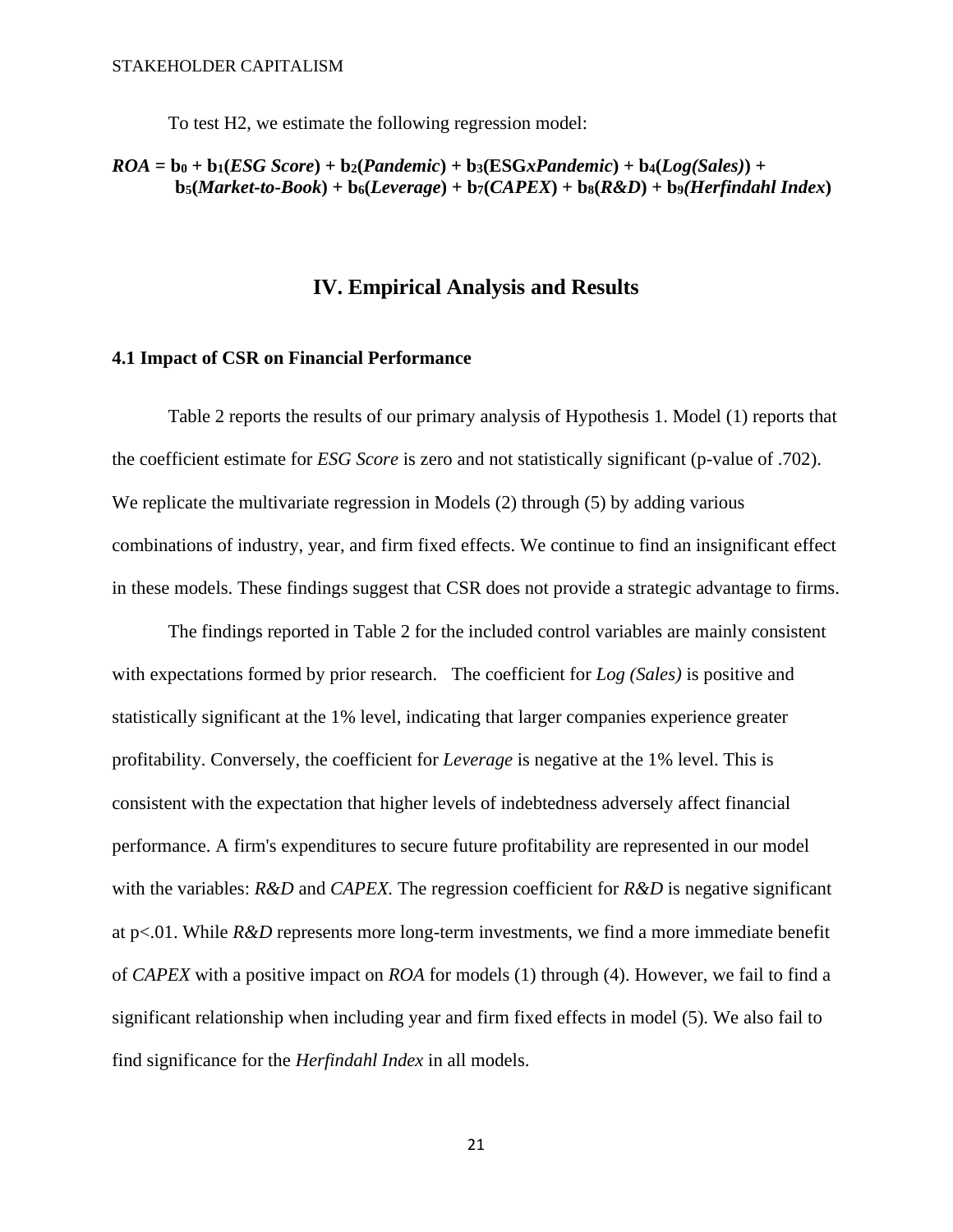We further expand upon the primary analysis described above by evaluating firms with high and low CSR profiles. We create a *High ESG Dummy* variable that takes the value of "1" when the *ESG Score* is in the top quartile of observations. We also create a *Low ESG Dummy* variable that takes the value of "1" when the *ESG Score* is in the bottom quartile of observations. We again employ control variables as well as various fixed effects. Table 3 reports the analysis results of high CSR companies as proxied by the *High ESG Dummy* variable. Model (1) reports the results without incorporating fixed effects, while Models (2) through (5) introduce different combinations of year, industry, and firm fixed effects in the same manner as the primary analysis. Models (1) through (4) report small positive effects of the *High ESG Dummy*, but we do not find statistical significance (p-values ranging from .297 to .701). However, Model (5) reports that firms with a high CSR profile on average experience a *ROA* 0.4% higher than other firms in the sample. Given the sample mean ROA of 9.8%, this represents a 4% improvement in *ROA* for high CSR firms. This result represents a modest improvement in *ROA* and is statistically significant at the P<.10 level, including year and firm fixed effects.

Table 4 reports the analysis results of low CSR companies as proxied by the *Low ESG Dummy* variable. Model (1) reports the results without incorporating fixed effects, while Models (2) through (5) introduce different combinations of year, industry, and firm fixed effects in the same manner as the primary results. Models (1), (2), and (5) report small positive effects of the *Low ESG Dummy*, but we do not find statistical significance (p-values ranging from .101 to .281). However, Models (3) and (4) report that firms with a low CSR profile on average experience an increase in *ROA* equal to 0.7% as compared to all other firms in the sample. This represents a 7% improvement in *ROA* for low CSR firms. Both models report the same coefficient at the p<.05 level. Model (3) includes industry-fixed effects, while Model (4) includes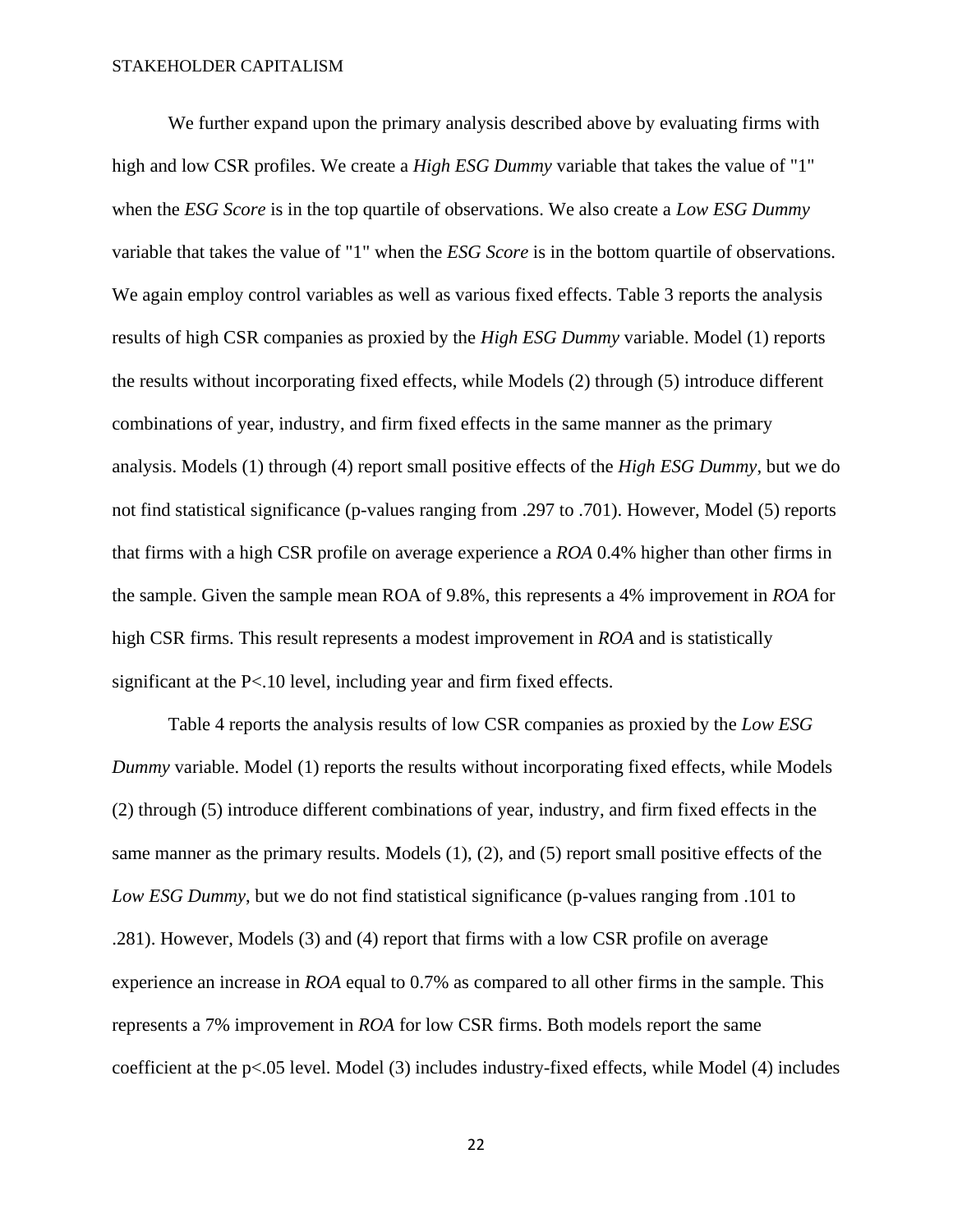year and industry-fixed effects. However, the results are not statistically significant when including firm fixed effects as in Model (5).

In our primary analysis, we find partial support for Hypothesis 1. Specifically, companies with high CSR profiles as measured by *High ESG Dummy* experience improved financial performance. However, we see a similar positive effect for companies with low CSR profiles suggesting a concave relationship between CSR and financial performance. This may in part explain the insignificant effect of continuous ESG variable on ROA and inconclusive findings of previous studies.

#### *Impact of the Pandemic as a Moderator*

Table 5 presents the results of our test of hypothesis 2, in which we examine the role of CSR as an insurance policy to mitigate losses in a crisis. To do so, we create a *Pandemic Dummy* variable that takes the value of "1" when the reporting year of our dependent variable *ROA* is in the year 2020, the year in which the world's economy was halted due to the Covid-19 Pandemic. We also introduce an interaction term for the *Pandemic Dummy* and *ESG Score* designed to isolate the moderating effect of CSR during times of crisis. Appendix A details the computation of this variable. Models (1) through (3) represent the *ESG Score* and its interaction with the Pandemic using various combinations of fixed effects. These models demonstrate that the Pandemic has a significant negative impact on firm profitability with *ROA*. For example, Model (3), which includes firm fixed effects, reports a negative 2.9% effect of the Pandemic on *ROA,* corresponding to a 28.42% decrease from the mean ROA of 9.8% for the sample. While the Pandemic has a significant impact on firm profitability, the results of Models (1) through (3) do not demonstrate significance for the pandemic interaction term (p-values ranging from .471 to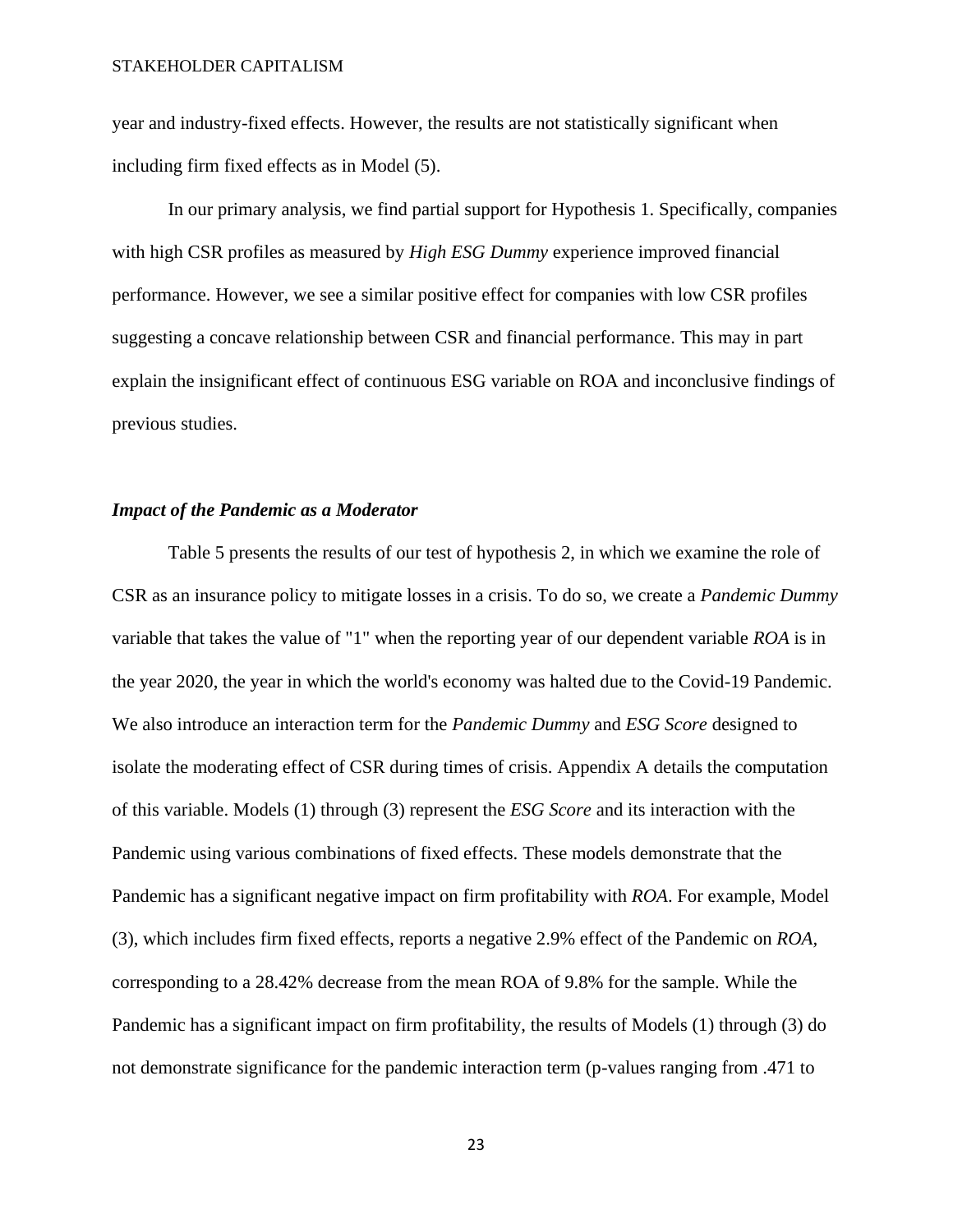.537). We also continue to see a lack of significant effects on the overall ESG score consistent with our primary analysis of Hypothesis 1 reported in Table 3.

We further expand upon the analysis described above by evaluating firms with higher and lower CSR profiles during the economic crisis. We utilize the *High and Low ESG Dummy* variables defined in our primary analysis and reported in Tables (3) and (4). We also create pandemic interaction terms for both the *High ESG Dummy* and *Low ESG Dummy* to evaluate the moderating effect of CSR on profitability during the economic crisis. Panel A of Table 6 reports the results for high CSR firm observations, and Panel B reports the results for low CSR firm observations. Model (1) reports the results without incorporating fixed effects, while Model (2) and (3) use industry and firm fixed effects, respectively. As reported in Table 5, the *Pandemic Dummy* reports an economically and statistically significant negative impact on ROA. However, as reported in Panel A, we do not find significant results in the *High ESG\*Pandemic* interaction term (p-values ranging from .223 to .851). We also fail to find significant results for the *Low ESG\*Pandemic* interaction term for any of the Models in Panel B of Table 6.

These results do not support Hypothesis 2, which posits that CSR initiatives can provide an insurance policy to mitigate losses during the economic crisis. The reported results suggest that a firm's CSR profile does not moderate the negative effect on profitability during the Pandemic.

#### <span id="page-24-0"></span>**4.2 Analysis of ESG Score Sub-Components**

While the *ESG score* is our primary independent variable of interest, we also consider environmental and social sub-components*.* We conduct an analysis using these sub-components as independent variables to provide additional evidence regarding the relationship between CSR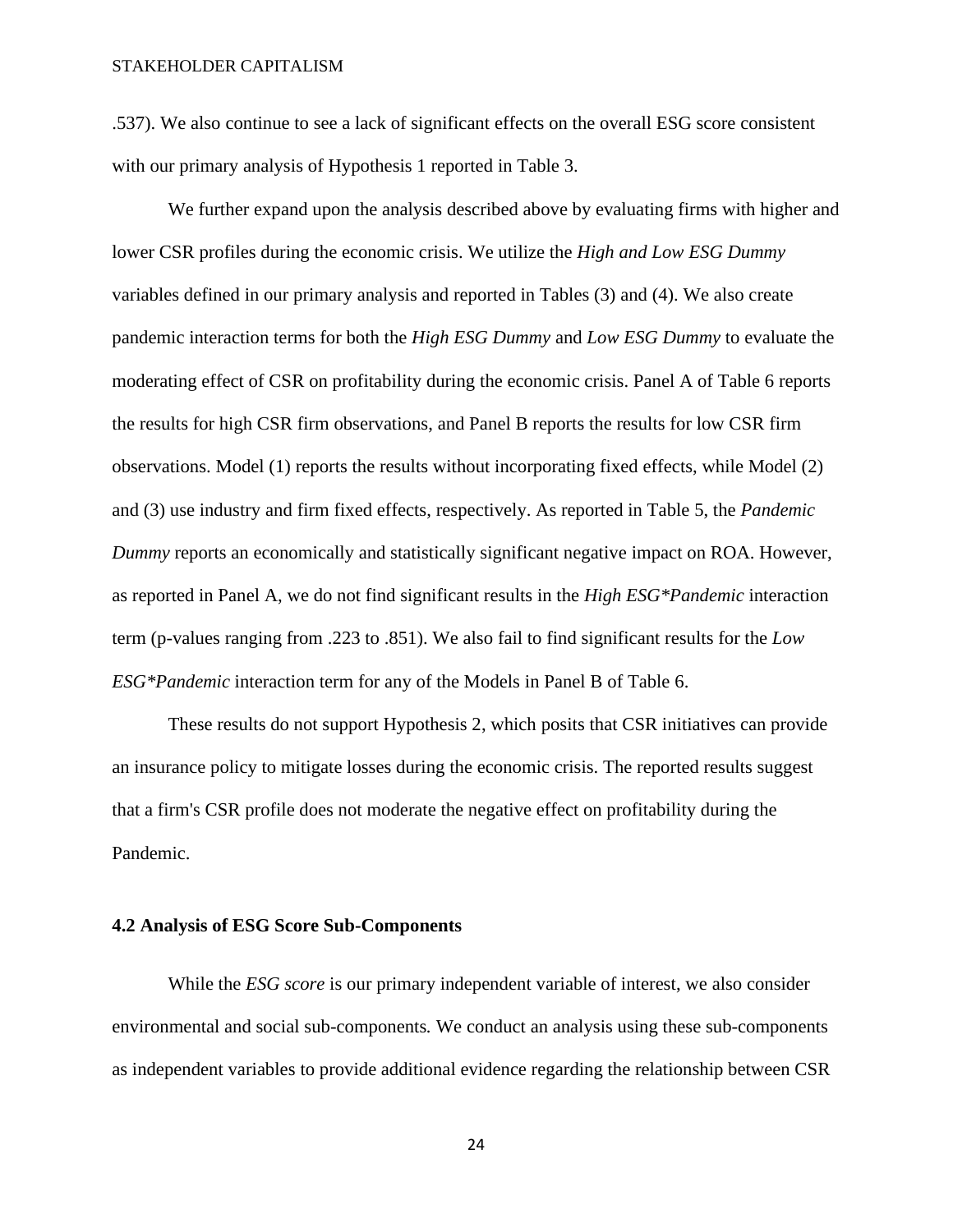and financial performance. It is generally accepted that good governance positively influences economic performance. Therefore, we limit our analysis to environmental and social issues as they are the primary focus of existent literature. MSCI provides a separate score called a pillar score for each sub-component. The pillar scores range from 1 to 10 and represent the weighted average of the underlying issue scores for each pillar theme. For example, issues about toxic waste would be used in the *Environmental Pillar Score* calculation. As with the *ESG Score*, each pillar score provides a continuous independent variable of interest for our analysis.

Table 7 reports the results of the multivariate analysis of the environmental and social sub-components of the overall *ESG Score*. We include all control variables used in the primary analysis. We replicate our primary analysis by creating dummy variables representing pillar scores in the top and bottom quartiles. Panel A reports the results for the *Environmental Pillar Score,* and Panel B reports the *Social Pillar Score.* All models include year and firm fixed effects. Model (1) of Panel A reports that the coefficient estimate (.001) is small but positive at the 10% level. This result indicates that firms with higher levels of environmental stewardship experience, on average slight improvements in profitability, further supporting Hypothesis 1. Model (2) reports that coefficient estimate of *High Environmental Pillar Scores* is not significant, suggesting that firms with *High Environmental Pillar Scores* experience no difference in *ROA* compared to other firms in the sample*.* However, Model (3) provides further support for Hypothesis 1. Firms with *Environmental Pillar Scores* in the bottom quartile experience, on average, a .6% decrease in *ROA* and significant at the p<.05 level, which translates to a 5.88% decline in profitability.

Regarding social issues, Model (1) of Panel B reports that the coefficient estimate of Social Pillar Score is negative but not statistically significant. (p-value=.151). Model (2) also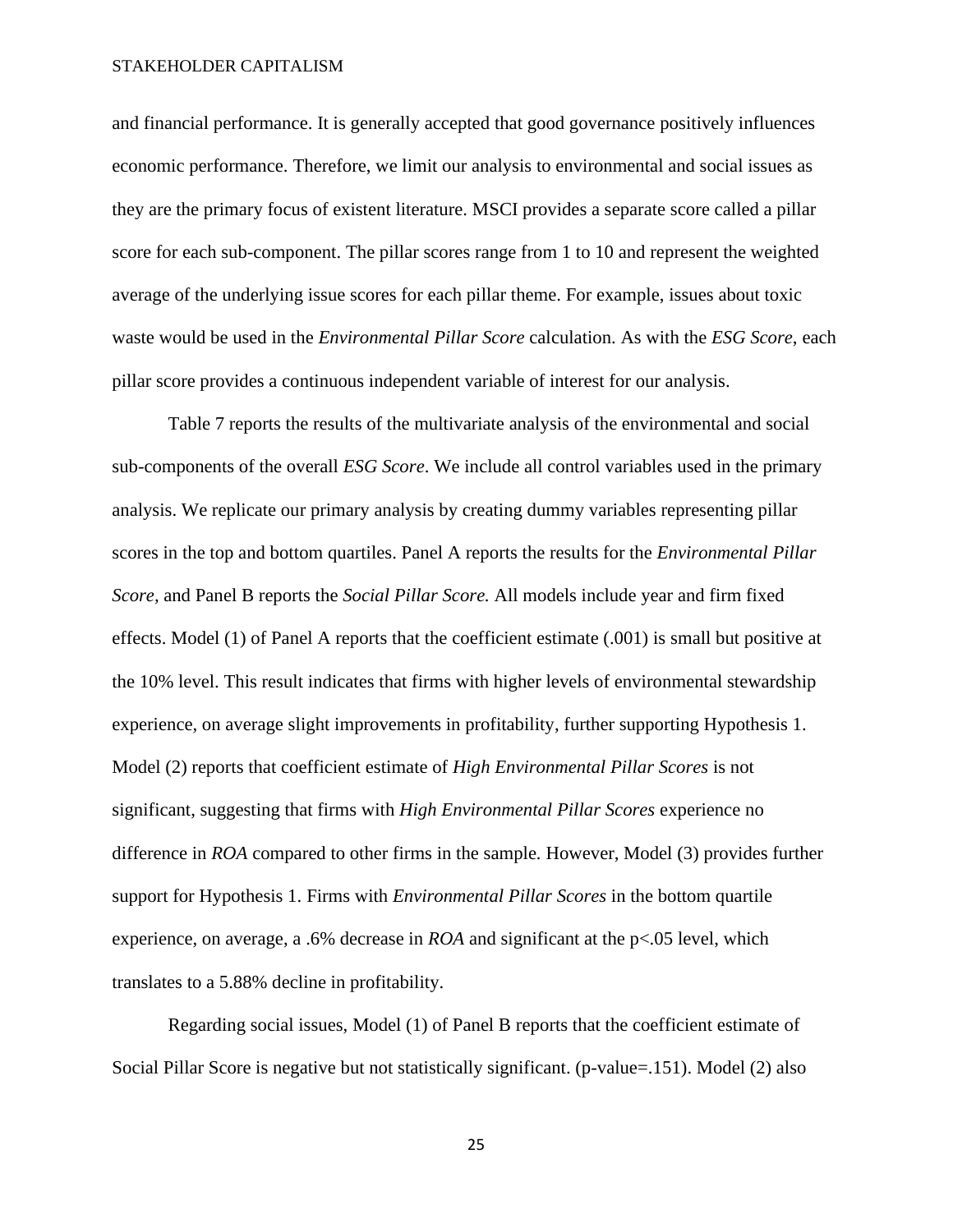reports that firms with *High Social Pillar Scores* experience no difference in *ROA* compared to other firms in the sample*.* The regression coefficient (-.001) is not statistically significant. Lastly, Model (3) indicates that firms with *Low Social Pillar Scores* again experience no significant difference in *ROA.*

Overall, results from our examination of the sub-components partially support Hypothesis 1. While environmental stewardship plays a role in financial performance, we fail to find a significant relationship for social issues.

#### *Impact of the Pandemic as a Moderator*

We expand our analysis of *Environmental and Social Pillar Scores* by examining the moderating effect of the Pandemic on the relationship between the *ESG Score* subcomponents and profitability in Table 8. Specifically, we create an interaction term between the *Environmental Pillar Score* and the *Pandemic* to isolate the effect of environmental stewardship during an economic crisis. Model (1) reports a positive coefficient estimate (.005) of the *EnvironmentalxPandemic* interaction term significant at the 1% level*.* We further examine this relationship by creating two more interaction terms: *High EnvironmentalxPandemic* and *Low EnvironmentalxPandemic,* to isolate the top and bottom quartiles of *Environmental Pillar Scores.* Model (2) reports that firms with high environmental stewardship on average experience a 1.3% higher ROA compared to other firms in our sample during the Pandemic. This equates to a 12.74% improvement in ROA and is significant at the 1% level. Model (3) reports that firms in the lowest quartile of environmental stewardship on average experience a 3.6% lower ROA compared to other firms in the sample. This result is economically and statistically significant, representing a 35.28% decline in ROA at the p<.01 level.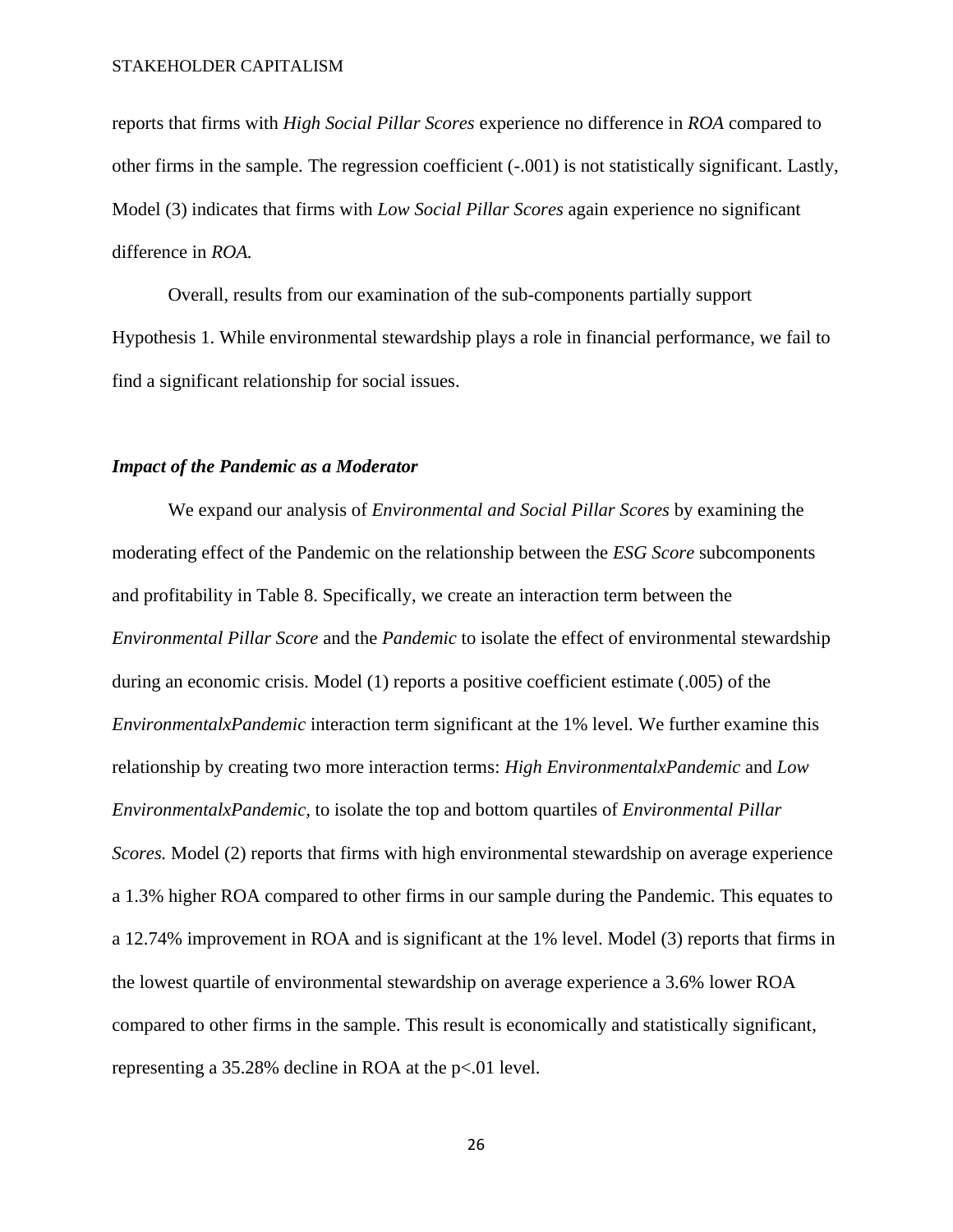We follow the same process for the *Social Pillar Score*. As reported in Panel B, we fail to find significance between the *Social Pillar Score*, the *Pandemic*, and *ROA*. Taken together, our examination of these subcomponents provides partial support for Hypothesis 2. Our results suggest that environmental stewardship can moderate the negative financial impact of an economic crisis. Furthermore, the adverse effects of the financial crisis may be amplified for firms with poor environmental practices.

### *Impact of CSR on Profitability for Firms in the Energy Industry*

The energy industry is widely considered the most sensitive to CSR concerns (S&P Global, 2019). Not only are energy companies such as oil and gas producers exposed to significant environmental concerns, but they are also subject to increasing overall public scrutiny given the changing social climate (JPT, 2020). Thus, we focus on the effect of CSR on profitability for firms that fall into the energy industry as defined by the Fama-French Industry Classification Model. If CSR influences financial performance, the effect will be more prominent within industries that rely on or benefit from enhanced corporate CSR initiatives. We test whether firms with higher *ESG Scores* experience higher *ROA* when they fall into the energy industry.

Table 9 reports the results of our regression analysis using control variables discussed in sub-section 3.1 and controlling for year and firm fixed effects. Model (1) reports a small positive coefficient estimate for *ESG Score* (.003); however, we do not find statistical significance (p<.674). Model (2) reports results using *High ESG Dummy* as the independent variable of interest. We find that energy companies with *ESG Scores* in the top quartile of our sample report *ROA* on average 3.8% higher than their peers, which is significant at p<.05. The average *ROA* for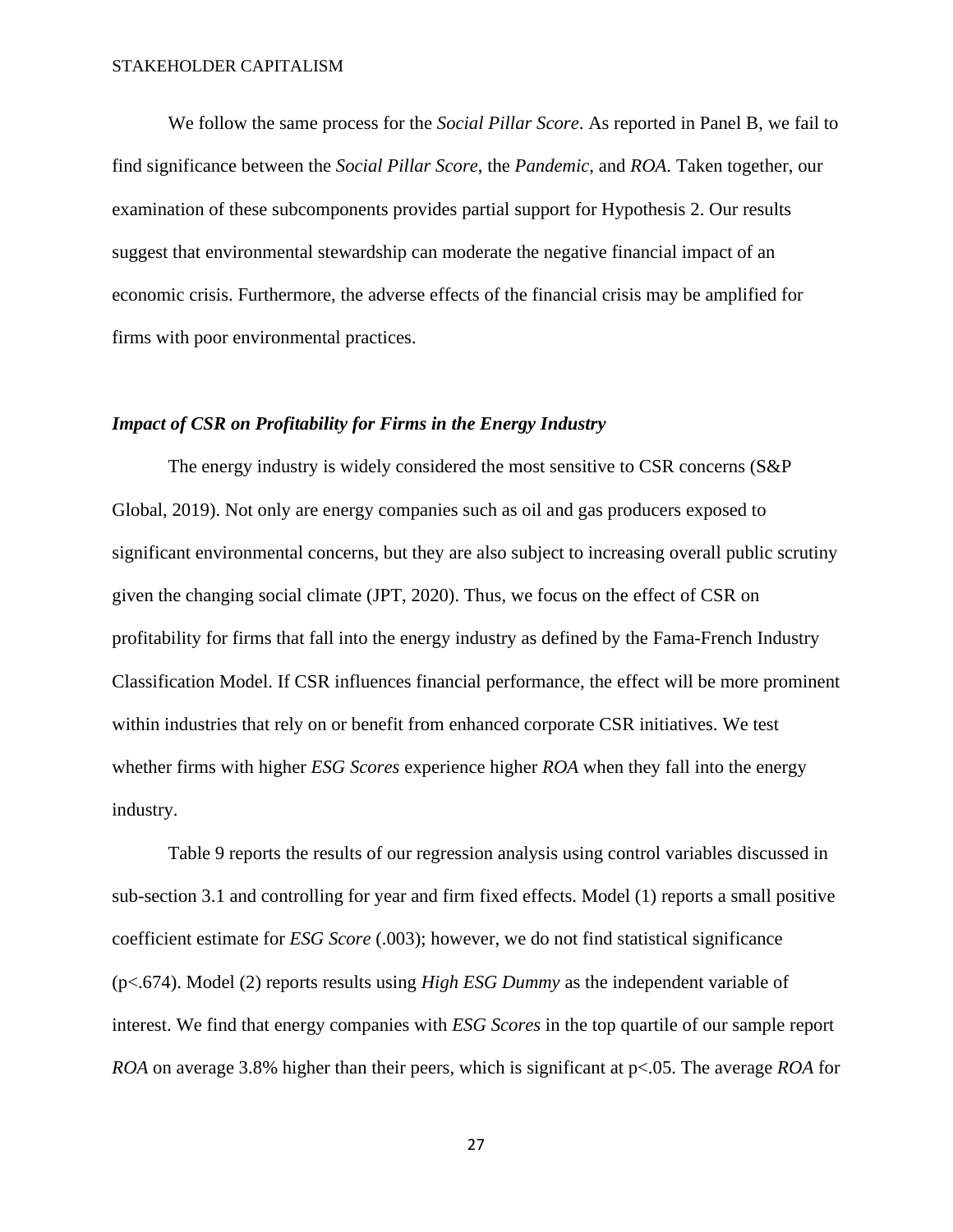the energy sector in our sample equals 6.9%. Therefore, this translates to a 26.22% improvement in *ROA*. Model (3) reports results using *Low ESG Dummy* as the independent variable. We find that firms in the bottom quartile in terms of *ESG Score* experience, on average, a 3.5% higher *ROA* significant at the 10% level, translating to a 24.15% improvement.

Our analysis of energy companies partially supports Hypothesis 1, suggesting that high CSR can provide a significant financial benefit. Our results indicate that energy firms at the low end of CSR also experience substantial economic benefits. Our examination of energy companies mirrors our primary results suggesting a concave relationship between CSR and financial performance.

#### **Impact of the Pandemic as a Moderator for Energy Firms**

We include in our examination of energy firms the moderating effect of the Pandemic on the relationship between CSR and profitability. Table 10 reports the results of our analysis. All models include the control variables described in sub-section 3.1 and control for firm fixed effects. Consistent with the findings in Table 5, all models report a significant negative impact of the Pandemic on *ROA* as measured by the *Pandemic Dummy*. However, for energy firms, the effect is much greater, with declines in ROA ranging from 12% to 15%. Model (1) reports the interaction effect of *ESG Score* and the Pandemic using *ESGxPandemic* as the independent variable of interest. While we find a small positive coefficient estimate (.009), we do not find statistical significance at p<.362. However, for firms with high ESG Scores as measured by *High ESGxPandemic,* our analysis suggests that they experience a significant positive benefit of CSR during the Pandemic. Model (2) reports a 6.4% higher *ROA* significant at the 10% level,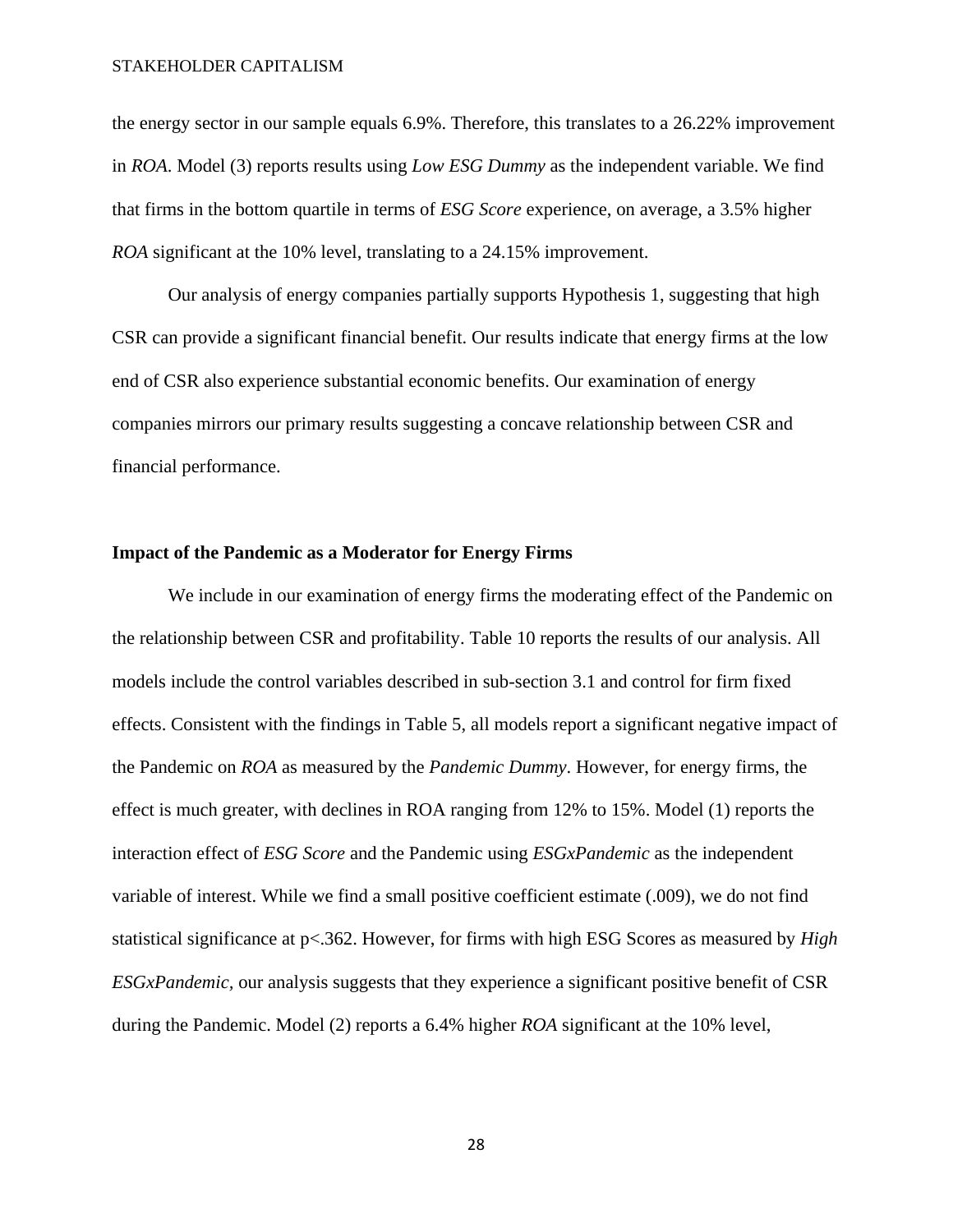translating to a 44.16% improvement. Model (3) reports a small positive regression coefficient for the *Low ESGxPandemic* (.004) but is not statistically significant (p<.944).

Overall, we do not find a significant relationship for the *ESGXPandemic* interaction term for energy companies. However, during economic downturns, CSR provides loss mitigation for energy firms with *ESG Scores* in the highest quartile of ESG Score.

#### *Impact of Environmental Stewardship on financial Performance for Energy Firms*

We expand our analysis of the CSR-sensitive energy industry by examining the effect of environmental stewardship on profitability. It would stand to reason that the energy industry would be most sensitive to environmental concerns as proxied by the *Environmental Pillar Score.* Thus, we use the *Environmental Pillar Score* as the independent variable in our analysis of energy companies to further understand the drivers of the overall relationship between CSR and financial performance. Table 11 reports the results of our regression analysis using control variables discussed in sub-section 3.1 and controlling for year and firm fixed effects. Model (1) reports a small positive coefficient estimate for the *Environmental Pillar Score* (.004); however, we do not find statistical significance (p<.685). Model (2) reports results using the *High Environmental Pillar Score* as the independent variable of interest. Model (3) reports results using *Low Environmental Pillar Score*. For *Environmental Pillar Scores* at the top and bottom quartile, as represented in Models (2) and (3) we do not find statistical significance. Thus, we find no significant relationship between environmental stewardship and profitability for energy companies.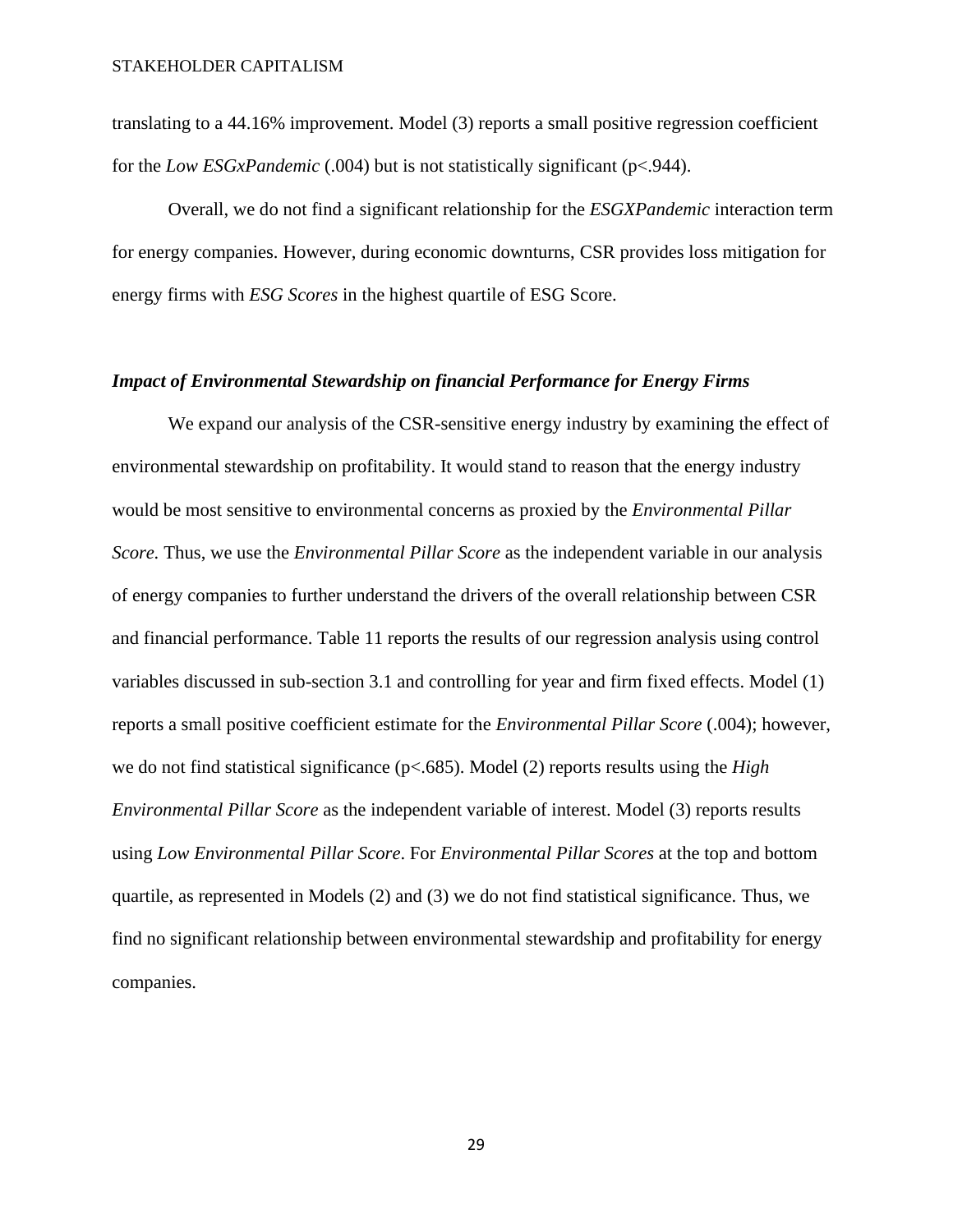#### *Impact of the Pandemic as a Moderator for Environmental Stewardship and Energy Firms*

Table 12 reports the results of our analysis of the moderating effect of the *Pandemic* on the relationship between the *Environmental Pillar Score* and *ROA* for energy firms. All models include control variables described in sub-section 3.1 and control for firm fixed effects. As expected, all models report a significant negative impact on ROA during the Pandemic as measured by the *Pandemic Dummy*. Model (1) reports the interaction effect of *the Environmental Pillar Score* and the *Pandemic* using Environmental*xPandemic* as the independent variable of interest. The interaction term is positive (.037) and statistically significant at the 1% level. Model (2) also reports that firms with high environmental stewardship as proxied by *High EnvironmentalxPandemic* experience a 12.9% higher *ROA,* nearly offsetting the 13.4% average loss to energy firms reported during the Pandemic*.* Model (3) reports that firms with *ESG scores* in the lowest quartile experience a 9.1% lower *ROA* further compounding the effect of the Pandemic (p-value <. 10).

In our primary analysis of Hypothesis 2 discussed in sub-section 4.1, we did not find that CSR helps to mitigate loss during the economic crisis. However, by examining the components, we provide partial support Hypothesis 2, and find that CSR influences firm profitability differently in different types of firms. Specifically, we find that firms in the CSR-sensitive energy industry are greatly impacted by environmental stewardship during times of crisis.

These findings highlight interesting insights into the relationship between CSR and profitability. Taken together, we find that environmental stewardship plays an important role in financial performance and provides profitability mitigation during times of crisis, and is significantly amplified for firms in the CSR-sensitive energy industry. Contrary to prior research, we find no significant relationship between social initiatives and financial performance,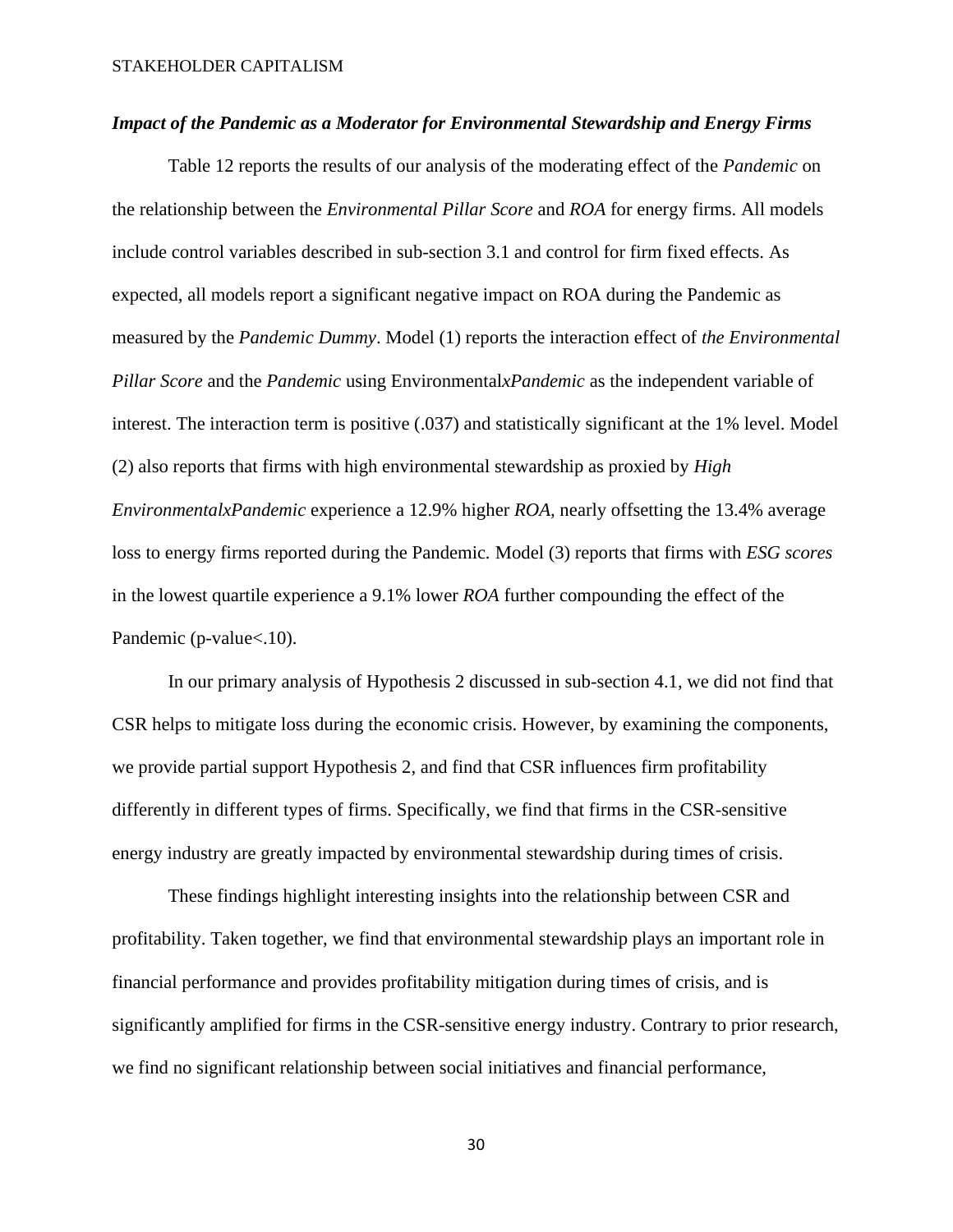#### <span id="page-31-0"></span>**4.4 Robustness**

Tables 13 through 19 report the results of a series of robustness checks and additional analysis relative to the primary tests of Hypothesis 1 reflected in table 2. These other tests include alternative measures of financial performance, variations of ESG Score, and an instrumental variable approach.

#### *Alternative Measures of Financial Performance*

We use *ROA* as our primary dependent variable to measure financial performance. *ROA* provides a measure of management's effectiveness in converting total capital to net income. As an accounting measure, ROA can be influenced by accounting practices and random variation. Thus, we employ additional tests of our primary model using *ROE* and *EBITDA Margin as our dependent variables*. Appendix A details the calculations of these other variables. *ROE* provides an alternative measure of performance in that it measures the return on net capital as opposed to total capital which includes debt. As in our primary analysis detailed in sub-section 4.1, Table 13 reports results using ROE as the dependent variable and includes *ESG Score* as our independent variable of interest. We also add all control variables employed in our primary analysis detailed in sub-section 3.1. Model (1) reports a positive coefficient estimate for *ESG Score* (0.202) but is not statistically significant (p-value of .273). We replicate the multivariate regression ins Models (2) through (5) by adding various combinations of industry, year, and firm fixed effects. We continue to find an insignificant impact on these models. Table 14 reports our results using *EBITDA Margin* as the dependent variable of interest. *EBITDA Margin* measures operating profitability and factors out potential extraneous factors that may affect net income. We repeat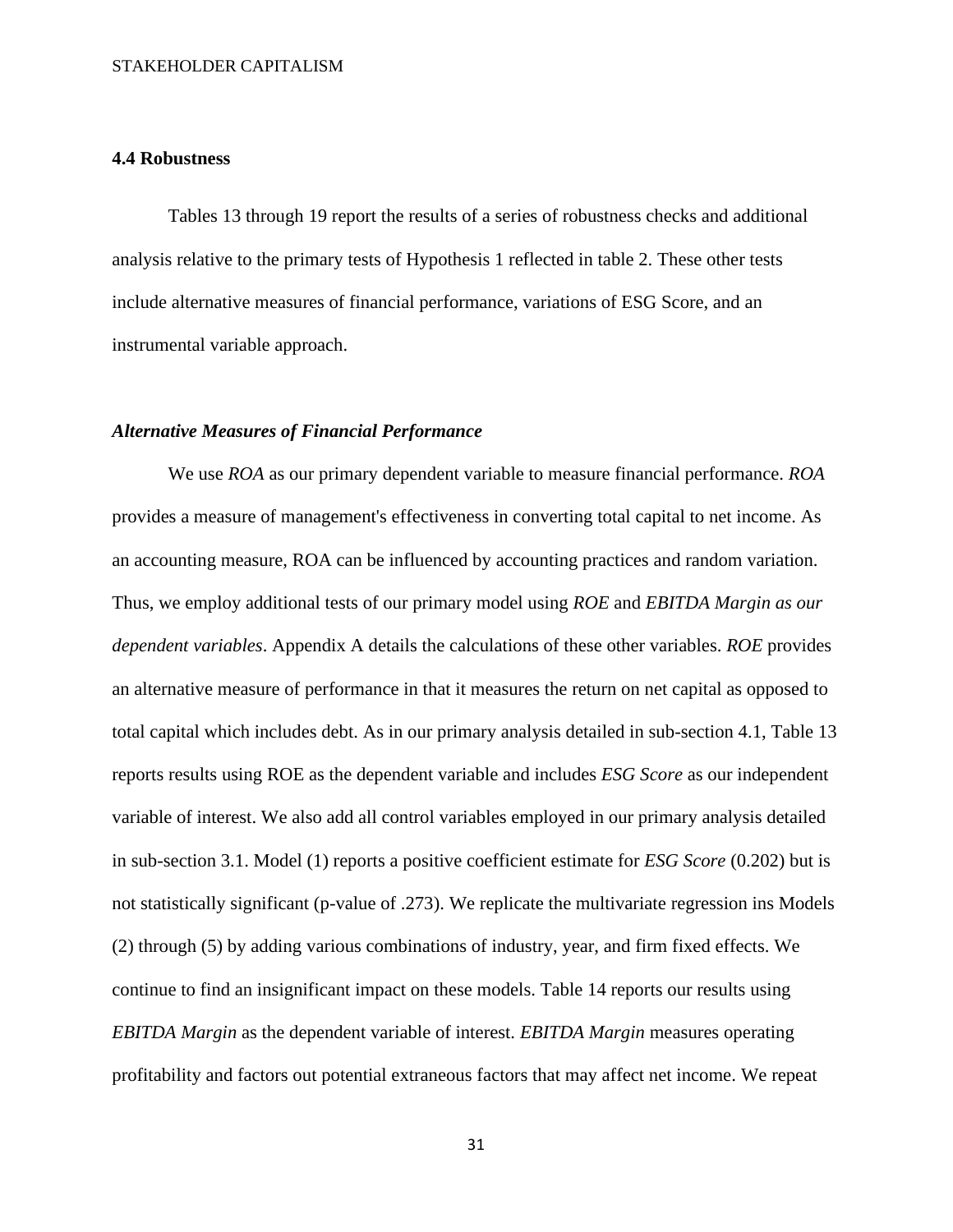the same process as employed for our examination of *ROE.* Models (1) through (5) report the same coefficient estimate of (-0.001). However, none of these results are statistically significant, with p-values ranging from  $(0.380)$  to  $(0.637)$ . These tests are consistent with our primary analysis in observing a lack of statistical significance for the effect of *ESG Score* on financial performance.

#### *Variations of ESG Score as Independent Variable*

*ESG Score* is our primary independent variable of interest and measures the combined value of individual CSR areas of concern. However, the composite score is also industry adjusted to represent a firm's score in relation to its peers, not necessarily the market. Therefore, industry effects could impact our results. Table 15 reports the results of our additional analysis using the *Raw ESG Score,* which represents the unadjusted combined score. Model (1) does not include fixed effects and reports a small positive coefficient estimate (0.002) significant at the 10% level. Model (2) controls for year fixed effects and reports a small positive coefficient estimate (0.004) significant at the 1% level. However, when we include combinations of year, industry, and firm fixed effects in Models (3) through (5), we find no statistical significance (p-values ranging from 0.321 to 0.994).

We recognize that a relationship between CSR and profitability is not likely contemporaneous, and therefore we lag our independent variables, including *ESG Score* by one year in our primary analysis. However, it is possible that the relationship requires a longer timeframe to manifest. Thus, we repeat our primary analysis using a 1- and 2- year lagged *ESG Score*, representing a 2- and 3-year difference between our independent variable of interest and the dependent variable *ROA*. Table 16 reports the results using *ESG Score Lagged 1 Year.* We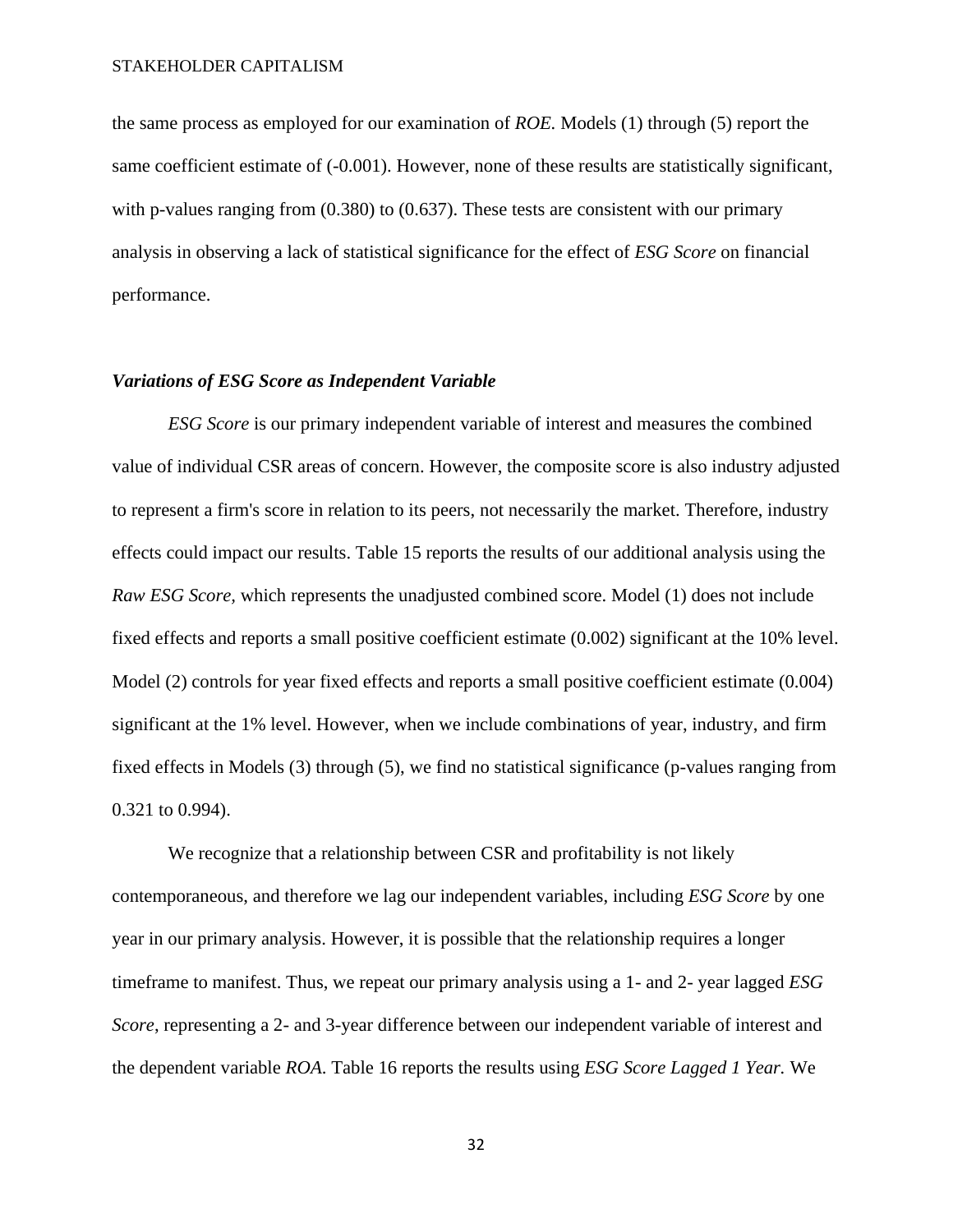find near-zero coefficient estimates for Models (1) through (5) which control for various combinations of fixed effects. We find no statistical significance in any of the models. (p-value ranging from 0.335 to 0.686). Table 17 reports the results for *ESG Score Lagged 2 Years.* We repeat the same process, including control variables and controlling for various combinations of year, industry, and firm fixed effects. Again, we find near-zero coefficient estimates and observe lack of statistical significance for all Models.

We expand our robustness testing to examine changes in firm *ESG Scores* as our primary independent variable of interest. We recognize that ESG Score may be stable for many firms over time. While we control for year and firm fixed effects, our results can still be subject to endogeneity. Therefore, we calculate a continuous variable representing the year-over-year change in ESG Score. We identify 8,983 firm observations of *ESG Score* rating changes. To provide statistical validity, we calculate the difference in *ROA* for each corresponding *ESG Score Change* observation. The resulting variable *ROA Change* is used as our dependent variable. Table 18 reports the results of our analysis. We find zero coefficient estimates for Models (1) through (5), which control for various combinations of fixed effects. We find no statistical significance in any of the models. (p-value ranging from 0.499 to 0.997).

We vary methods of representation of our primary independent variable ESG Score to identify potential measurement errors. Our series of tests, including using *Raw ESG Score*, *1 and 2- Year Lagged ESG Score*, and *ESG Score Change* as alternative, independent variables produce results consistent with our primary analysis. We continue to observe a lack of statistical significance in the relationship between the overall CSR profile of a firm and financial performance consistent with our primary analysis.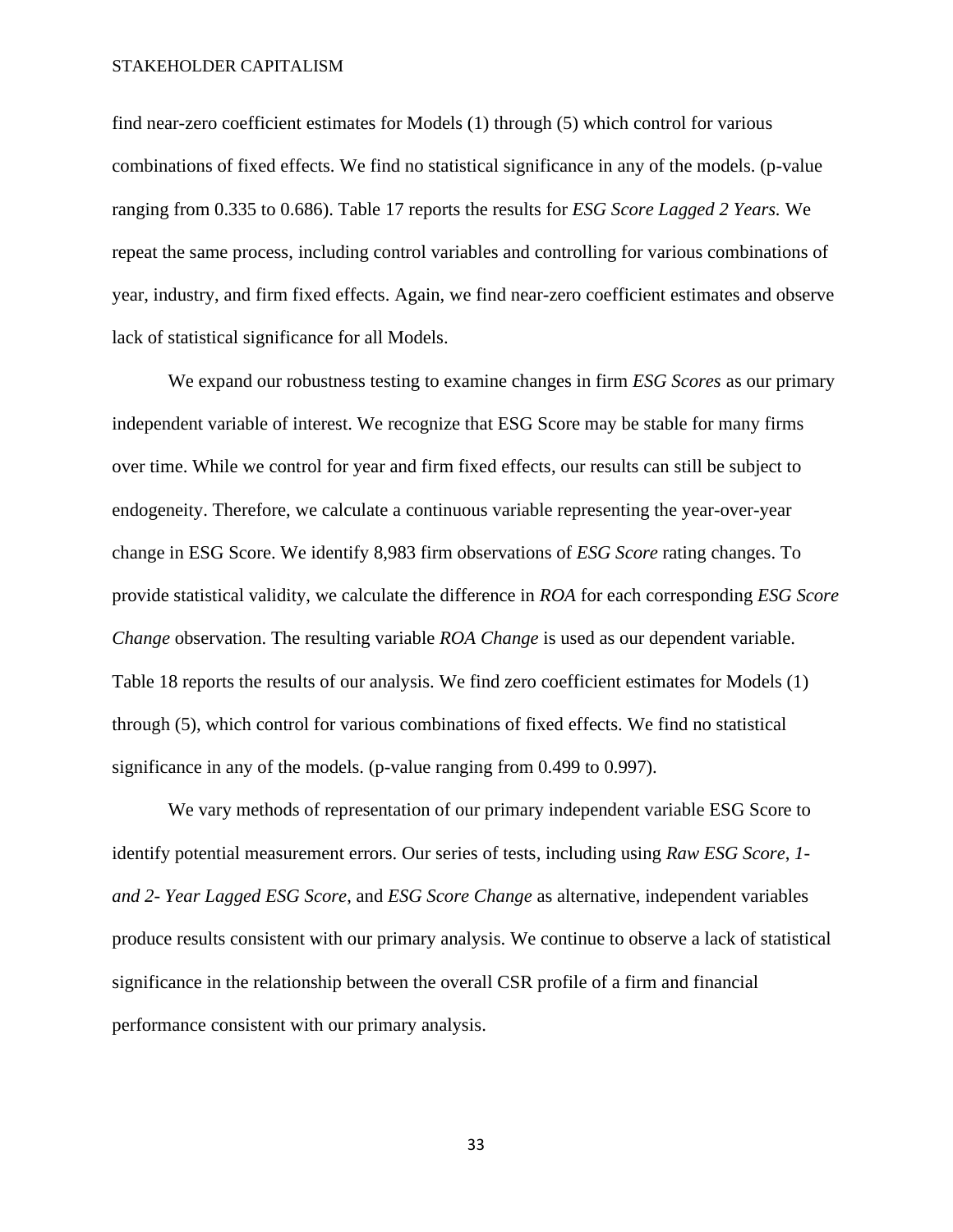### *Instrumental Variable Approach*

While we employ methods to control for endogeneity in our primary model, the relationship between CSR and financial performance could be subject to reverse causality. Firms with better financial performance may be more likely to engage in CSR, which reverses the proposed relationship from our hypotheses. To address this concern, we run a two-stage least squares regression with instrumental variables. A valid instrument would satisfy two conditions and allow us to uncover the causal effect of CSR on financial performance. The relevance condition requires that the instrumental variable induce changes in the independent variable, *ESG Score*. Instrument exogeneity condition requires that the variable has no independent effect on *ROA*. Following Bardos et al. (2020) and Deng et al. (2013), we use the geographic location of the firm's headquarters as the basis of our instruments. Husted (2016) provides evidence that location significantly affects a firm's CSR activities through spillover effects and societal pressures. Thus, we expect a firm's CSR to be affected by social and community-related activities around the firm's location. In this spirit, we use two instrumental variables shown by Deng (2103) to impact CSR. The first instrumental variable, *Religious Rank*, measures the religious ranking of the state in which the acquirer's headquarters is located. The ranking is based on the ratio of the number of religious adherents in the acquirer's state to the total population in that state. Based on previous studies, we expect that firms located in more religious states will have higher CSR profiles and thus higher *ESG Scores*. The second instrumental variable, *Blue State*, is a dummy variable that equals one if a firm's headquarters is in a blue or Democratic state and zero otherwise. We expect that firms located in Democratic states will have higher CSR profiles. However, we do not expect any direct correlation between these variables and firm profitability. It would stand to reason that any societal impact from a firm's location would only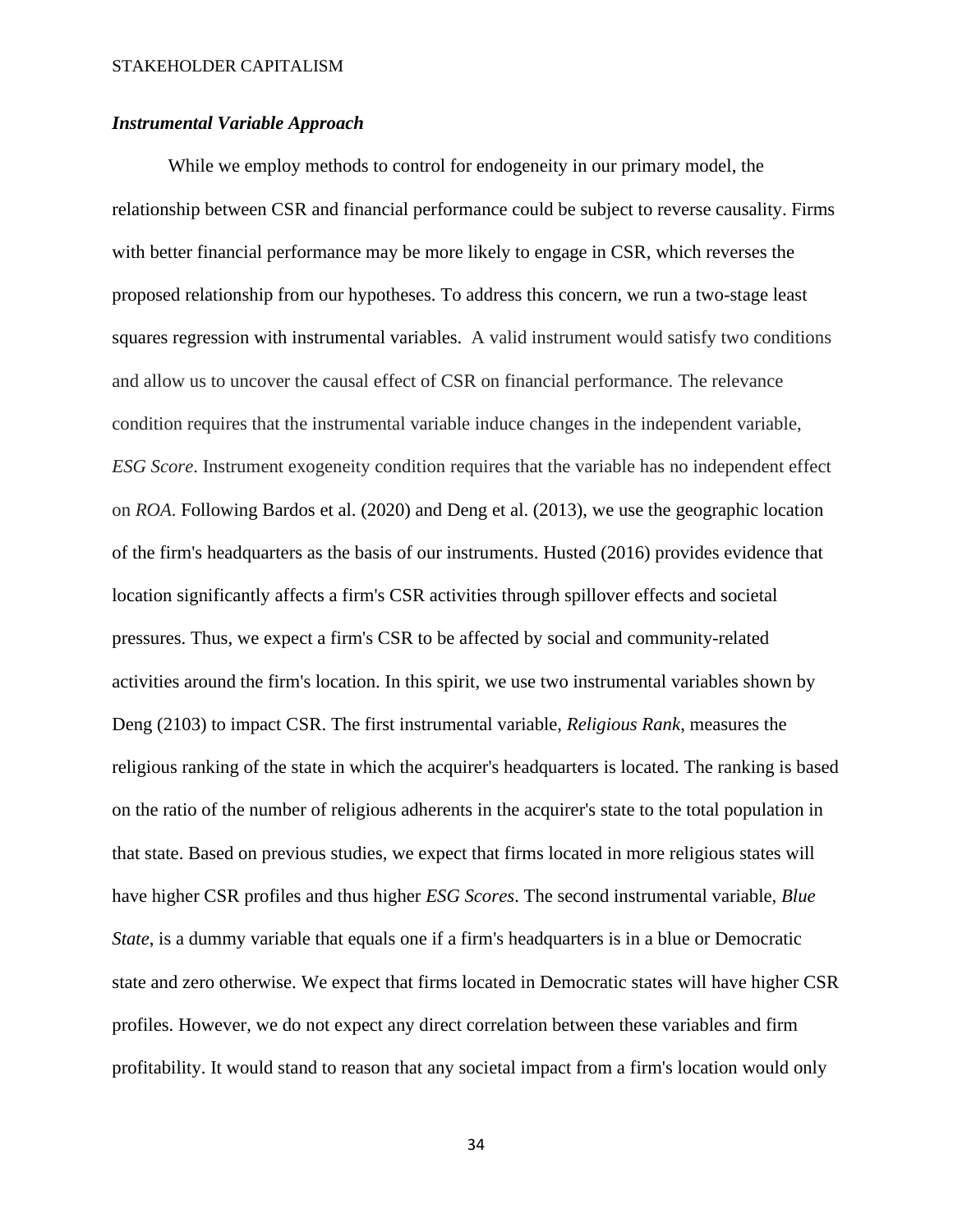affect profitability through some form of CSR initiative. Thus, we believe these variables satisfy the exclusion condition for instrumental variable regression. In our regressions, we use the same control variables we use in our primary analysis and detailed in sub-section 3.1. We present our instrumental variable regression results in Table 18. The F-statistic of our first stage regressions is 66.6 and greater than ten, indicating that our instrumental variables are not weak. Prior research and results from our first-stage regression suggest that our instrumental variables meet the relevance condition. P-values of both Sargan and Basmann chi-squared overidentification tests are not significant, suggesting that our instruments are valid. However, Model (1) reports that the second stage coefficient estimate for ESG Score is not significant in the second stage of the instrumental variable regression. While this result does not provide evidence supporting the causality issue, it is consistent with our primary analysis of the continuous variable ESG Score detailed in Table 2.

### **V. Discussion**

<span id="page-35-0"></span>This study aims to identify the conditions in which CSR can influence profitability. Studies of CSR often rely on individual mechanisms such as firm reputation or environmental stewardship to explain the relationship and provide evidence that firm social behavior is positively related to financial performance (Dowell et al., 2000; Edmans, 2011; Servaes & Tamayo, 2013). However, when these mechanisms are combined to form an overall CSR profile, the relationship becomes complex and subject to conditions. Specifically, we find no significant relationship between the continuous variable, *ESG Score,* and financial performance. We do, however, identify several situations in which CSR plays an important role in financial performance.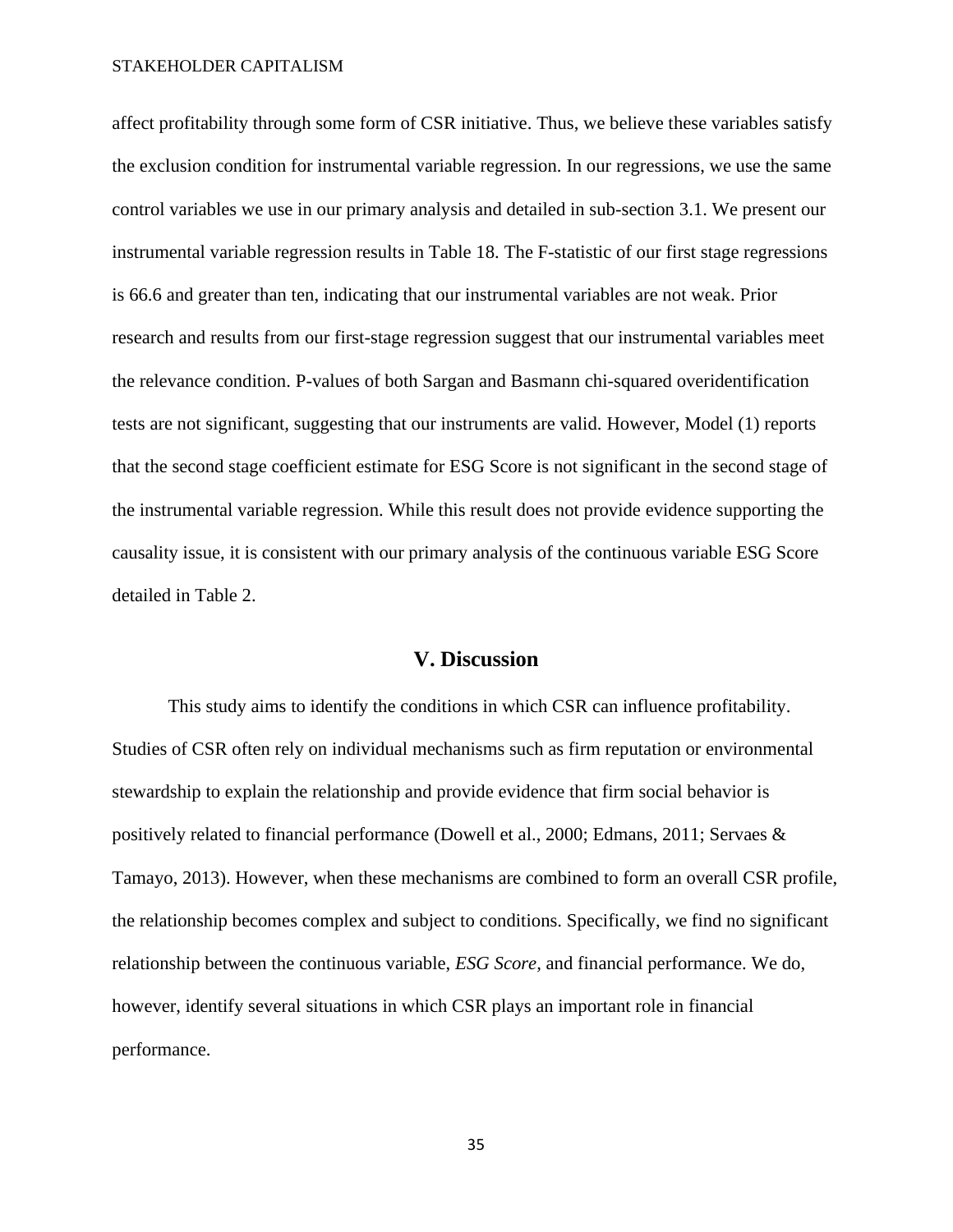We find profitability improvement for firms with high and low CSR profiles. Firms with high CSR as measured by *ESG Scores* in the top quartile of observations experience a 4% average *ROA* improvement. While this result provides partial support for our primary hypothesis, we also find a similar result for firms with low CSR profiles. Firm *ESG Scores* in the bottom quartile experience an average *ROA* improvement of 7%. We find similar but amplified results for the CSR-sensitive energy industry. Together these results suggest that the relationship between CSR and financial performance is concave in nature. One explanation may involve the cost of CSR. Social and environmental initiatives often require some form of capital expenditures, and it is plausible that firms with low CSR profiles benefit financially from lower CSR expenses. Our results suggest that at the higher end of the CSR spectrum, the benefits outweigh the expense and manifest into a value-enhancing position. This complexity may contribute to the lack of significance of our analysis of the continuous variable, *ESG Score*.

The subcomponents of the *ESG Score* provide interesting insights into the relationship. Regarding environmental concerns, prior research provides evidence that environmental stewardship enhances firm value. For example, Dowell et al. (2000) argue that firms who adopt environmental standards exceeding regulatory requirements have higher firm values. They posit that stringent environmental standards create social capital, enhancing firm value. However, our results only partially support that view and again suggest a more complex relationship. We find that firms with low environmental stewardship experience a modest decline in profitability. However, we find no significant effect for firms with high environmental stewardship.

Regarding social concerns, most of the literature focuses on individual mechanisms such as firm reputation or employee satisfaction in evaluating the relationship to financial performance. Edmans (2011) finds that firms with higher employee satisfaction had higher stock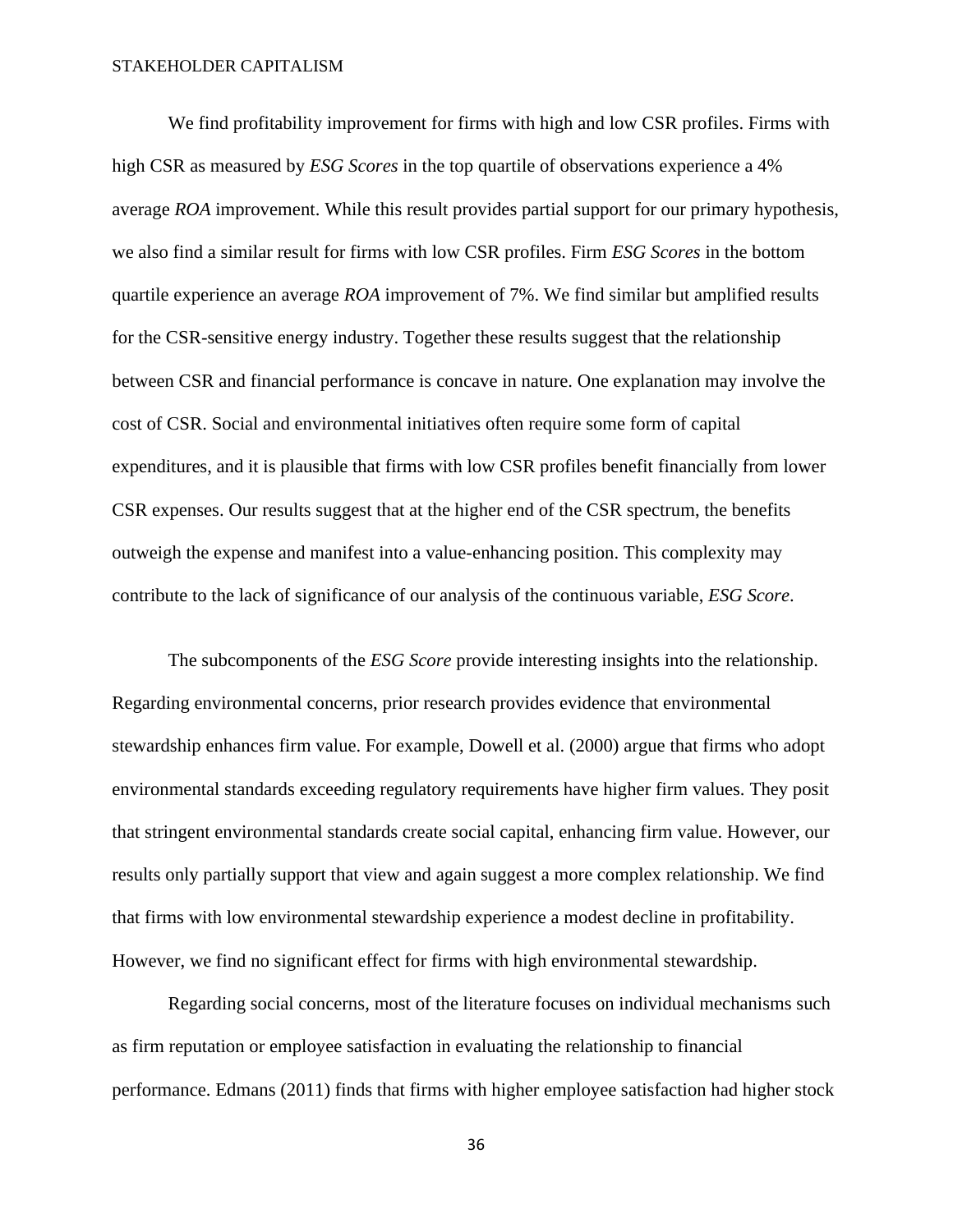returns. The theory here is that CSR, in this case, a positive work environment, led to improved employee productivity and financial performance. However, we find no significant relationship between the *Social Pillar Score* and profitability. We continue to find no significance when examining high and low social scores. Our results again suggest that combining individual mechanisms into an overall firm profile complicates the relationship with financial performance.

An important consideration regarding CSR is whether it provides loss mitigation during times of crisis. Our results show no overall moderating effect of CSR on profitability during the Pandemic. We find no significant effect for firms with CSR profiles in the top or bottom quartile. However, we uncover interesting insights when examining environmental concerns. Specifically, high stewardship provides greater benefits during the Pandemic. Furthermore, firms with low environmental stewardship experience 3.6% lower *ROA*s than other firms in our sample, representing a 35% decline in *ROA.* This result is greatly amplified for environmental concerns in the CSR-sensitive energy industry. We find that firms in the energy industry with high environmental stewardship experience financial benefits that nearly offset the negative effect of the Pandemic. For firms with low environmental stewardship, the negative impact of the Pandemic is compounded by a decrease in ROA of over 60%. By examining the CSR-sensitive components and industries, we provide evidence to support Hypothesis 2. We find that environmental stewardship plays an important role in mitigating loss during times of crisis and is significantly amplified for firms in the CSR-sensitive energy industry.

Taken as a whole, this evidence would suggest that the performance claims of stakeholder capitalism hold for only those firms with the highest category of relative ESG Scores. These claims are particularly important for the CSR-sensitive energy industry and in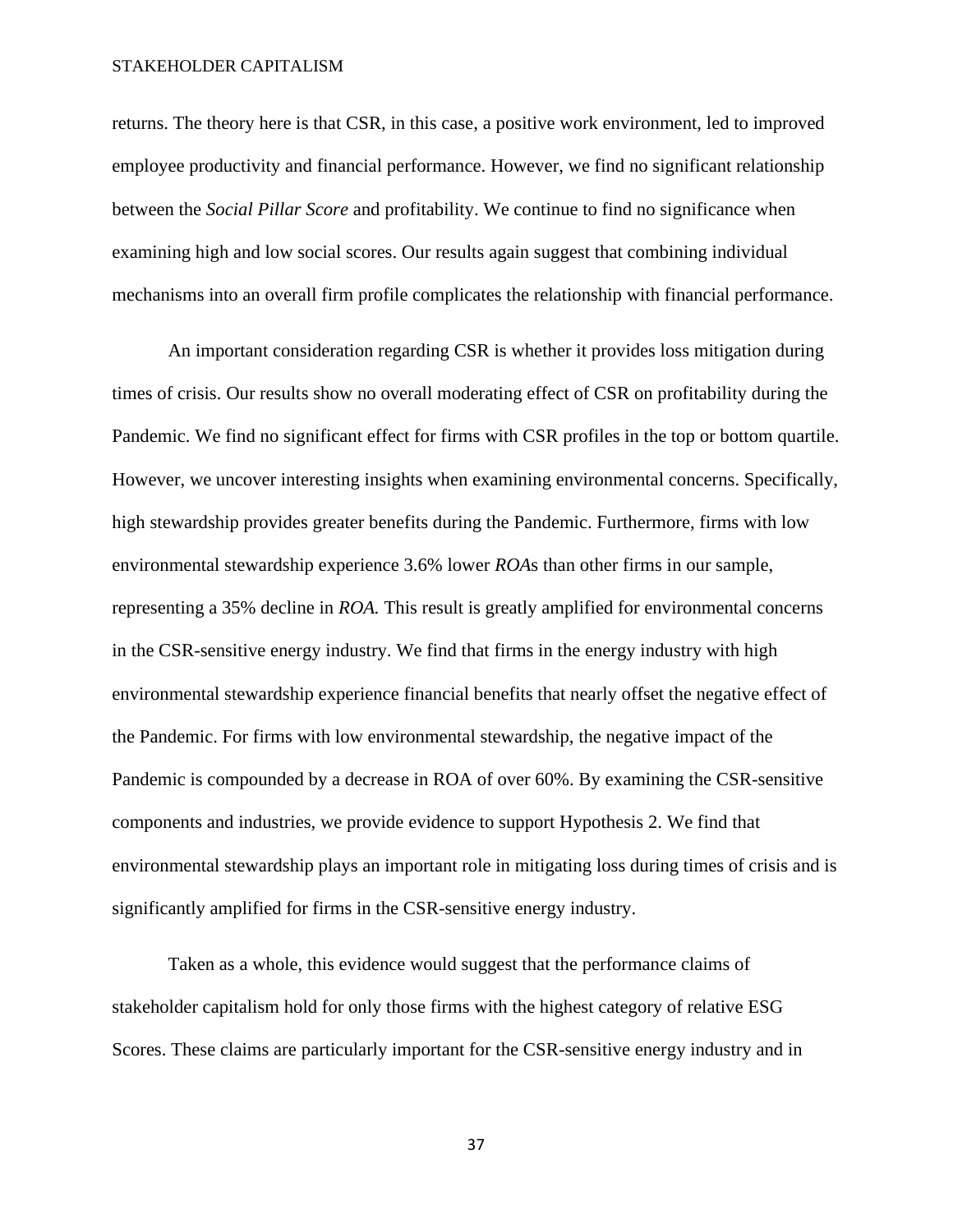<span id="page-38-0"></span>times of economic crisis. High ESG rankings may warrant consideration as an additional factor in investment decisions.

## **VI. Conclusion**

Research concerning CSR and financial performance is expansive but often focuses on the impact of individual CSR mechanisms. We contribute to the literature by examining how and when a firm's relative overall CSR attractiveness affects profitability. Utilizing a large sample of firms over a 13-year period, we construct a model using *ESG Scores* developed by MSCI, Inc. as a proxy for firm Corporate Social Responsibility. While we fail to find a significant effect for the continuous *ESG Score* variable, we find conditions where CSR plays an important role in financial performance. Specifically, we find *ESG Scores* in both the highest and lowest quartile experience a moderate increase in *ROA*. We find the same but amplified effect for the CSRsensitive energy industry. One explanation for our results may involve the cost of CSR. Our results suggest that firms do not realize net financial benefits until they achieve a high CSR profile. However, achieving high CSR requires significant expense, and therefore, it is plausible that firms with average CSR may not realize financial benefits for their CSR initiatives. On the other end of the spectrum, firms with low CSR may experience better financial results simply because they incur fewer expenses related to CSR initiatives. This complexity may contribute to the lack of significance of our analysis of the continuous variable, *ESG Score*.

Additionally, CSR can play an important role in mitigating loss during times of economic crisis. Our primary results do not support the view that CSR provides loss mitigation during economic crisis. However, our analysis of the Covid-19 Pandemic suggests that firms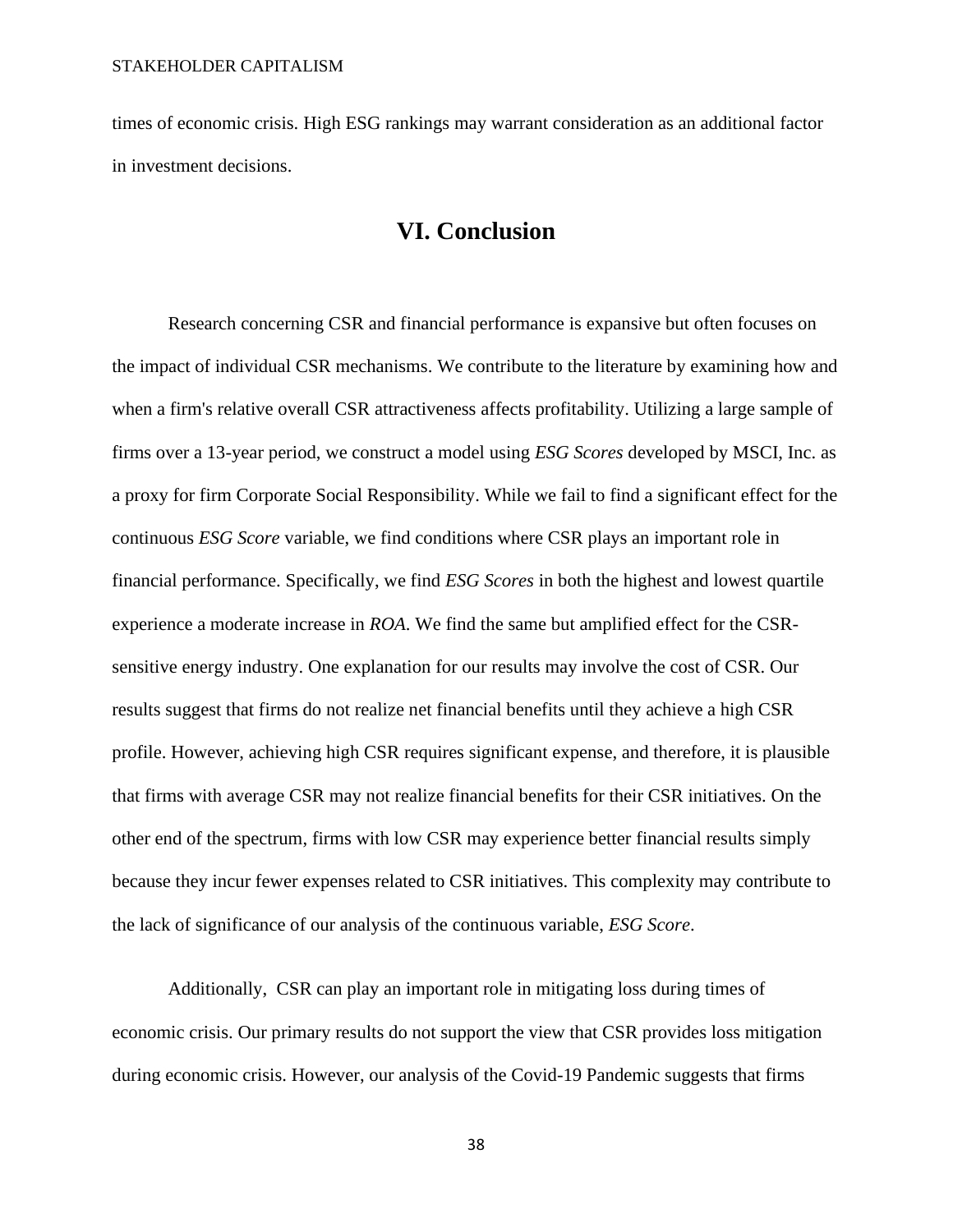with high environmental stewardship benefit financially, while firms with low environmental stewardship experience additional losses that compound the overall negative effect of the crisis. This result is further amplified for firms in the energy industry.

Taken together, our study provides valuable insights to the financial implications of stakeholder capitalism. Undertaking CSR involves a cost that only manifests into improved performance at the highest levels. Finally, Environmental stewardship plays a dominant role in the overall relationship between CSR and financial performance.

The results of this dissertation also have important implications for practitioners. First, portfolio managers should consider specific CSR thresholds and ESG component measures when constructing portfolios. A common practice in sustainable investment strategies is to exclude firms with low ESG scores. However, our results suggest that portfolio managers should also consider excluding firms with average ESG scores when considering performance. Second, our findings provide insights for corporate managers as well. In determining individual CSR initiatives, managers should consider the effect on the firm's overall CSR profile. Regarding the overall performance effects of a firm's CSR initiatives, managers should consider a firm wide collective approach.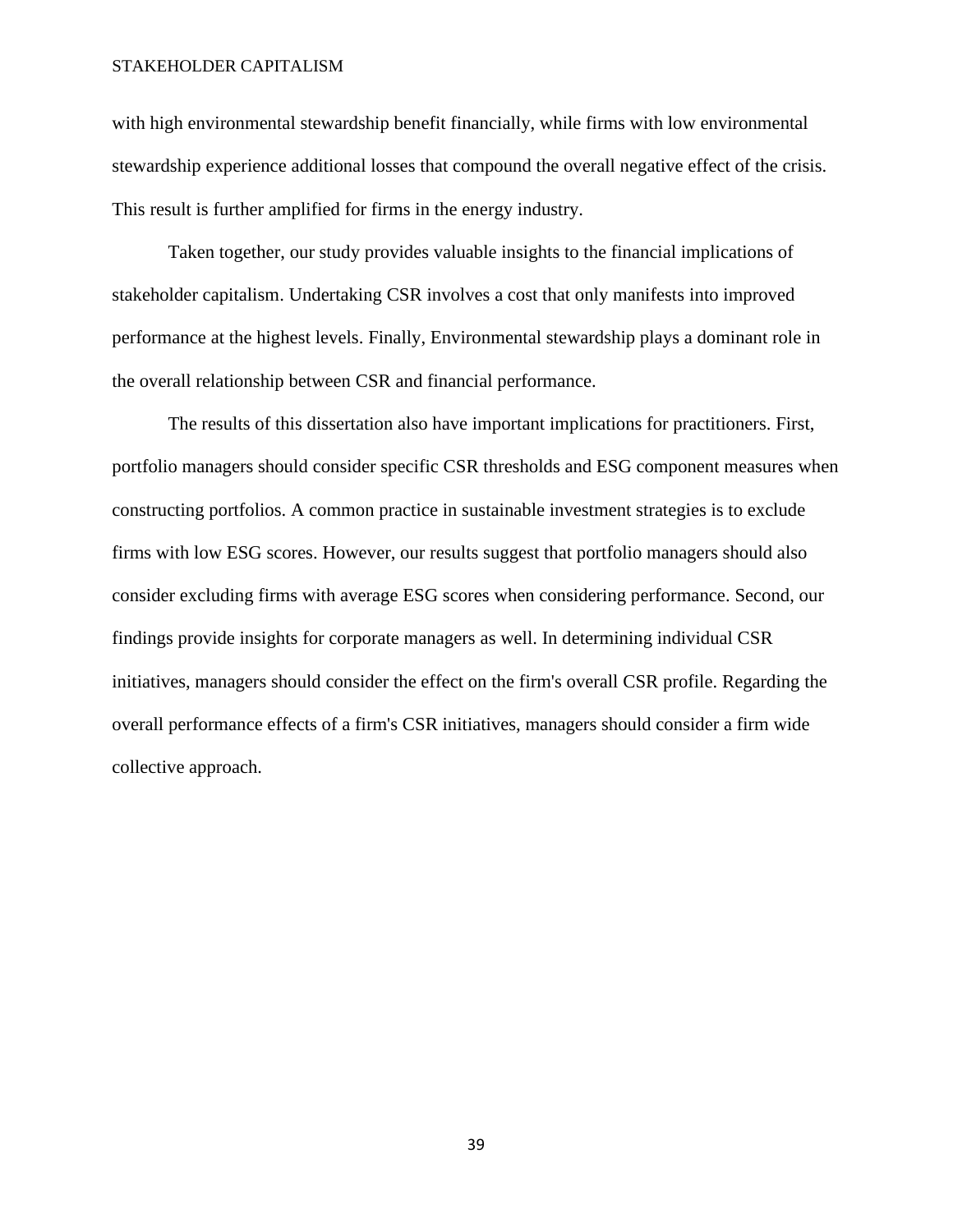<span id="page-40-0"></span>**References**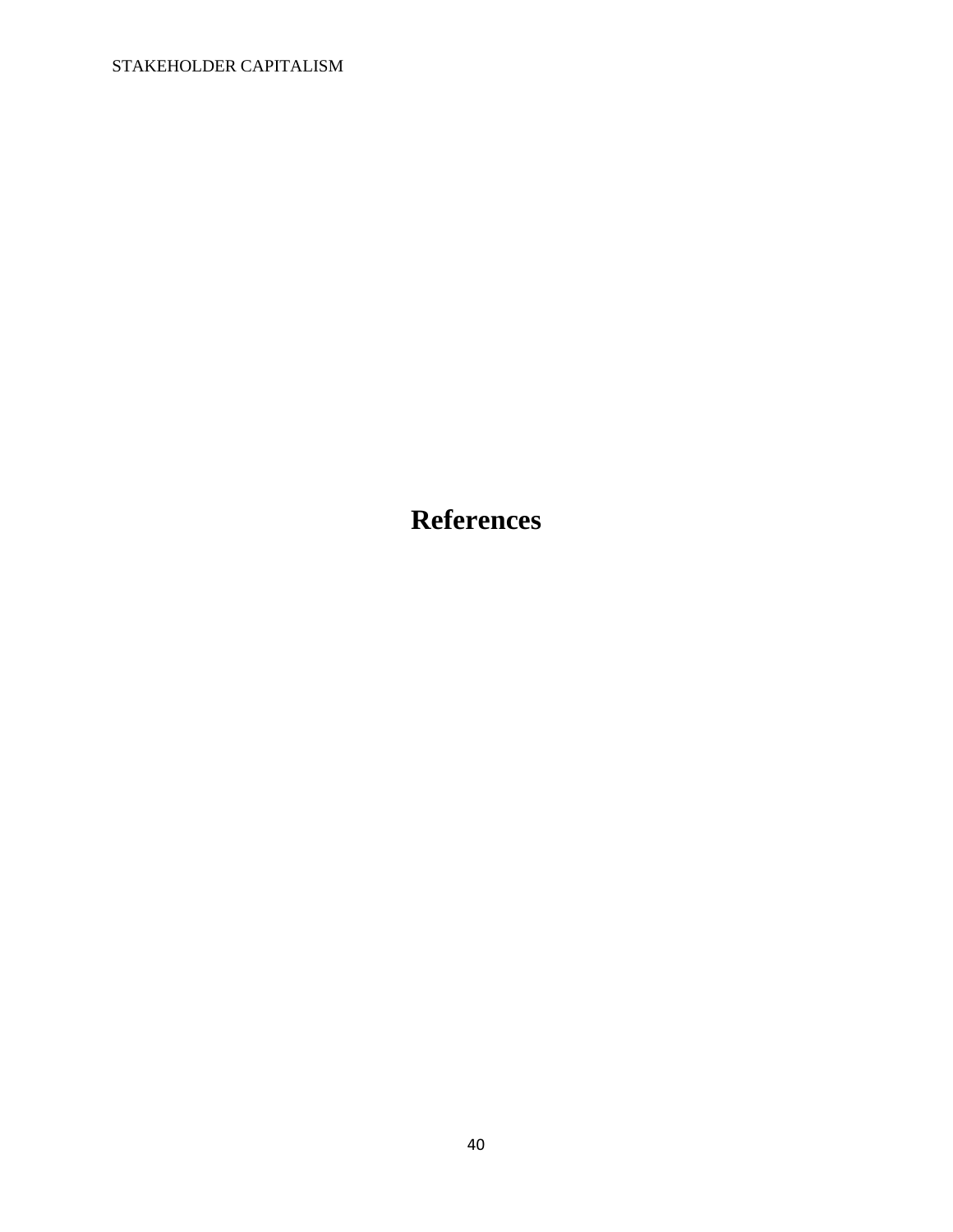- Albertini, E. (2013). Does Environmental Management Improve Financial Performance? A Meta-Analytical Review. *Organization & Environment*, *26*(4), 431–457. https://doi.org/10.1177/1086026613510301
- Atz, U., Van Holt, T., & Liu, Z. Z. (2020). Do Corporate Sustainability and Sustainable Finance Generate Better Financial Performance? A Review and Meta-analysis. *Working Paper*. https://doi.org/10.2139/ssrn.3708495
- Bardos, K. S., Ertugrul, M., & Gao, L. S. (2020). Corporate social responsibility, product market perception, and firm value. *Journal of Corporate Finance*, *62*, 101588. https://doi.org/10.1016/j.jcorpfin.2020.101588
- Benioff, M. (2019). We need a new capitalism. *The New York Times.*

*https://www.nytimes.com/2019/10/14/opinion/benioff-salesforce-capitalism.html*

- Berle, A., & Means, G. (1932). *The Modern Corporation and Private Property*. The MacMillen Company, New York.
- Boone, A., & Uysal, V. B. (2020). Reputational concerns in the market for corporate control. *Journal of Corporate Finance*, *61*, 101399. https://doi.org/10.1016/j.jcorpfin.2018.08.010

Buchanan, B., Cao, C. X., & Chen, C. (2018). Corporate social responsibility, firm value, and influential institutional ownership. *Journal of Corporate Finance*, *52*, 73–95. https://doi.org/10.1016/j.jcorpfin.2018.07.004

- Carroll, A. B. (1979). A Three-Dimensional Conceptual Model of Corporate Performance. *The Academy of Management Review*, *4*(4), 497–505. JSTOR. https://doi.org/10.2307/257850
- Carroll, A. B. (1991). The Pyramid of Corporate Social Responsibility: Toward the Moral Management of Organizational Stakeholders. *Business Horizons*, *34*(4), 39–48.
- Carroll, A. B. (1999). Corporate Social Responsibility: Evolution of a Definitional Construct. *Business & Society*, *38*(3), 268–295. https://doi.org/10.1177/000765039903800303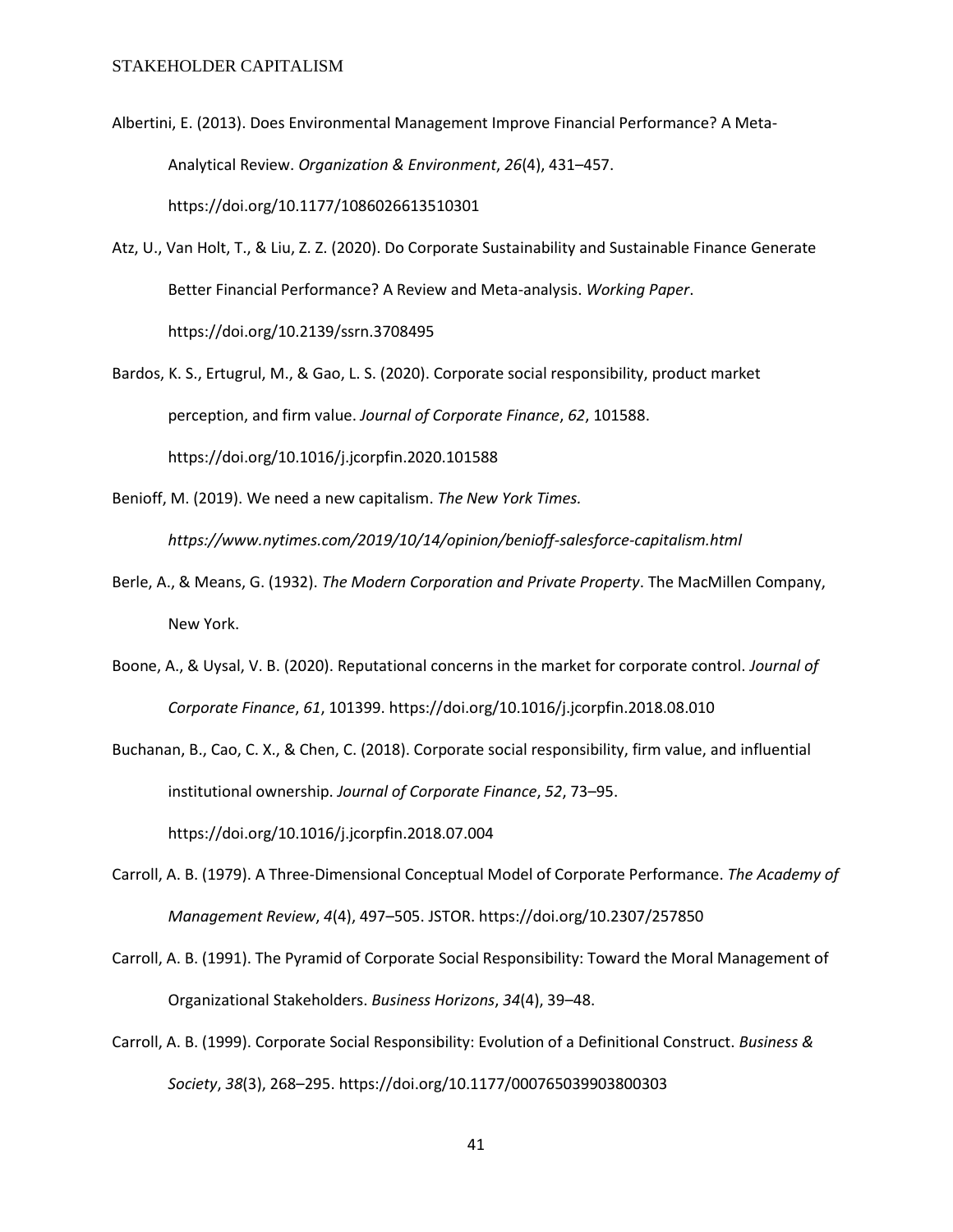Chava, S. (2014). Environmental Externalities and Cost of Capital. *Management Science*, *60*(9), 2223– 2247. https://doi.org/10.1287/mnsc.2013.1863

Coase, R. H. (1937). The Nature of the Firm. *Economica*, *4*(16), 386–405.

Cornell, B., & Shapiro, A. C. (1987). Corporate Stakeholders and Corporate Finance. *Financial Management*, *16*(1), 5. https://doi.org/10.2307/3665543

Deng, X., Kang, J., & Low, B. S. (2013). Corporate social responsibility and stakeholder value maximization: Evidence from mergers. *Journal of Financial Economics*, *110*(1), 87–109. https://doi.org/10.1016/j.jfineco.2013.04.014

- Dowell, G., Hart, S., & Yeung, B. (2000). Do Corporate Global Environmental Standards Create or Destroy Market Value? *Management Science*, *46*(8), 1059–1074. https://doi.org/10.1287/mnsc.46.8.1059.12030
- Eccles, R. G., Ioannou, I., & Serafeim, G. (2014). The Impact of Corporate Sustainability on Organizational Processes and Performance. *Management Science*, *60*(11), 2835–2857. https://doi.org/10.1287/mnsc.2014.1984
- Edmans, A. (2011). Does the stock market fully value intangibles? Employee satisfaction and equity prices. *Journal of Financial Economics*, *101*(3), 621–640. https://doi.org/10.1016/j.jfineco.2011.03.021
- Fauver, L., McDonald, M. B., & Taboada, A. G. (2018). Does it pay to treat employees well? International evidence on the value of employee-friendly culture. *Journal of Corporate Finance*, *50*, 84–108. https://doi.org/10.1016/j.jcorpfin.2018.02.003
- Fink, L. (2021). Larry Fink's 2021 Letter to Shareholders. *Blackrock.* https://www.blackrock.com/us/individual/2021-larry-fink-ceo-letter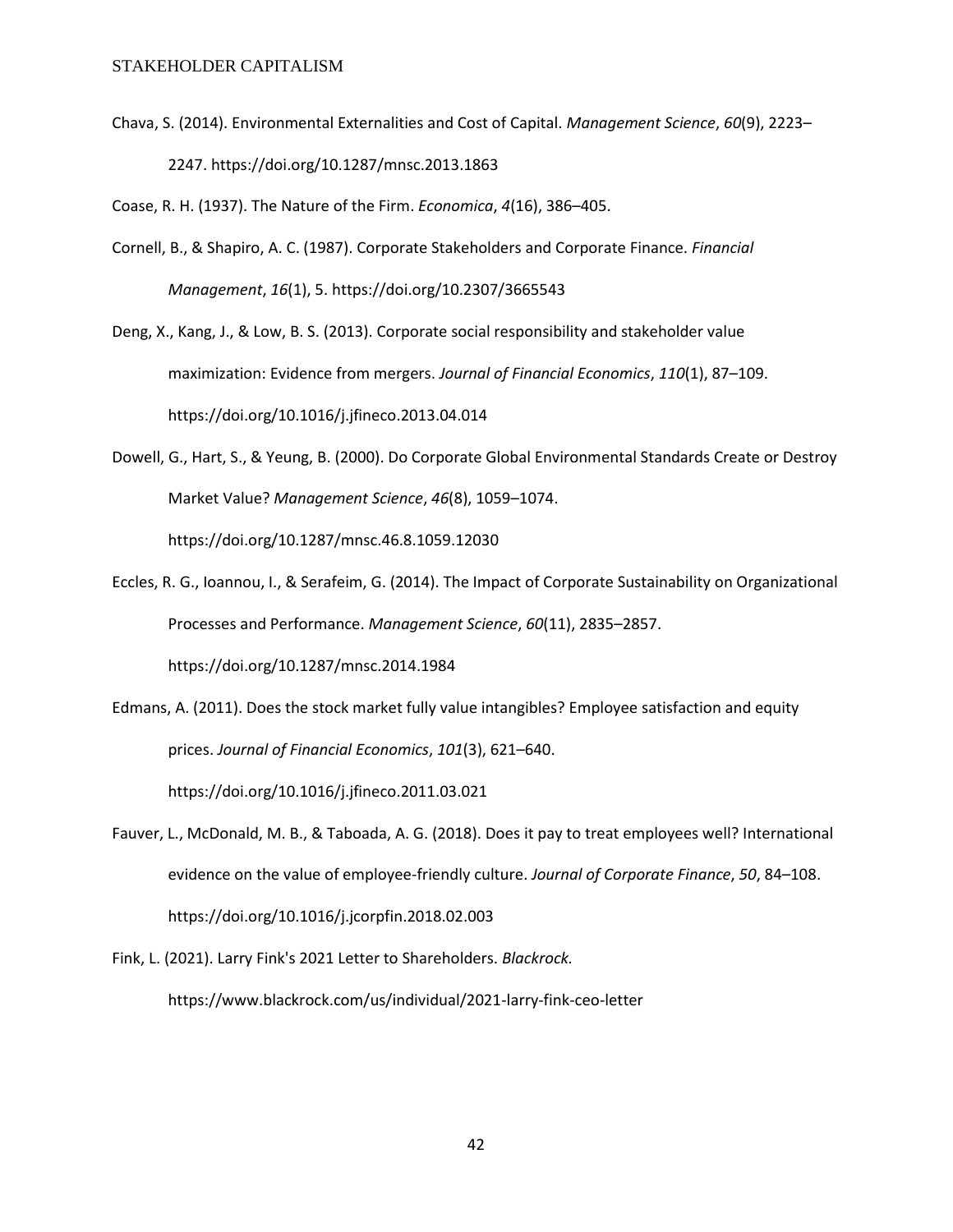- Flammer, C. (2013). Corporate Social Responsibility and Shareholder Reaction: The Environmental Awareness of Investors. *Academy of Management Journal*, *56*(3), 758–781. https://doi.org/10.5465/amj.2011.0744
- Freeman, R. E., & Reed, D. L. (1983). Stockholders and Stakeholders: A New Perspective on Corporate Governance. *California Management Review*, *25*(3), 88–106. https://doi.org/10.2307/41165018
- Grossman, B. R., & Sharpe, W. F. (1986). Financial Implications of South African Divestment. *Financial Analysts Journal*, *42*(4), 15–29. http://www.jstor.org/stable/4478945

Hale, J. (2021). A Broken Record: Flows for U.S. Sustainable Funds Again Reach New Heights. *Morningstar. https://www.morningstar.com/articles/1019195/a-broken-record-flows-for-ussustainable-funds-again-reach-new-heights*

- Hang, M., Geyer-Klingeberg, J., & Rathgeber, A. W. (2019). It is merely a matter of time: A meta-analysis of the causality between environmental performance and financial performance. *Business Strategy and the Environment*, *28*(2), 257–273. https://doi.org/10.1002/bse.2215
- Hill, C. W. L., & Jones, T. M. (1992). STAKEHOLDER-AGENCY THEORY. *Journal of Management Studies*, *29*(2), 131–154. https://doi.org/10.1111/j.1467-6486.1992.tb00657.x
- Husted, B. W., Jamali, D., & Saffar, W. (2016). Near and dear? The role of location in CSR engagement: Near and Dear? The Role of Location in CSR Engagement. *Strategic Management Journal*, *37*(10), 2050–2070. https://doi.org/10.1002/smj.2437
- Jensen, C., & Meckling, H. (1976). THEORY OF THE FIRM: MANAGERIAL BEHAVIOR, AGENCY COSTS AND OWNERSHIP STRUCTURE. *Journal of Financial Economics*, 56.

Journal of Petroleum Technology. (2020). *Top ESG Trends in Energy.* 

*https://www.spglobal.com/en/research-insights/articles/esg-industry-report-card-oil-and-gas*

Kruger, P. (2015). Corporate Goodness and Shareholder Wealth. *Journal of Financial Economics*, *15*(2). https://www.sciencedirect.com/science/article/pii/S0304405X14001925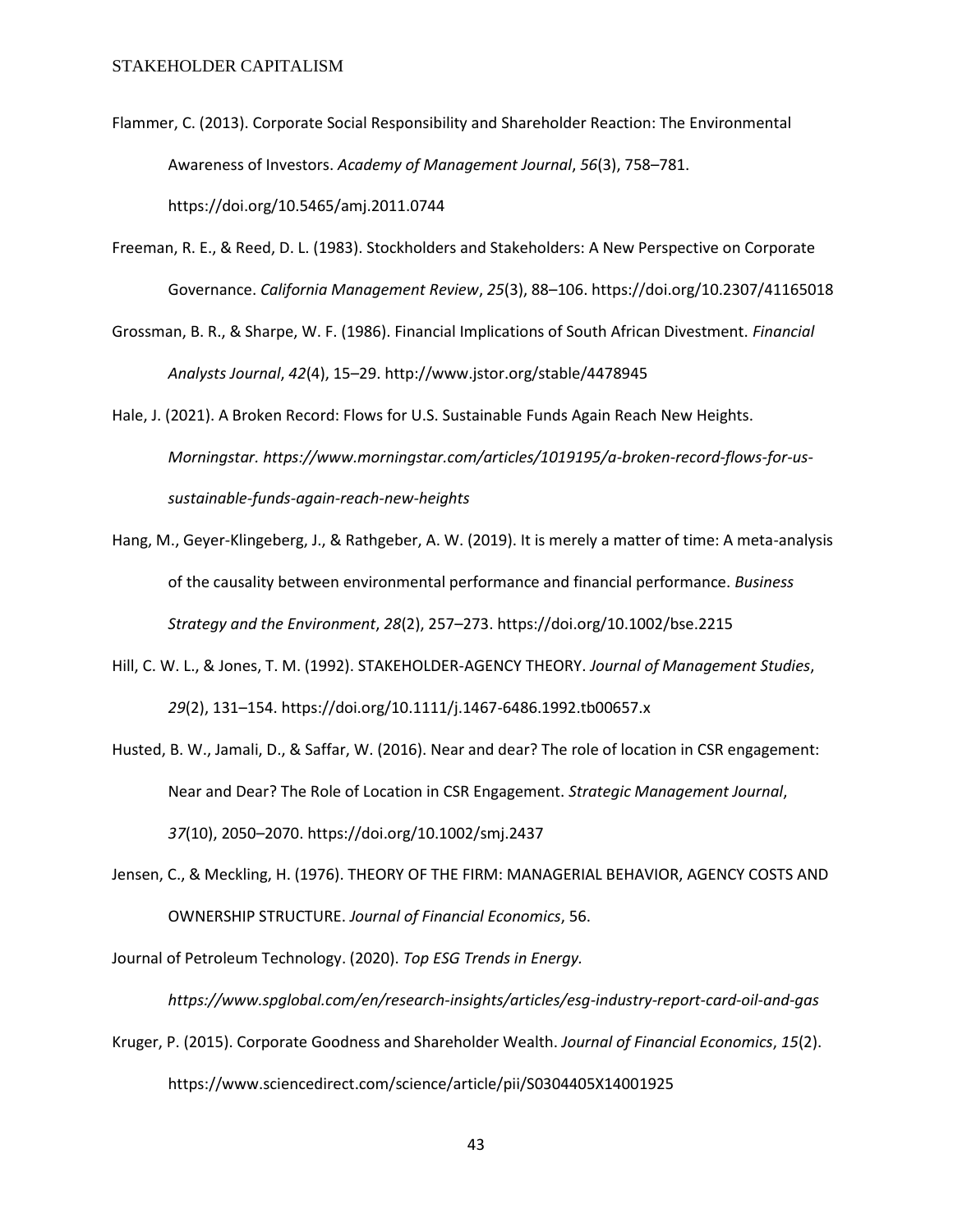- Lins, K. V., Servaes, H., & Tamayo, A. (2017). Social Capital, Trust, and Firm Performance: The Value of Corporate Social Responsibility during the Financial Crisis. *Journal of Finance*, 53.
- Margolis, J. D. (2009). *Does It Pay To Be Good? A Meta-analysis and Redirection of Research on the Relationship Between Corporate Social and Financial Performance*. 79. https://ssrn.com/abstract=1866371
- McWilliams, A., & Siegel, D. (2000). Corporate Social Responsibility and Financial Performance: Correlation or Misspecification? *Strategic Management Journal*, 9.
- Pava, M. L., & Krausz, J. (1996). The Association Between Corporate Social-Responsibility and Financial Performance: The Paradox of Social Cost. *Journal of Business Ethics*, 38.
- Richter, F. (2021). Covid-19 Has Caused a Huge Amount of Lost Working Hours. *World Economic Forum.* https://www.weforum.org/agenda/2021/02/covid-employment-global-job-loss/
- S&P Global. (2019). *ESG Industry Report Card: Oil and Gas*. https://www.spglobal.com/en/researchinsights/articles/esg-industry-report-card-oil-and-gas.
- Servaes, H., & Tamayo, A. (2013). The Impact of Corporate Social Responsibility on Firm Value: The Role of Customer Awareness. *Management Science*, *59*(5), 1045–1061.

https://doi.org/10.1287/mnsc.1120.1630

Sustainable Investment Institute. (2020). 2020 si2 Mid Year Review Summary. *Sustainable Investment Institute.*

file:///C:/Users/Cynthia%20Walsh/Downloads/2020%20Si2%20Mid%20Year%20Review%20Sum mary,%20Sept.%202020%20(3).pdf

U.S. Sustainable Investment Forum. (2021). *Report on U.S. Sustainable and Impact Investing Trends 2020*.

https://www.ussif.org/files/US%20SIF%20Trends%20Report%202020%20Executive%20Summar y.pdf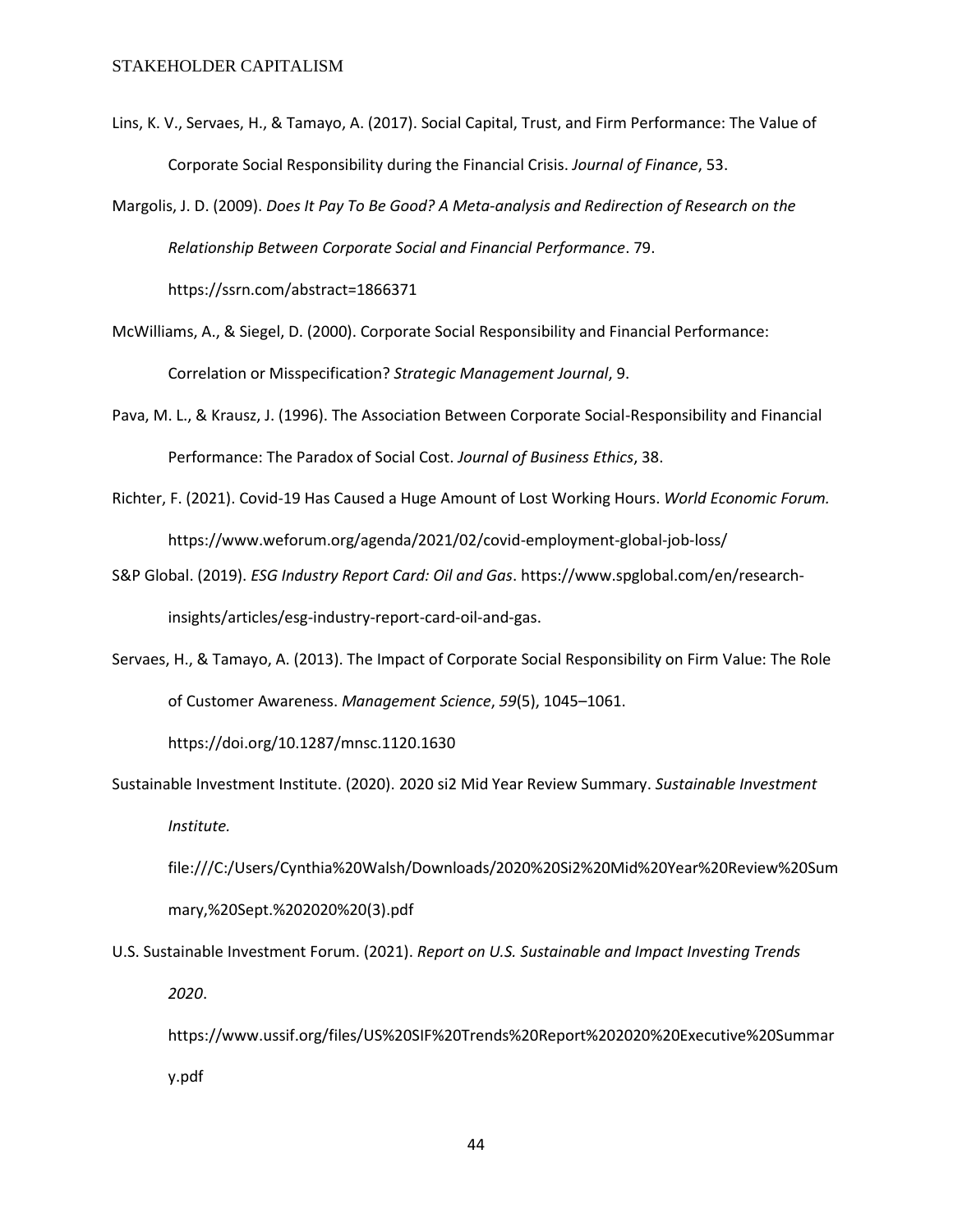<span id="page-45-0"></span>**Tables and Exhibits**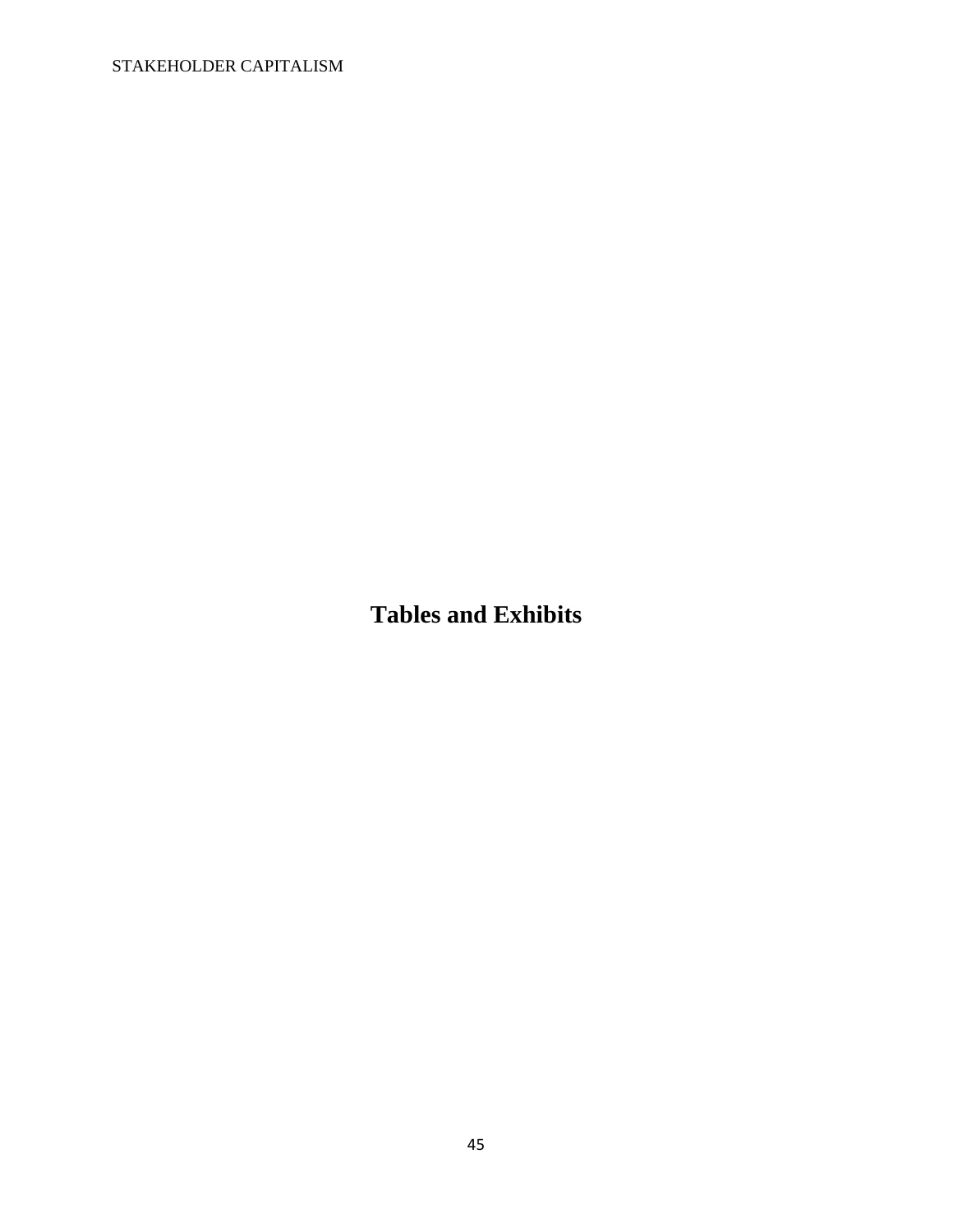## **Table 1: Summary Statistics**

Table 1 describes a sample of 13,930 firm observations between 2007 and 2020. Definitions of all variables are provided in Appendix A.

| Variable                          | Obs.   | Mean     | Std. Dev. | Min.      | Max.         |
|-----------------------------------|--------|----------|-----------|-----------|--------------|
| <b>CAPEX</b>                      | 13,930 | 0.046    | 0.049     | 0         | 0.276        |
| Down ESG Change Dummy             | 8,983  | 0.473    | 0.499     | 0         |              |
| <b>Environmental Pillar Score</b> | 13,930 | 4.666    | 2.045     | 0         | 10           |
| <b>ESG Score</b>                  | 13,930 | 4.246    | 1.988     | 0         | 10           |
| <b>ESG Score Change</b>           | 8,983  | 0.089    | 1.244     | $-8.3$    | 8.67         |
| <b>EBITDA Margin</b>              | 13,914 | $-0.013$ | 0.287     | $-14.247$ | 0.13         |
| <b>ESG Change</b>                 | 8,983  | 0.089    | 1.24      | $-8.3$    | 8.67         |
| ESGxPandemic                      | 13,930 | 0.531    | 1.593     | 0         | 1            |
| Herfindahl Index                  | 13,930 | 0.067    | 0.057     | 0.019     | 1            |
| High ESG Dummy                    | 13,930 | 0.172    | 0.377     | 0         | 1            |
| High ESGxPandemic                 | 13,930 | 0.228    | 0.149     | 0         |              |
| Leverage                          | 13,930 | 0.172    | 0.157     | 0         | 0.694        |
| Log (Sales)                       | 13,930 | 7.499    | 1.806     | 1.69      | 11.716       |
| Low ESG Dummy                     | 13,930 | 0.153    | 0.360     | 0         |              |
| Low ESGxPandemic                  | 13,930 | 0.015    | 0.121     | 0         |              |
| Market-to-Book                    | 13,930 | 2.169    | 1.575     | 0.725     | 9.569        |
| Pandemic Dummy                    | 13,930 | 0.118    | 0.323     | 0         | $\mathbf{1}$ |
| Raw ESG Score                     | 11,228 | 4.46     | 0.989     | 0         | 9.2          |
| <b>ROA</b>                        | 13,930 | 0.098    | 0.140     | $-0.605$  | 0.397        |
| ROA Change                        | 11,278 | $-0.005$ | 0.078     | $-1.002$  | 0.974        |
| <b>ROA Energy Sector</b>          | 647    | 0.069    | 0.181     | $-0.605$  | 0.397        |
| <b>ROE</b>                        | 13,917 | 0.039    | 22.980    | $-2649$   | 132.718      |
| R&D                               | 13,930 | 0.038    | 0.081     | 0         | 0.472        |
| Social Pillar Score               | 13,930 | 4.373    | 1.591     | 0         | 10           |
| Up ESG Change Dummy               | 8,983  | 0.527    | 0.499     | 0         | 1            |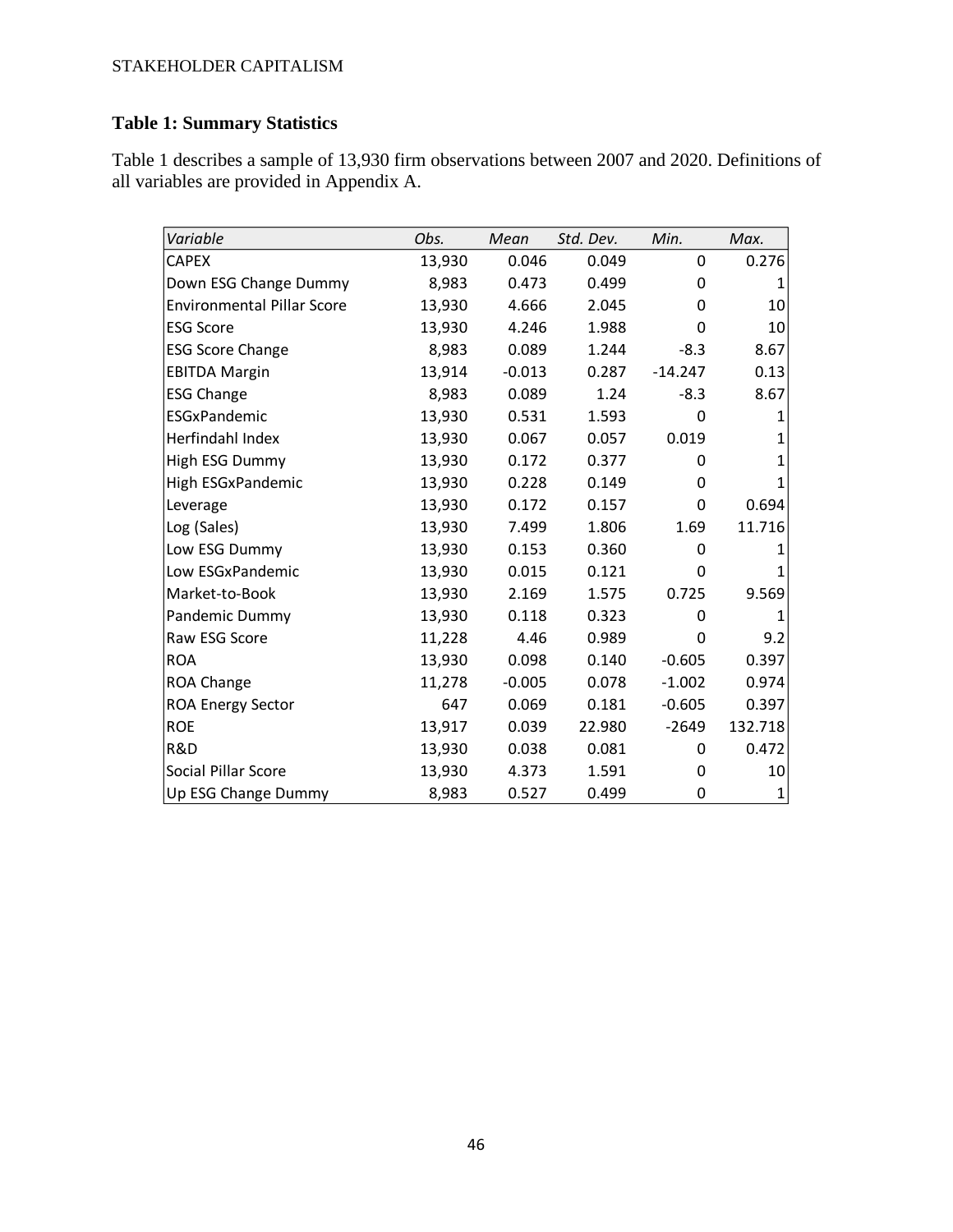## **Table 2: Primary Multivariate Analysis - Continuous Variable ESG Score Effect on ROA**

Table 2 reports regression results using *ESG score* as the continuous independent variable of interest. All Models include control variables described in sub-section 3.1. Model (1) does not account for fixed effects. Models (2) through (5) control for combinations of year, industry, and firm fixed effects. All models cluster standard errors by firm. P-values are in parenthesis. \*, \*\* and \*\*\* indicate 10%, 5% and 1% statistical significance, respectively. Definitions and calculations of all variables are provided in Appendix A.

|                  | (1)         | (2)         | (3)         | (4)         | (5)         |
|------------------|-------------|-------------|-------------|-------------|-------------|
| Variables        | <b>ROA</b>  | <b>ROA</b>  | <b>ROA</b>  | <b>ROA</b>  | <b>ROA</b>  |
| <b>ESG Score</b> | 0.000       | 0.000       | $-0.001$    | $-0.001$    | 0.001       |
|                  | (0.702)     | (0.859)     | (0.159)     | (0.430)     | (0.387)     |
| Log (Sales)      | $0.022***$  | $0.022***$  | $0.021***$  | $0.021***$  | $0.026***$  |
|                  | (0.000)     | (0.000)     | (0.000)     | (0.000)     | (0.000)     |
| Market-to-Book   | $0.026***$  | $0.027***$  | $0.026***$  | $0.027***$  | $0.020***$  |
|                  | (0.000)     | (0.000)     | (0.000)     | (0.000)     | (0.000)     |
| Leverage         | $-0.106***$ | $-0.091***$ | $-0.082***$ | $-0.067***$ | $-0.093***$ |
|                  | (0.000)     | (0.000)     | (0.000)     | (0.000)     | (0.000)     |
| <b>CAPEX</b>     | $0.096**$   | $0.083**$   | $0.275***$  | $0.254***$  | $-0.020$    |
|                  | (0.017)     | (0.038)     | (0.000)     | (0.000)     | (0.660)     |
| R&D              | $-0.987***$ | $-0.989***$ | $-0.993***$ | $-0.998***$ | $-0.179***$ |
|                  | (0.000)     | (0.000)     | (0.000)     | (0.000)     | (0.002)     |
| Herfindahl Index | 0.015       | $-0.006$    | 0.022       | $-0.045$    | 0.036       |
|                  | (0.494)     | (0.837)     | (0.399)     | (0.198)     | (0.140)     |
| Year FE          | No          | Yes         | No          | Yes         | Yes         |
| Industry FE      | No          | No          | Yes         | Yes         | No          |
| Firm FE          | No          | No          | No          | No          | Yes         |
| Constant         | $-0.072***$ | $-0.077***$ | $-0.074***$ | $-0.073***$ | $-0.121***$ |
|                  | (0.000)     | (0.000)     | (0.000)     | (0.000)     | (0.006)     |
| Observations     | 13930       | 13930       | 13930       | 13930       | 13610       |
| R-squared        | 0.451       | 0.460       | 0.489       | 0.498       | 0.827       |
| F                | 241.021     | 241.631     | 230.555     | 230.265     | 33.162      |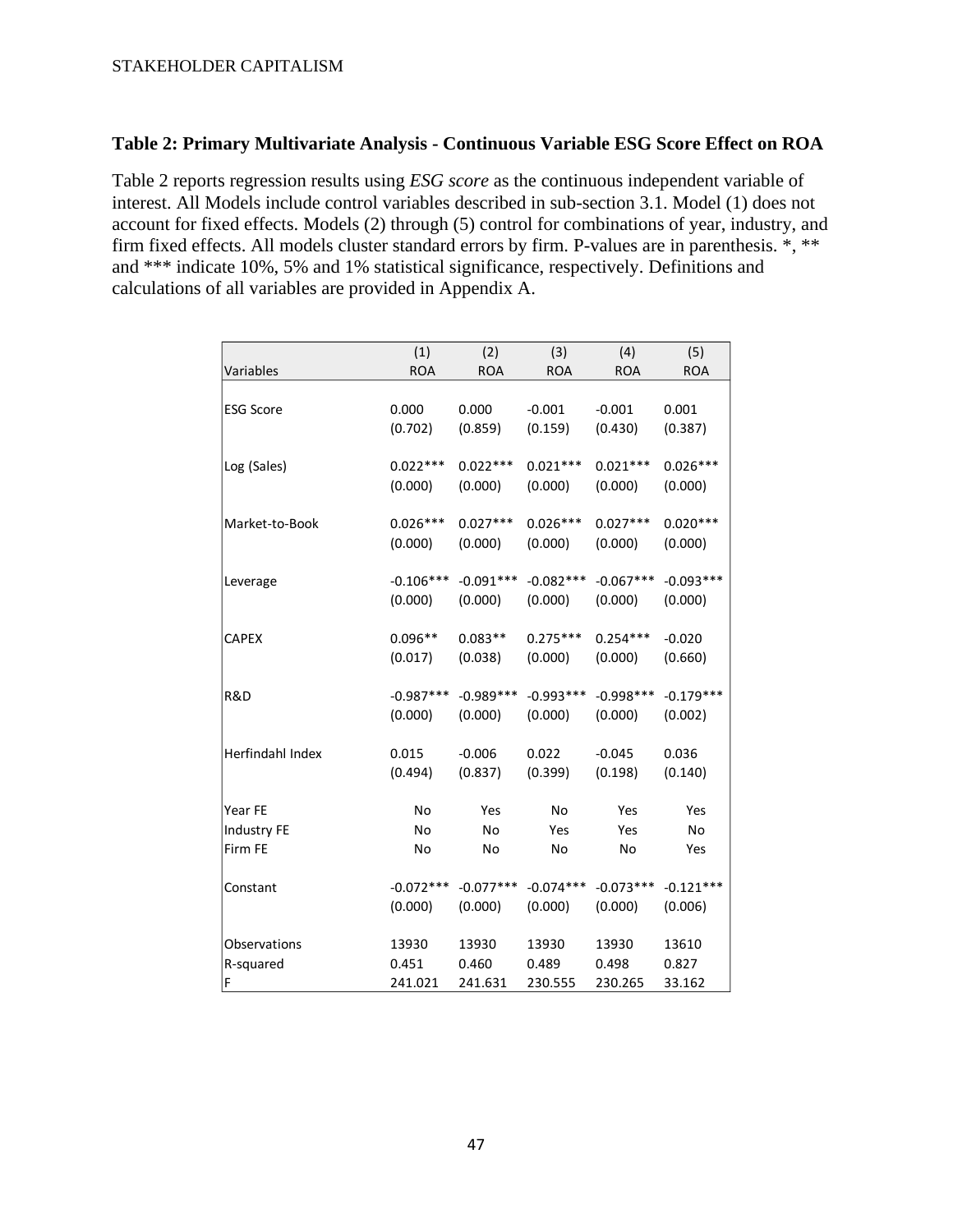### **Table 3: High ESG Dummy Effects on ROA**

Table 3 reports regression results using *High ESG Dummy* as the independent variable of interest. *High ESG Dummy* takes the value of "1" when *ESG Score* is in the top quartile of observations in the sample. All Models include control variables described in sub-section 3.1. Model (1) does not account for fixed effects. Models (2) through (5) control for combinations of year, industry, and firm fixed effects. All models cluster standard errors by firm. P-values are in parenthesis. \*, \*\* and \*\*\* indicate 10%, 5% and 1% statistical significance, respectively. Definitions and calculations of all variables are provided in Appendix A.

| Variables        | (1)         | (2)         | (3)         | (4)         | (5)         |
|------------------|-------------|-------------|-------------|-------------|-------------|
|                  | <b>ROA</b>  | <b>ROA</b>  | <b>ROA</b>  | <b>ROA</b>  | <b>ROA</b>  |
| High ESG Dummy   | 0.004       | 0.004       | 0.001       | 0.001       | $0.004*$    |
|                  | (0.297)     | (0.235)     | (0.858)     | (0.701)     | (0.062)     |
| Log (Sales)      | $0.022***$  | $0.022***$  | $0.021***$  | $0.021***$  | $0.026***$  |
|                  | (0.000)     | (0.000)     | (0.000)     | (0.000)     | (0.000)     |
| Market-to-Book   | $0.026***$  | $0.027***$  | $0.026***$  | $0.027***$  | $0.020***$  |
|                  | (0.000)     | (0.000)     | (0.000)     | (0.000)     | (0.000)     |
| Leverage         | $-0.106***$ | $-0.091***$ | $-0.081***$ | $-0.066***$ | $-0.093***$ |
|                  | (0.000)     | (0.000)     | (0.000)     | (0.000)     | (0.000)     |
| <b>CAPEX</b>     | $0.097**$   | $0.084**$   | $0.276***$  | $0.255***$  | $-0.020$    |
|                  | (0.015)     | (0.036)     | (0.000)     | (0.000)     | (0.666)     |
| R&D              | $-0.988***$ | $-0.990***$ | $-0.994***$ | $-0.999***$ | $-0.179***$ |
|                  | (0.000)     | (0.000)     | (0.000)     | (0.000)     | (0.002)     |
| Herfindahl Index | 0.016       | $-0.005$    | 0.023       | $-0.044$    | 0.036       |
|                  | (0.459)     | (0.862)     | (0.375)     | (0.206)     | (0.140)     |
| Year FE          | No          | Yes         | No          | Yes         | Yes         |
| Industry FE      | No          | No          | Yes         | Yes         | No          |
| Firm FE          | No          | No          | No          | No          | Yes         |
| Constant         | $-0.072***$ | $-0.076***$ | $-0.077***$ | $-0.075***$ | $-0.120***$ |
|                  | (0.000)     | (0.000)     | (0.000)     | (0.000)     | (0.007)     |
| Observations     | 13930       | 13930       | 13930       | 13930       | 13610       |
| R-squared        | 0.451       | 0.460       | 0.488       | 0.498       | 0.827       |
| F                | 241.088     | 241.774     | 230.303     | 230.151     | 36.175      |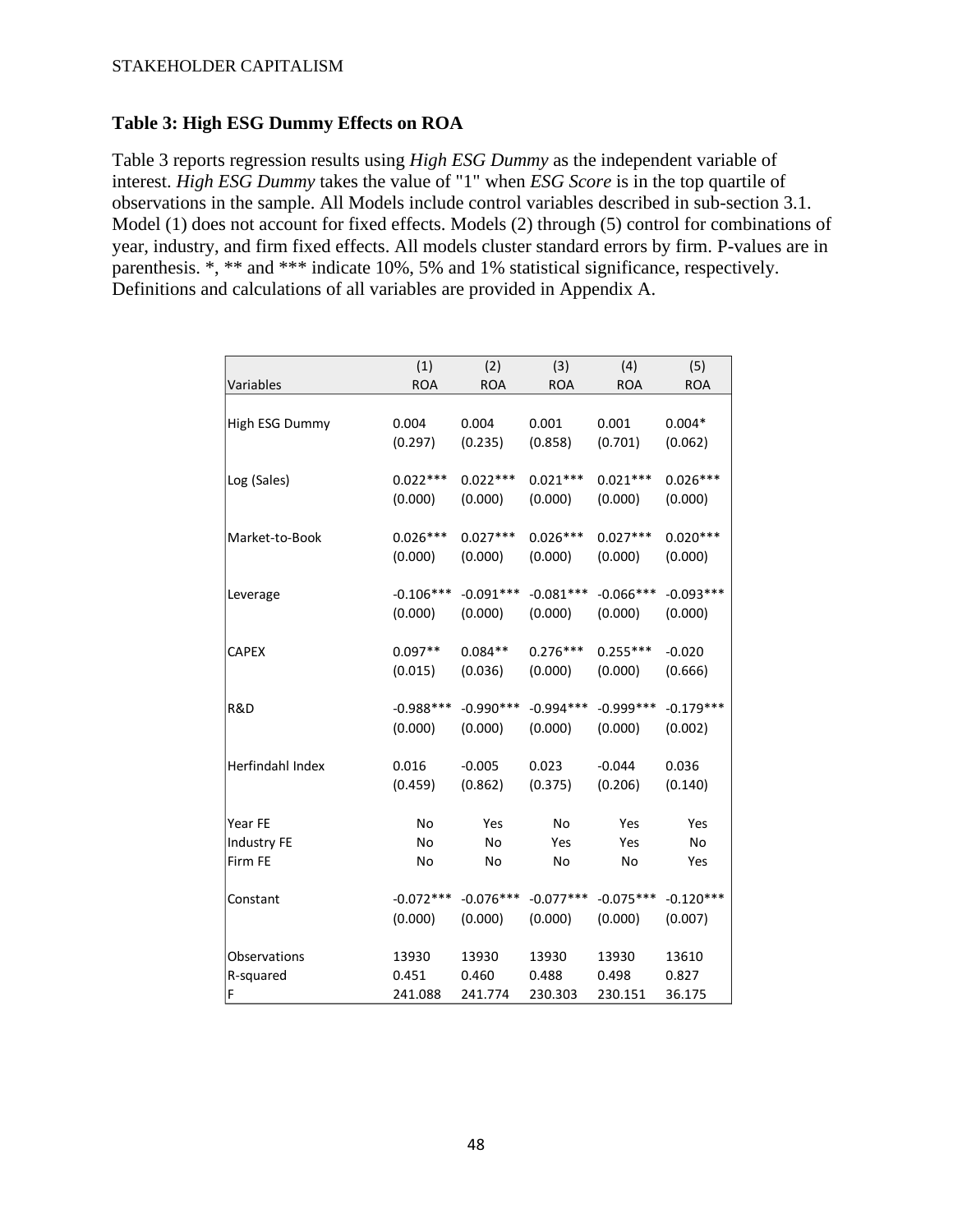### **Table 4: Low ESG Dummy Effects on ROA**

Table 4 reports regression results using *Low ESG Dummy* as the independent variable of interest. *Low ESG Dummy* takes the value of "1" when *ESG Score* is in the bottom quartile of observations in the sample. All Models include control variables described in sub-section 3.1. Model (1) does not account for fixed effects. Models (2) through (5) control for combinations of year, industry, and firm fixed effects. All models cluster standard errors by firm. p-values are in parenthesis . \*, \*\* and \*\*\* indicate 10%, 5% and 1% statistical significance, respectively. Definitions and calculations of all variables are provided in Appendix A.

| Variables        | (1)<br><b>ROA</b> | (2)<br><b>ROA</b> | (3)<br><b>ROA</b> | (4)<br><b>ROA</b> | (5)<br><b>ROA</b> |
|------------------|-------------------|-------------------|-------------------|-------------------|-------------------|
|                  |                   |                   |                   |                   |                   |
| Low ESG Dummy    | 0.005             | 0.005             | $0.007**$         | $0.007**$         | 0.002             |
|                  | (0.101)           | (0.102)           | (0.019)           | (0.024)           | (0.281)           |
| Log (Sales)      | $0.022***$        | $0.022***$        | $0.021***$        | $0.021***$        | $0.026***$        |
|                  | (0.000)           | (0.000)           | (0.000)           | (0.000)           | (0.000)           |
| Market-to-Book   | $0.026***$        | $0.027***$        | $0.026***$        | $0.027***$        | $0.020***$        |
|                  | (0.000)           | (0.000)           | (0.000)           | (0.000)           | (0.000)           |
| Leverage         | $-0.107***$       | $-0.092***$       | $-0.082***$       | $-0.067***$       | $-0.093***$       |
|                  | (0.000)           | (0.000)           | (0.000)           | (0.000)           | (0.000)           |
| <b>CAPEX</b>     | $0.096**$         | $0.082**$         | $0.275***$        | $0.254***$        | $-0.019$          |
|                  | (0.017)           | (0.040)           | (0.000)           | (0.000)           | (0.682)           |
| R&D              | $-0.987***$       | $-0.988***$       | $-0.993***$       | $-0.998***$       | $-0.180***$       |
|                  | (0.000)           | (0.000)           | (0.000)           | (0.000)           | (0.002)           |
| Herfindahl Index | 0.015             | $-0.007$          | 0.021             | $-0.044$          | 0.035             |
|                  | (0.516)           | (0.802)           | (0.408)           | (0.207)           | (0.145)           |
| Year FE          | No                | Yes               | No                | Yes               | Yes               |
| Industry FE      | No                | No                | Yes               | Yes               | No                |
| Firm FE          | No                | No                | No                | No                | Yes               |
| Constant         | $-0.074***$       | $-0.078***$       | $-0.078***$       | $-0.076***$       | $-0.119***$       |
|                  | (0.000)           | (0.000)           | (0.000)           | (0.000)           | (0.008)           |
| Observations     | 13930             | 13930             | 13930             | 13930             | 13610             |
| R-squared        | 0.451             | 0.460             | 0.489             | 0.498             | 0.827             |
| F                | 241.470           | 242.292           | 231.085           | 231.206           | 31.822            |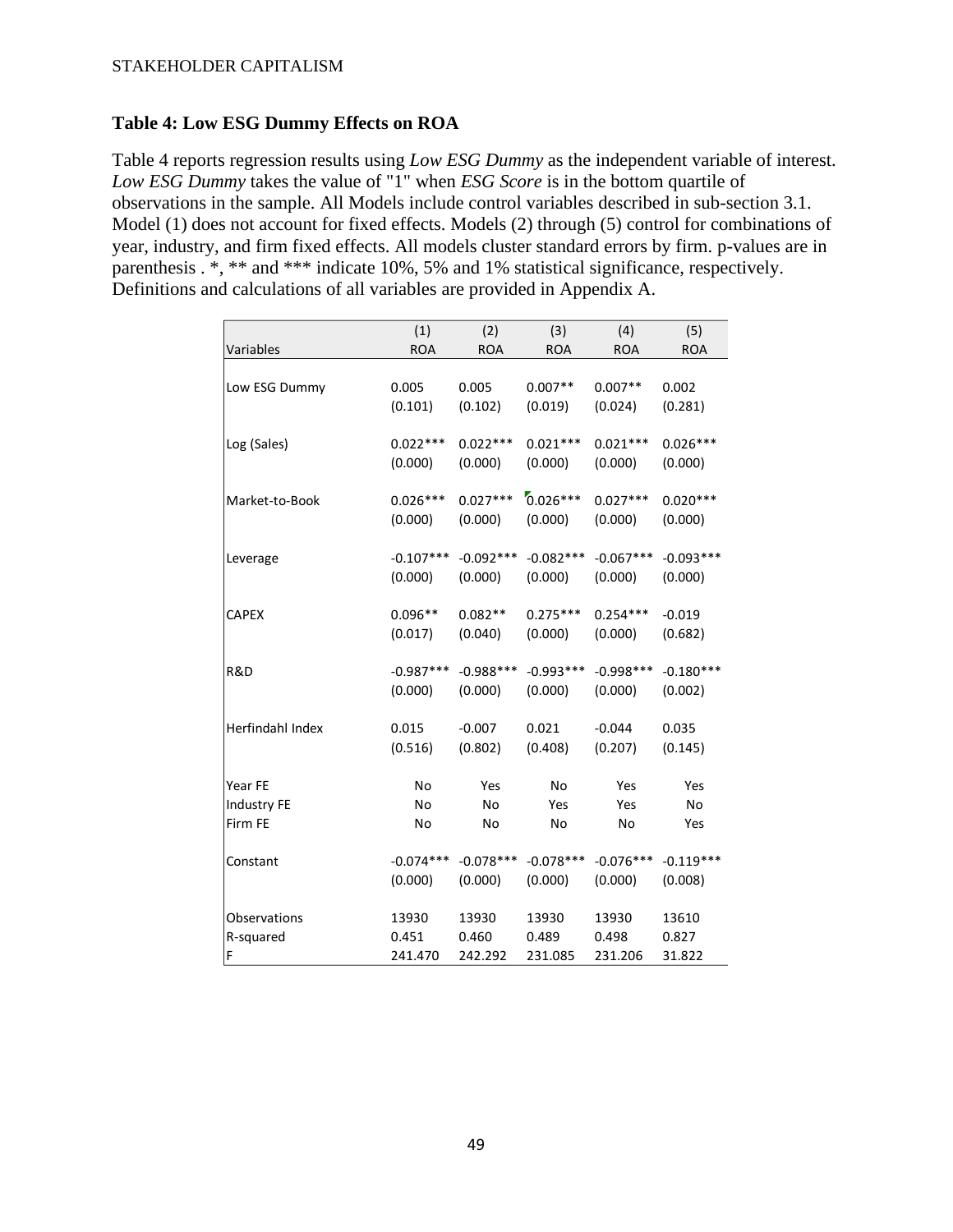### **Table 5: Moderating Effect of Pandemic on ROA**

Table 5 reports regression results, including *Pandemic Dummy* and *ESGxPandemic* variables of interest. *Pandemic Dummy* takes the value of "1" when the *ROA* reporting year is 2020, the year the worldwide Covid-19 pandemic economic shutdown. *ESGxPandemic* measures the interaction effect of CSR during a crisis. All models include control variables utilized in the primary analysis outlined in Table 2 and described in sub-section 3.1. Model (1) does not include fixed effects. Model (2) includes industry fixed effects. Model (3) includes firm fixed effects. p-values are in parenthesis . \*, \*\* and \*\*\* indicate 10%, 5% and 1% statistical significance, respectively. All models cluster standard errors by firm. Definitions and calculations of all variables are provided in Appendix A.

|                          | (1)         | (2)         | (3)         |
|--------------------------|-------------|-------------|-------------|
| Variables                | <b>ROA</b>  | <b>ROA</b>  | <b>ROA</b>  |
|                          |             |             |             |
| <b>ESG Score</b>         | 0.000       | $-0.001$    | $-0.001$    |
|                          | (0.812)     | (0.237)     | (0.310)     |
| Pandemic Dummy           | $-0.036***$ | $-0.034***$ | $-0.029***$ |
|                          | (0.000)     | (0.000)     | (0.000)     |
| <b>FSGxPandemic</b>      | 0.001       | 0.001       | 0.001       |
|                          | (0.471)     | (0.549)     | (0.537)     |
|                          |             |             |             |
| <b>Control Variables</b> | Yes         | Yes         | Yes         |
| Year FE                  | N٥          | No          | Nο          |
| Industry FE              | No          | Yes         | No          |
| Firm FE                  | N٥          | No          | Yes         |
| Observations             | 13930       | 13930       | 13610       |
| R-squared                | 0.456       | 0.493       | 0.823       |
| F                        | 207.412     | 195.692     | 34.462      |
|                          |             |             |             |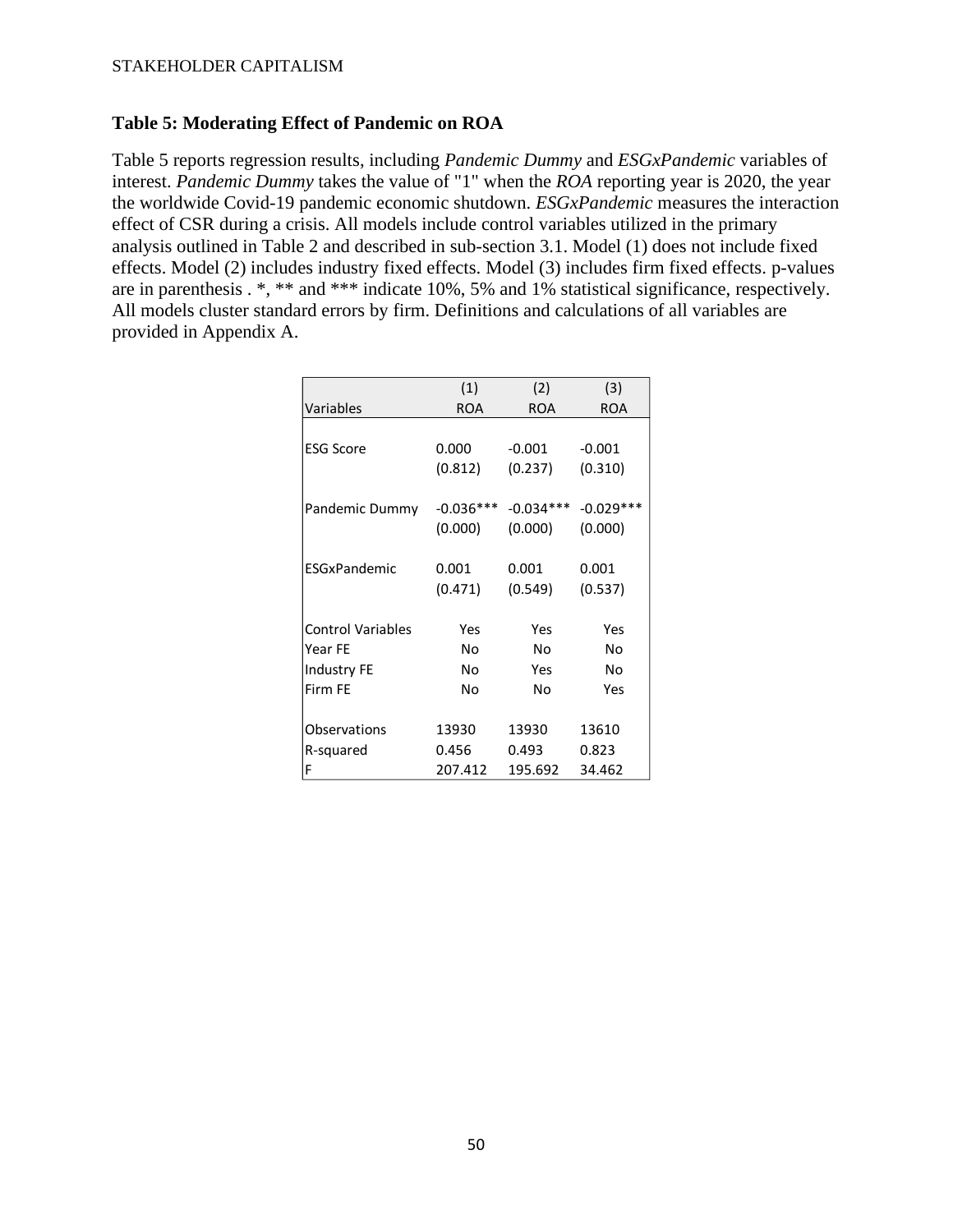### **Table 6: Moderating Effect of Pandemic with High and Low ESG Dummies on ROA**

Table 6 reports the regression results for *High ESGxPandemic* and *Low ESGxPandemic* variables of interest. The analysis measures the interaction effect of ESG during a crisis. Panel A reports results for *High ESGxPandemic,* and Panel B reports *Low ESGxPandemic*. *High ESGxPandemic* is calculated as the product of *High ESG Dummy* and *Pandemic. Low ESGxPandemic* is calculated as the product of *Low ESG Dummy* and *Pandemic Dummy.* All models include control variables utilized in the primary analysis outlined in Table 2 and described in section 3.1. Model (1) does not include fixed effects. Model (2) includes industry fixed effects. Model (3) includes firm fixed effects. All models cluster standard errors by firm. p-values are in parenthesis . \*, \*\* and \*\*\* indicate 10%, 5% and 1% statistical significance, respectively. Definitions and calculations of all variables are provided in Appendix A.

| (1)              |                                                                                                                                                 |                                                             |
|------------------|-------------------------------------------------------------------------------------------------------------------------------------------------|-------------------------------------------------------------|
|                  | (2)                                                                                                                                             | (3)                                                         |
| <b>ROA</b>       | <b>ROA</b>                                                                                                                                      | <b>ROA</b>                                                  |
|                  |                                                                                                                                                 |                                                             |
|                  |                                                                                                                                                 | 0.003                                                       |
| (0.258)          | (0.067)                                                                                                                                         | (0.188)                                                     |
|                  | $-0.032***$                                                                                                                                     | $-0.026***$                                                 |
| (0.000)          | (0.000)                                                                                                                                         | (0.000)                                                     |
| Low ESGxPandemic |                                                                                                                                                 | 0.002                                                       |
| (0.349)          | (0.383)                                                                                                                                         | (0.792)                                                     |
| Yes              |                                                                                                                                                 | Yes                                                         |
|                  |                                                                                                                                                 | No                                                          |
| No               | Yes                                                                                                                                             | No                                                          |
| No               | No                                                                                                                                              | Yes                                                         |
|                  |                                                                                                                                                 | 13610                                                       |
|                  |                                                                                                                                                 | 0.823                                                       |
|                  |                                                                                                                                                 | 33.312                                                      |
|                  | 0.004<br>Low ESG Dummy<br>$-0.032***$<br>Pandemic Dummy<br>0.009<br><b>Control Variables</b><br>No<br>Observations<br>13930<br>0.456<br>207.307 | $0.006*$<br>0.008<br>Yes<br>No<br>13930<br>0.493<br>195.657 |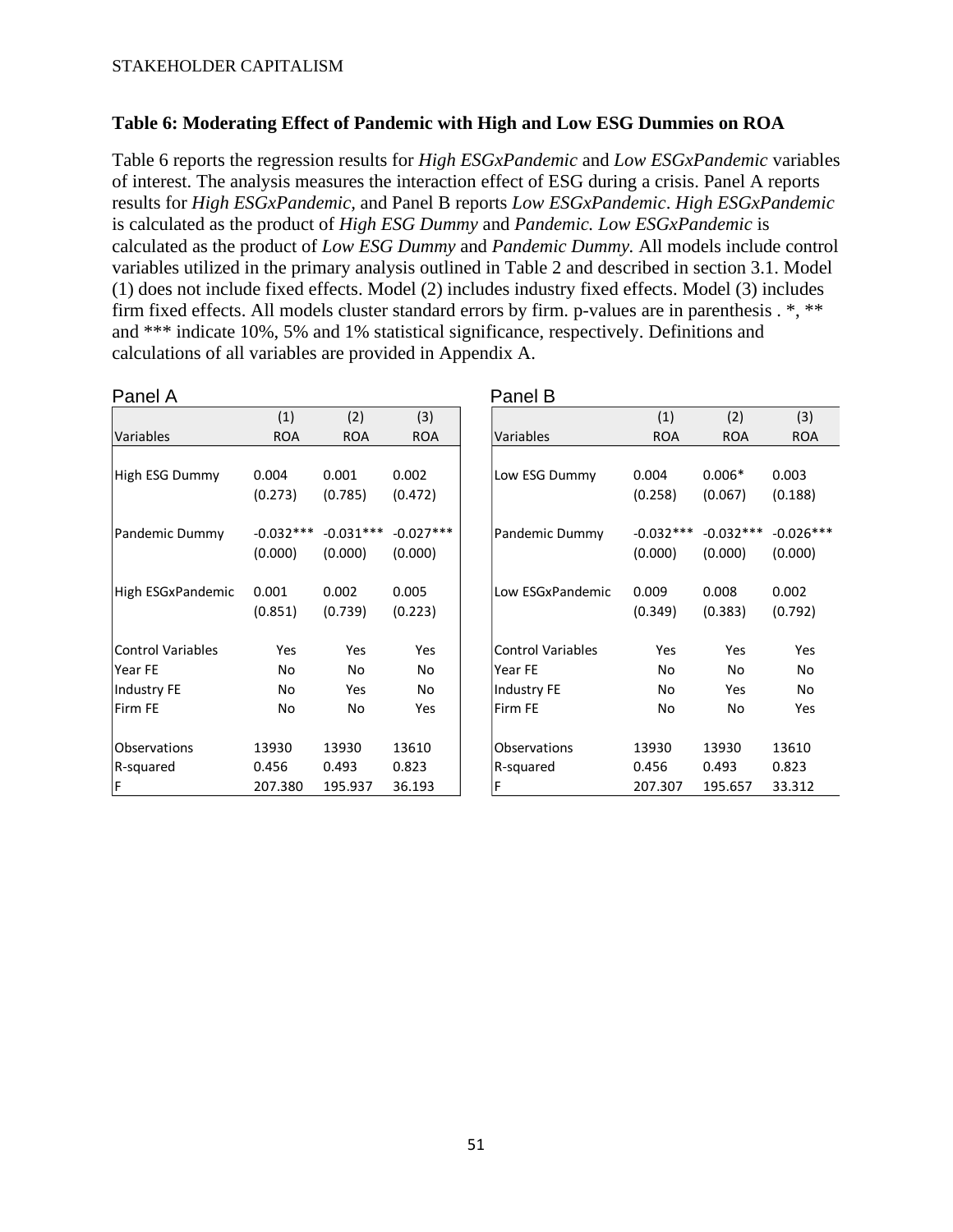### **Table 7: Environmental and Social Sub-Components Effects on ROA**

Table 7 reports the regression results with the sub-components: *Environmental Pillar Score* and *Social Pillar Score* as independent variables of interest. These variables range from 1 to 10 and represent the weighted average of the issue scores for each theme. High and low dummy variables were created for each pillar score consistent with the primary analysis presented in Tables 3 and 4. Models 1-3 include all control variables utilized in the primary analysis as outlined in Table 2 and described in sub-section 3.1. All Models cluster standard errors by firm and include year and firm fixed effects. Panel A reports results for *Environmental Pillar Score,* and Panel B reports *Social Pillar Score.* p-values are in parenthesis . \*, \*\* and \*\*\* indicate 10%, 5% and 1% statistical significance, respectively. Definitions and calculations of all variables are provided in Appendix A.

| Panel A                  |            |            |            | Panel B                         |            |            |
|--------------------------|------------|------------|------------|---------------------------------|------------|------------|
|                          | (1)        | (2)        | (3)        | (1)                             | (2)        | (3)        |
| Variables                | <b>ROA</b> | <b>ROA</b> | <b>ROA</b> | Variables<br><b>ROA</b>         | <b>ROA</b> | <b>ROA</b> |
| Environmental            | $0.001*$   |            |            | $-0.001$<br>Social              |            |            |
| Pillar Score             | (0.079)    |            |            | Pillar Score<br>(0.151)         |            |            |
| High Environmental       |            | 0.000      |            | High Social                     | $-0.001$   |            |
| Pillar Score             |            | (0.827)    |            | Pillar Score                    | (0.651)    |            |
| Low Environmental        |            |            | $-0.006**$ | Low Social                      |            | 0.002      |
| Pillar Score             |            |            | (0.023)    | Pillar Score                    |            | (0.358)    |
| <b>Control Variables</b> | Yes        | Yes        | Yes        | <b>Control Variables</b><br>Yes | Yes        | Yes        |
| Year FE                  | Yes        | Yes        | Yes        | Year FE<br>Yes                  | Yes        | Yes        |
| Industry FE              | No         | No         | No         | Industry FE<br>No               | No         | No         |
| Firm FE                  | Yes        | Yes        | Yes        | Firm FE<br>Yes                  | Yes        | Yes        |
| Observations             | 13604      | 13604      | 13604      | Observations<br>13604           | 13604      | 13604      |
| R-squared                | 0.827      | 0.827      | 0.827      | R-squared<br>0.827              | 0.827      | 0.827      |
| F                        | 32.190     | 31.971     | 31.807     | F<br>31.699                     | 32.587     | 31.738     |

|           |            |            | Panel B                  |            |            |            |
|-----------|------------|------------|--------------------------|------------|------------|------------|
| (1)       | (2)        | (3)        |                          | (1)        | (2)        | (3)        |
| <b>OA</b> | <b>ROA</b> | <b>ROA</b> | Variables                | <b>ROA</b> | <b>ROA</b> | <b>ROA</b> |
|           |            |            |                          |            |            |            |
| $1*$      |            |            | Social                   | $-0.001$   |            |            |
| 79)       |            |            | Pillar Score             | (0.151)    |            |            |
|           | 0.000      |            | <b>High Social</b>       |            | $-0.001$   |            |
|           | (0.827)    |            | Pillar Score             |            | (0.651)    |            |
|           |            |            |                          |            |            |            |
|           |            | $-0.006**$ | Low Social               |            |            | 0.002      |
|           |            | (0.023)    | Pillar Score             |            |            | (0.358)    |
| Yes       | Yes        | Yes        | <b>Control Variables</b> | Yes        | Yes        | Yes        |
| Yes       | Yes        | Yes        | Year FE                  | Yes        | Yes        | Yes        |
| No        | No         | No         | Industry FE              | No         | No         | No         |
| Yes       | Yes        | Yes        | Firm FE                  | Yes        | Yes        | Yes        |
|           |            |            |                          |            |            |            |
| 04        | 13604      | 13604      | Observations             | 13604      | 13604      | 13604      |
| 7         | 0.827      | 0.827      | R-squared                | 0.827      | 0.827      | 0.827      |
| .90       | 31.971     | 31.807     | F                        | 31.699     | 32.587     | 31.738     |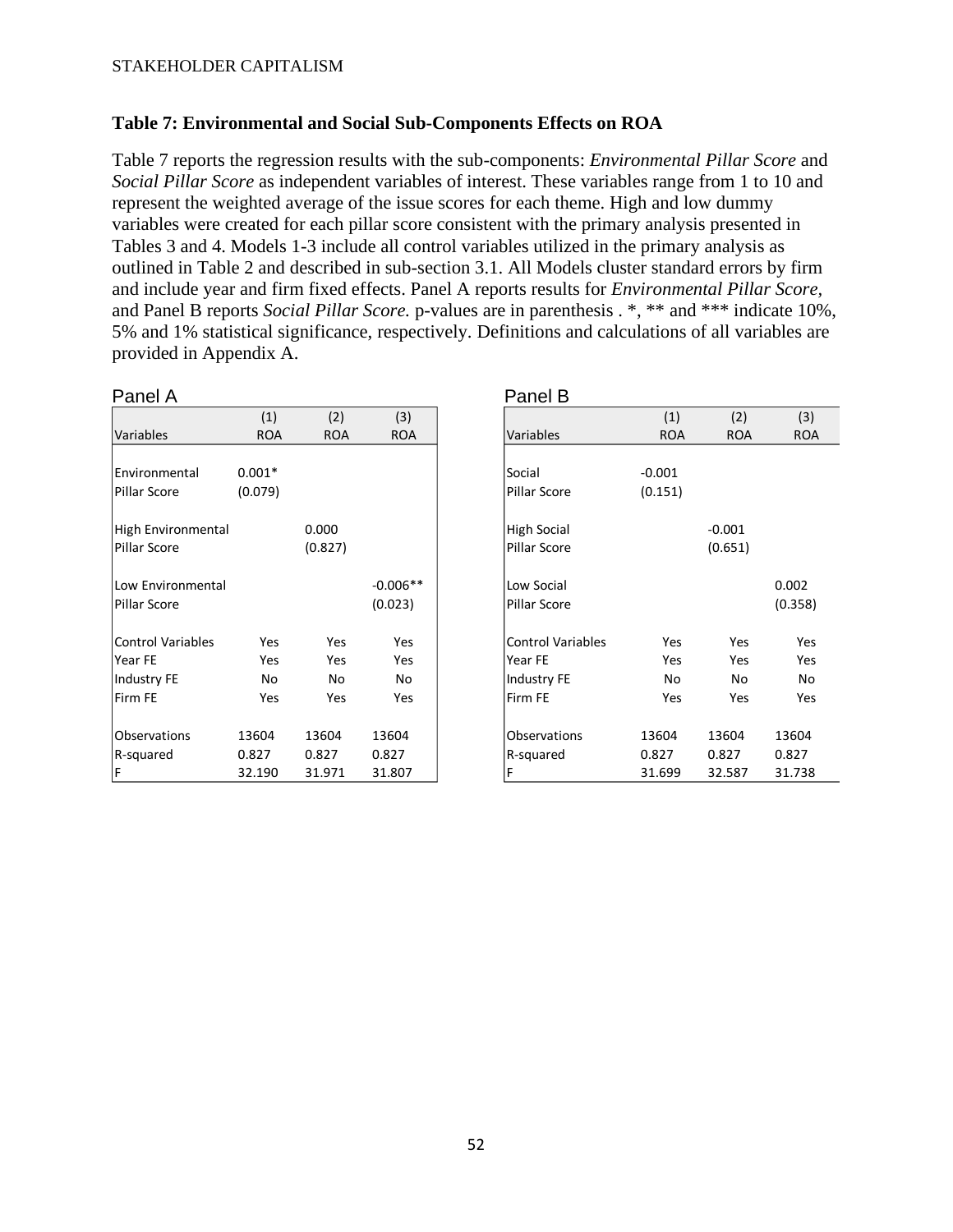### **Table 8: Moderating effect of Pandemic with Environmental and Social Scores on ROA**

Table 8 reports regression results for the interaction effect of the pandemic and *Environmental* and *Social Pillar Scores*. Panel A reports results for environmental concerns. Model (1) includes *EnvironmentalxPandemic* as the independent variable of interest and calculated as the product of *Environmental Pillar Score* and *Pandemic Dummy*. Model (2) reports results using *High EnvironmentalxPandemic* as the independent variable and calculated as the product of *High Environmental Pillar Score* and *Pandemic Dummy*. Model (3) reports results for the interaction of *Low Environmental Pillar Score* and *Pandemic Dummy*. Panel B reports results for social concerns. Model (1) includes *SocialxPandemic* as the independent variable of interest and calculated as the product of *Social Pillar Score* and *Pandemic Dummy*. Model (2) reports results using *High SocialxPandemic* as the independent variable and calculated as the product of *High Social Pillar Score* and *Pandemic Dummy*. Model (3) reports results for the interaction of *Low Social Pillar Score* and *Pandemic Dummy*. All models include control variables described in sub-section 3.1, control for firm fixed effects, and cluster standard errors by firm. p-values are in parenthesis . \*, \*\* and \*\*\* indicate 10%, 5% and 1% statistical significance, respectively. Definitions and calculations of all variables are provided in Appendix A.

|                      | (1)         | (2)         | (3)         |
|----------------------|-------------|-------------|-------------|
| Variables            | <b>ROA</b>  | <b>ROA</b>  | <b>ROA</b>  |
|                      |             |             |             |
| Pandemic             | $-0.049***$ | $-0.030***$ | $-0.018***$ |
|                      | (0.000)     | (0.000)     | (0.000)     |
| Environmental X      | $0.005***$  |             |             |
| Pandemic             | (0.000)     |             |             |
| High Environmental X |             | $0.013***$  |             |
| Pandemic             |             | (0.006)     |             |
| Low Environmental X  |             |             | $-0.036***$ |
| Pandemic             |             |             | (0.000)     |
| Control Variables    | Yes         | Yes         | Yes         |
| Year FE              | No          | No          | No          |
| Industry FE          | No          | No          | No          |
| Firm FE              | Yes         | Yes         | Yes         |
| Observations         | 13604       | 13604       | 13604       |
| R-squared            | 0.824       | 0.823       | 0.824       |
| IF                   | 33.639      | 33.377      | 33.876      |

### Panel A **Panel A** Panel B

| (1)         | (2)                               | (3)                                                      |
|-------------|-----------------------------------|----------------------------------------------------------|
| <b>ROA</b>  | <b>ROA</b>                        | <b>ROA</b>                                               |
|             |                                   |                                                          |
| $-0.049***$ | $-0.030***$                       | $-0.018***$                                              |
| (0.000)     | (0.000)                           | (0.000)                                                  |
|             |                                   |                                                          |
| $0.005***$  |                                   |                                                          |
|             |                                   |                                                          |
|             |                                   |                                                          |
|             |                                   |                                                          |
|             |                                   |                                                          |
|             |                                   |                                                          |
|             |                                   | $-0.036***$                                              |
|             |                                   |                                                          |
|             |                                   | (0.000)                                                  |
|             |                                   | Yes                                                      |
|             |                                   | No                                                       |
|             |                                   | No                                                       |
|             |                                   |                                                          |
|             |                                   | Yes                                                      |
|             |                                   |                                                          |
| 13604       |                                   | 13604                                                    |
| 0.824       | 0.823                             | 0.824                                                    |
| 33.639      | 33.377                            | 33.876                                                   |
|             | (0.000)<br>Yes<br>No<br>No<br>Yes | $0.013***$<br>(0.006)<br>Yes<br>No<br>No<br>Yes<br>13604 |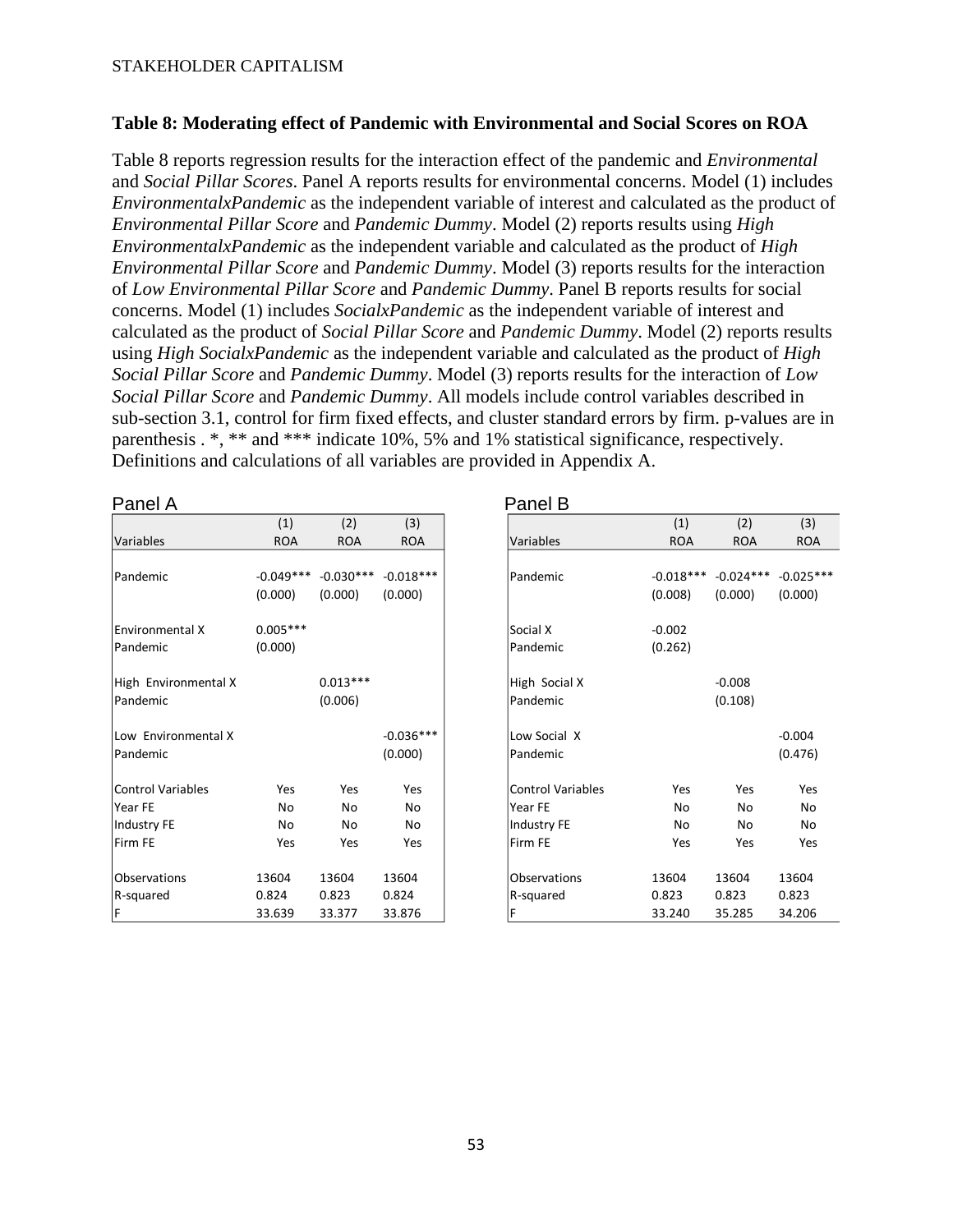### **Table 9: ESG Score Effects on ROA for Energy Industry**

Table 9 reports the regression results using only observations related to firms in the energy sector as defined by Fama-French Industry Classification (4). Model (1) reports results for *ESG Score*  as the independent variable of interest. Model (2) reports results for *High ESG Dummy* as the independent variable of interest. Model (3) utilizes *Low ESG Dummy* as the independent variable. All Models include the control variables described in sub-section 3.1, control for year and firm fixed effects, and cluster standard errors by firm. p-values are in parenthesis . \*, \*\* and \*\*\* indicate 10%, 5% and 1% statistical significance, respectively. Definitions and calculations of all variables are provided in Appendix A.

| Variables        | (1)<br><b>ROA</b> | (2)<br><b>ROA</b>    | (3)<br><b>ROA</b>   |
|------------------|-------------------|----------------------|---------------------|
|                  |                   |                      |                     |
| <b>ESG Score</b> | 0.003<br>(0.674)  |                      |                     |
| <b>High ESG</b>  |                   |                      |                     |
| Dummy            |                   | $0.038**$<br>(0.033) |                     |
|                  |                   |                      |                     |
| Low ESG Dummy    |                   |                      | $0.035*$<br>(0.054) |
| Control          |                   |                      |                     |
| Variables        | Yes               | Yes                  | Yes                 |
| Year F.E.        | Yes               | Yes                  | Yes                 |
| Industry F.E.    | No                | No                   | No                  |
| Firm F.E.        | Yes               | Yes                  | Yes                 |
| Observations     | 627               | 627                  | 627                 |
| R-squared        | 0.583             | 0.584                | 0.586               |
| F                | 7.471             | 8.630                | 8.350               |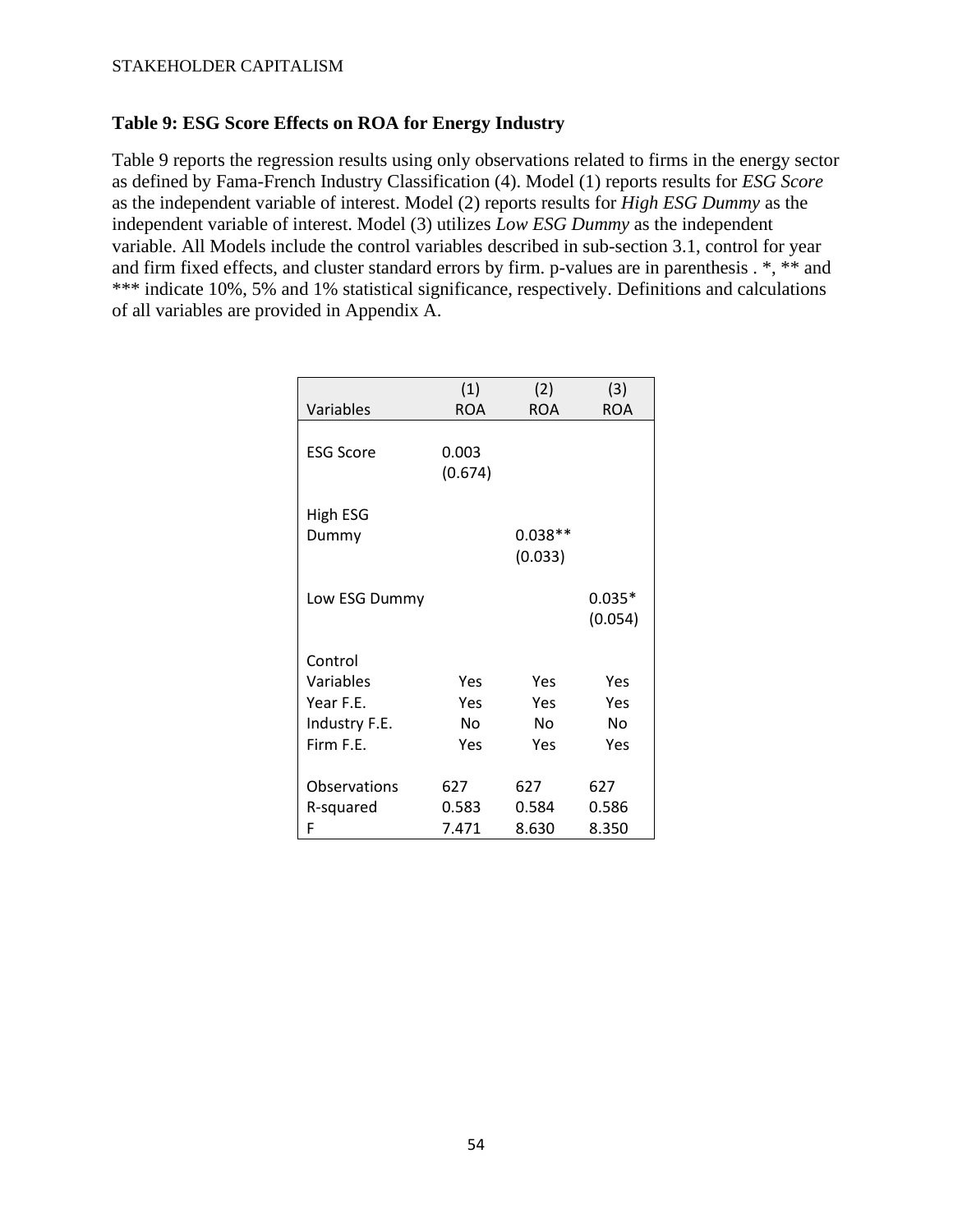### **Table 10: Moderating Effects of Pandemic on ROA for the Energy Industry**

Table 10 reports the regression results using only observations related to firms in the energy sector as defined by Fama-French Industry Classification (4). Models (1) through (3) analyze the moderating effect of CSR during the crisis on firms in the energy sector. Model (1) reports results for *ESG xPandemic* interaction term as the independent variable of interest. Model (2) reports results for the *High ESGxPandemic* interaction term as the independent variable of interest. Model (3) utilizes the *Low ESGxPandemic* interaction term as the independent variable. All Models include the control variables described in subsection 3.1 and cluster standard errors by firm. p-values are in parenthesis . \*, \*\* and \*\*\* indicate 10%, 5% and 1% statistical significance, respectively. Definitions and calculations of all variables are provided in Appendix A.

|                          | (1)                    | (2)                    | (3)                    |
|--------------------------|------------------------|------------------------|------------------------|
| Variables                | <b>ROA</b>             | <b>ROA</b>             | <b>ROA</b>             |
| Pandemic Dummy           | $-0.158***$<br>(0.001) | $-0.130***$<br>(0.000) | $-0.122***$<br>(0.000) |
| ESGxPandemic             | 0.009<br>(0.362)       |                        |                        |
| High ESGxPandemic        |                        | $0.064*$<br>(0.090)    |                        |
| Low ESGxPandemic         |                        |                        | 0.004<br>(0.944)       |
| <b>Control Variables</b> | Yes                    | Yes                    | Yes                    |
| Year FE                  | No                     | No                     | No                     |
| Industry FE              | No                     | No                     | No                     |
| Firm FE                  | Yes                    | Yes                    | Yes                    |
| Observations             | 629                    | 629                    | 629                    |
| R-squared<br>F           | 0.433<br>13.410        | 0.435<br>13.929        | 0.435<br>13.654        |
|                          |                        |                        |                        |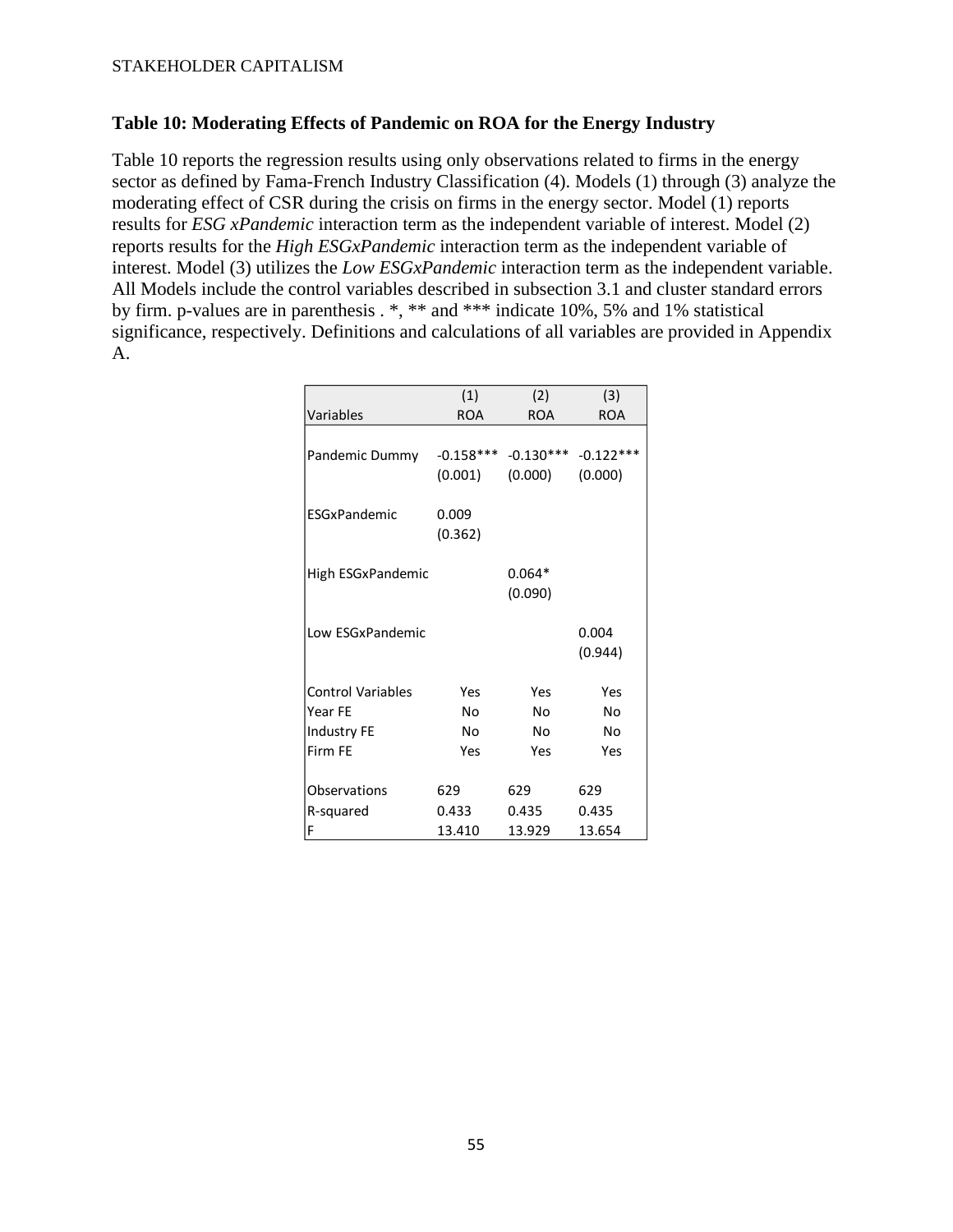### **Table 11: Environmental Score Effects on ROA for Energy Industry**

Table 11 reports regression results using the *Environmental Pillar Score* as the independent variable of interest, including only observations related to firms in the energy sector as defined by the Fama-French Industry Classification (4). Model (1) reports results for the *Environmental Pillar Score* as the independent variable of interest. Model (2) reports High Environmental Pillar Score results as the independent variable of interest. Model (3) utilizes *Low Environmental Pillar Score* as the independent variable. All Models include the control variables described in subsection 3.1, control for year and firm fixed effects, and cluster standard errors by firm. p-values are in parenthesis . \*, \*\* and \*\*\* indicate 10%, 5% and 1% statistical significance, respectively. Definitions and calculations of all variables are provided in Appendix A.

|                          | (1)        | (2)        | (3)      |
|--------------------------|------------|------------|----------|
| Variables                | <b>ROA</b> | <b>ROA</b> | ROA      |
|                          |            |            |          |
| Environmental            | 0.004      |            |          |
| Pillar Score             | (0.685)    |            |          |
|                          |            |            |          |
| High Environmental       |            | 0.036      |          |
| Pillar Score             |            | (0.227)    |          |
|                          |            |            |          |
| Low Environmental        |            |            | $-0.008$ |
| Pillar Score             |            |            | (0.744)  |
|                          |            |            |          |
| <b>Control Variables</b> | Yes        | Yes        | Yes      |
| Year FE                  | Yes        | Yes        | Yes      |
| <b>Industry FE</b>       | Nο         | Nο         | No       |
| Firm FE                  | Yes        | Yes        | Yes      |
|                          |            |            |          |
| Observations             | 627        | 627        | 627      |
| R-squared                | 0.583      | 0.584      | 0.583    |
| F                        | 7.404      | 6.997      | 7.422    |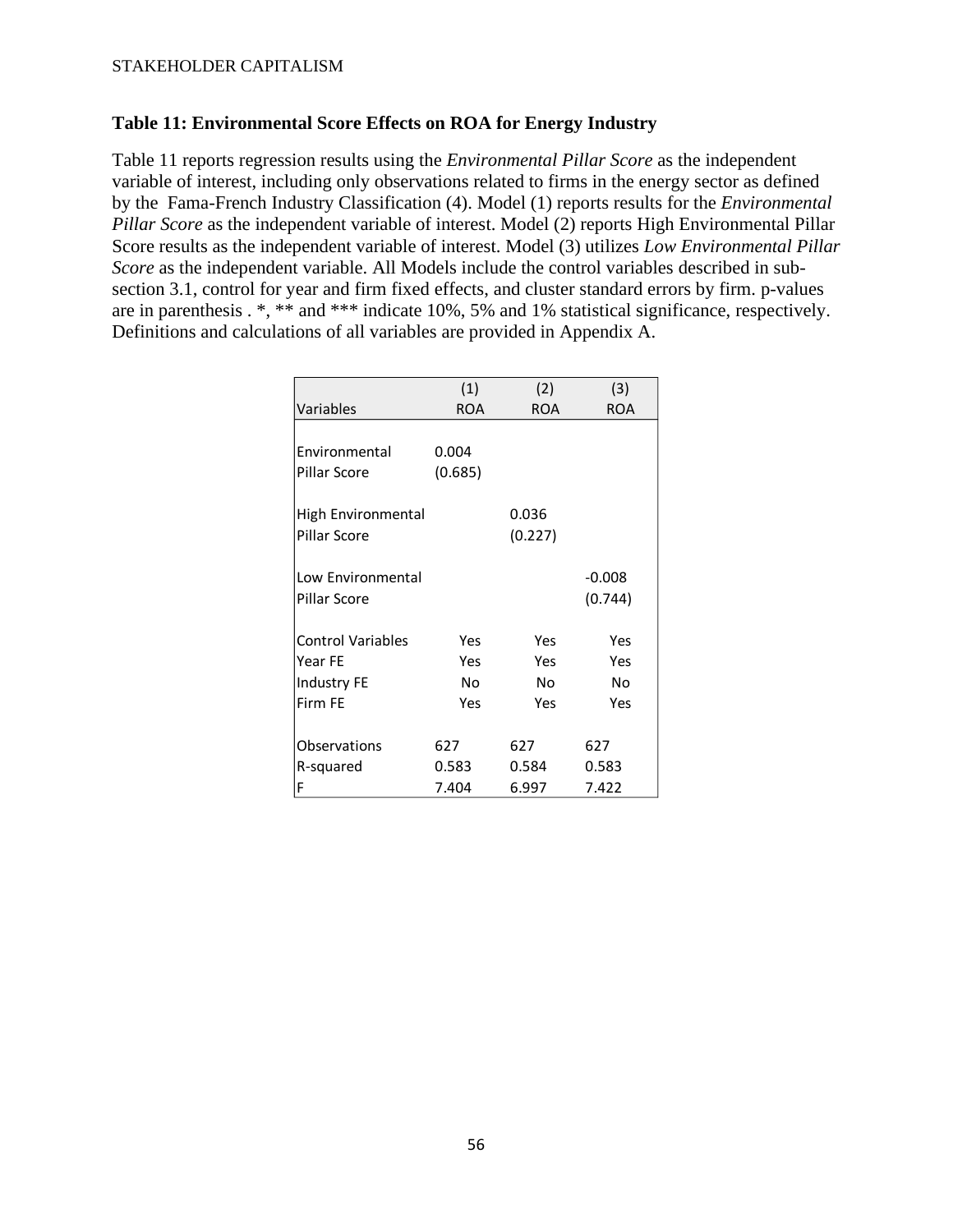### **Table 12: Effect of Pandemic with Environmental Score on ROA for Energy Industry**

Table 12 reports regression results using the *Environmental Pillar Score,* including only observations related to firms in the energy sector as defined by Fama-French Industry Classification (4). Models (1) through (3) analyze the moderating effect of environmental stewardship during the crisis on firms in the energy sector. Model (1) reports results for *EnvironmentalxPandemic* interaction term as the independent variable of interest. Model (2) reports results for the *High Environmental Pandemic* interaction term as the independent variable of interest. Model (3) utilizes the *Low EnvironmentalxPandemic* interaction term as the independent variable. All Models include the control variables utilized in the primary analysis as outlined in Table 2, control for firm fixed effects, and cluster standard errors by firm. p-values are in parenthesis . \*, \*\* and \*\*\* indicate 10%, 5% and 1% statistical significance, respectively. Definitions and calculations of all variables are provided in Appendix A.

| Variables                       | (1)                   | (2)                   | (3)                   |
|---------------------------------|-----------------------|-----------------------|-----------------------|
|                                 | <b>ROA</b>            | <b>ROA</b>            | <b>ROA</b>            |
| Pandemic Dummy                  | $-0.240***$           | $-0.134***$           | $-0.086***$           |
|                                 | (0.000)               | (0.000)               | (0.001)               |
| Environmentalx<br>Pandemic      | $0.037***$<br>(0.001) |                       |                       |
| High Environmentalx<br>Pandemic |                       | $0.129***$<br>(0.000) |                       |
| Low Environmentalx<br>Pandemic  |                       |                       | $-0.091**$<br>(0.020) |
| <b>Control Variables</b>        | Yes                   | Yes                   | Yes                   |
| Year FE                         | N٥                    | Nο                    | No                    |
| Industry FE                     | No                    | No                    | No                    |
| Firm FF                         | Yes                   | Yes                   | Yes                   |
| Observations                    | 629                   | 629                   | 629                   |
| R-squared                       | 0.444                 | 0.438                 | 0.441                 |
| F                               | 17.310                | 18.057                | 14.180                |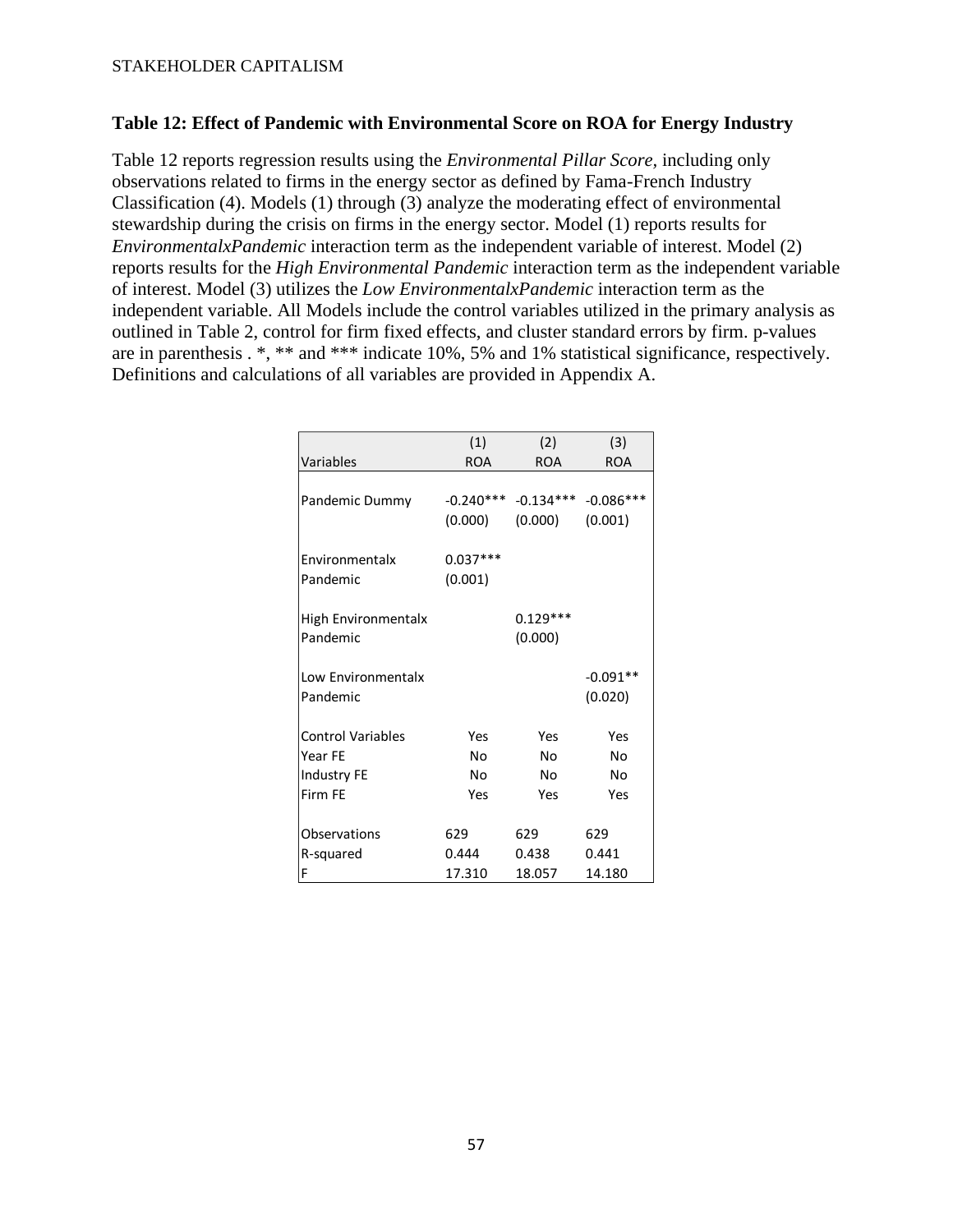### **Table 13: Robustness - ESG Score Effects on ROE**

Table 13 reports the regression results using *ROE* as the dependent variable of interest. All Models include the control variables described in sub-section 3.1. Model (1) does not account for fixed effects. Models (2) through (5) control for combinations of year, industry, and firm fixed effects. All models cluster standard errors by firm. p-values are in parenthesis . \*, \*\* and \*\*\* indicate 10%, 5% and 1% statistical significance, respectively. Definitions and calculations of all variables are provided in Appendix A.

|                          | (1)        | (2)        | (3)        | (4)        | (5)        |
|--------------------------|------------|------------|------------|------------|------------|
| Variables                | <b>ROE</b> | <b>ROE</b> | <b>ROE</b> | <b>ROE</b> | <b>ROE</b> |
|                          |            |            |            |            |            |
| <b>ESG Score</b>         | 0.202      | 0.207      | 0.210      | 0.213      | 0.215      |
|                          | (0.273)    | (0.256)    | (0.273)    | (0.260)    | (0.249)    |
| <b>Control Variables</b> | Yes        | Yes        | Yes        | Yes        | Yes        |
| Year FE                  | No         | Yes        | No         | Yes        | Yes        |
| <b>Industry FE</b>       | No         | No         | Yes        | Yes        | No         |
| Firm FF                  | No         | No         | No         | No         | Yes        |
| Observations             | 13917      | 13917      | 13917      | 13917      | 13598      |
| R-squared                | 0.001      | 0.001      | 0.001      | 0.002      | 0.155      |
| F                        | 2.480      | 2.705      | 2.428      | 2.761      | 0.776      |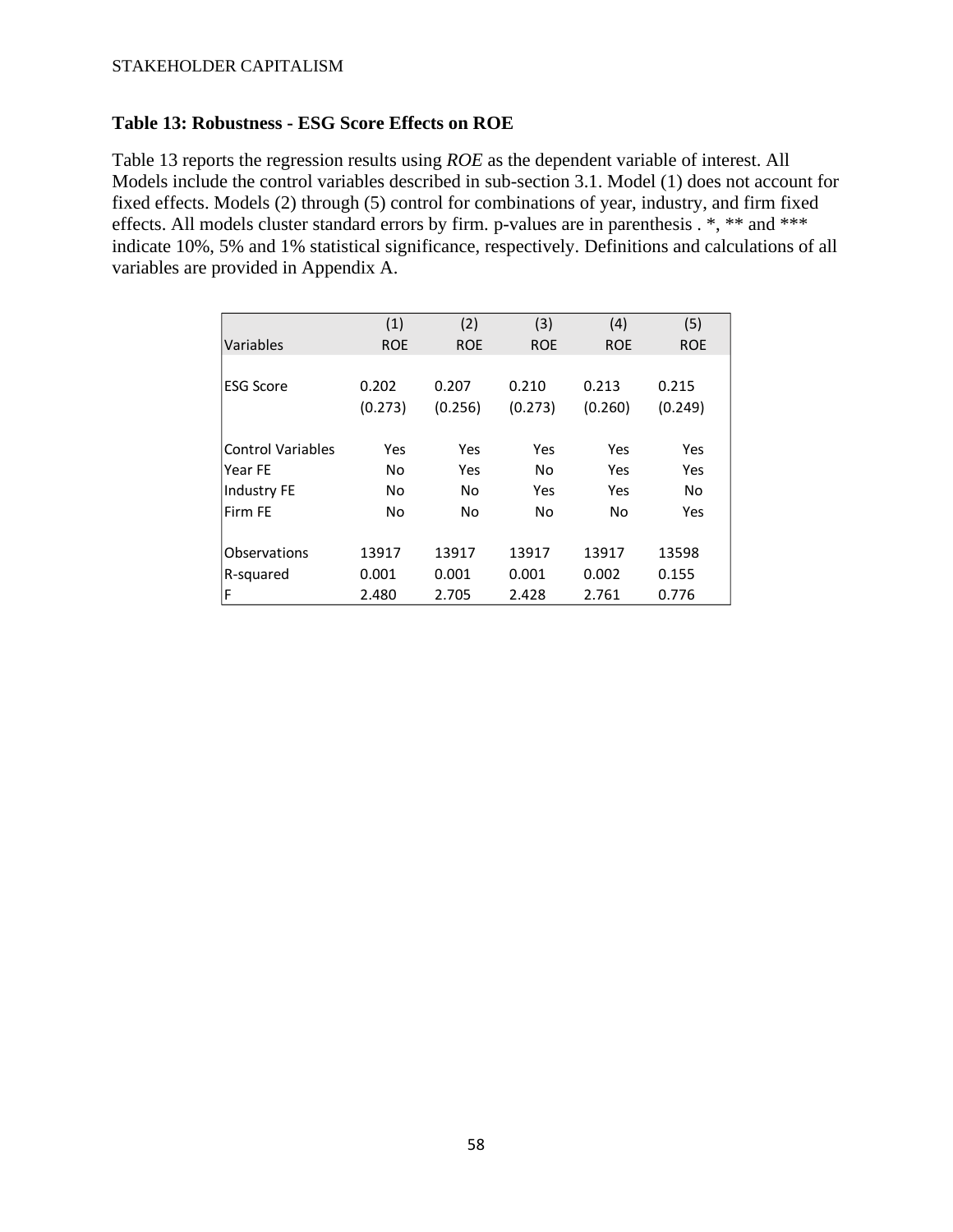### **Table 14: Robustness – ESG Score Effects on EBITDA Margin**

Table 14 reports the regression results using *EBITA Margin* as the dependent variable of interest. All Models include the control variables described in sub-section 3.1. Model (1) does not account for fixed effects. Models (2) through (5) control for combinations of year, industry, and firm fixed effects. All models cluster standard errors by firm. p-values are in parenthesis . \*, \*\* and \*\*\* indicate 10%, 5% and 1% statistical significance, respectively. Definitions and calculations of all variables are provided in Appendix A.

|                          | (1)           | (2)           | (3)           | (4)           | (5)           |
|--------------------------|---------------|---------------|---------------|---------------|---------------|
|                          | <b>EBITDA</b> | <b>EBITDA</b> | <b>EBITDA</b> | <b>EBITDA</b> | <b>EBITDA</b> |
| Variables                | Margin        | Margin        | Margin        | Margin        | Margin        |
|                          |               |               |               |               |               |
| <b>ESG Score</b>         | $-0.001$      | $-0.001$      | $-0.001$      | $-0.001$      | $-0.001$      |
|                          | (0.637)       | (0.628)       | (0.406)       | (0.400)       | (0.380)       |
|                          |               |               |               |               |               |
| <b>Control Variables</b> | Yes           | Yes           | Yes           | Yes           | Yes           |
| Year FE                  | No            | Yes           | No            | Yes           | Yes           |
| Industry FE              | No            | No.           | Yes           | Yes           | No.           |
| Firm FE                  | No            | No            | No            | No            | Yes           |
|                          |               |               |               |               |               |
| Observations             | 13914         | 13914         | 13914         | 13914         | 13594         |
| R-squared                | 0.037         | 0.038         | 0.042         | 0.043         | 0.737         |
| F                        | 3.328         | 3.150         | 3.607         | 3.268         | 1.803         |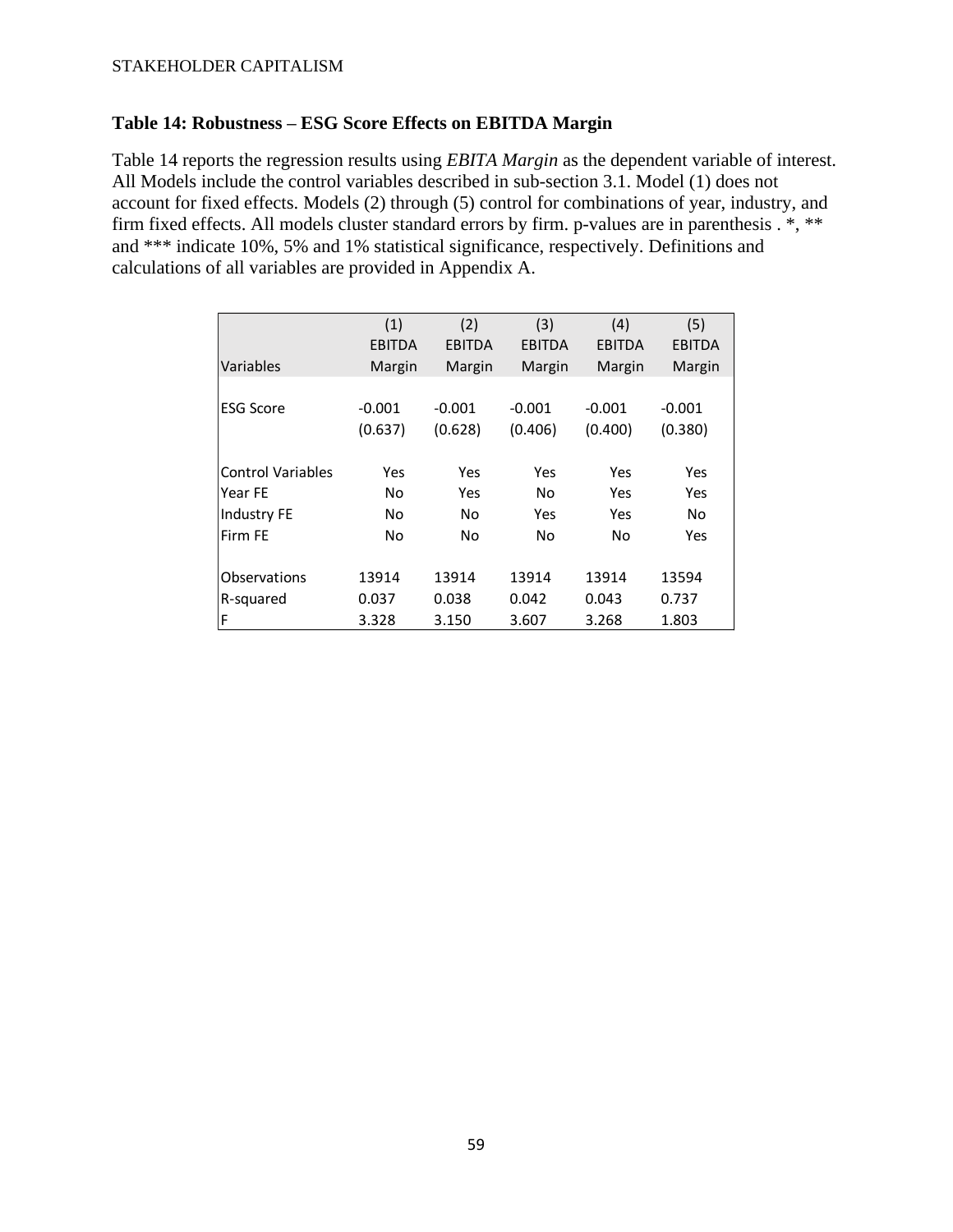### **Table 15: Robustness - Raw ESG Score Effects on ROA**

Table 15 reports the regression results using the *Raw ESG Score* as the independent variable of interest. All Models include the control variables described in sub-section 3.1. Model (1) does not account for fixed effects. Models (2) through (5) control for combinations of year, industry, and firm fixed effects. All models cluster standard errors by firm. p-values are in parenthesis . \*, \*\* and \*\*\* indicate 10%, 5% and 1% statistical significance, respectively. Definitions and calculations of all variables are provided in Appendix A.

|                          | (1)        | (2)        | (3)        | (4)        | (5)        |
|--------------------------|------------|------------|------------|------------|------------|
| Variables                | <b>ROA</b> | <b>ROA</b> | <b>ROA</b> | <b>ROA</b> | <b>ROA</b> |
|                          |            |            |            |            |            |
| Raw ESG Score            | $0.002*$   | $0.004***$ | $-0.000$   | 0.001      | $-0.001$   |
|                          | (0.098)    | (0.010)    | (0.994)    | (0.321)    | (0.407)    |
|                          |            |            |            |            |            |
| <b>Control Variables</b> | Yes        | Yes        | Yes        | Yes        | Yes        |
| Year FE                  | No         | Yes        | No         | Yes        | Yes        |
| Industry FE              | No         | No         | Yes        | Yes        | No         |
| Firm FE                  | No         | No         | No         | No         | Yes        |
|                          |            |            |            |            |            |
| Observations             | 11228      | 11228      | 11228      | 11228      | 10855      |
| R-squared                | 0.467      | 0.474      | 0.505      | 0.511      | 0.832      |
| F                        | 241.957    | 242.570    | 219.266    | 218.748    | 19.983     |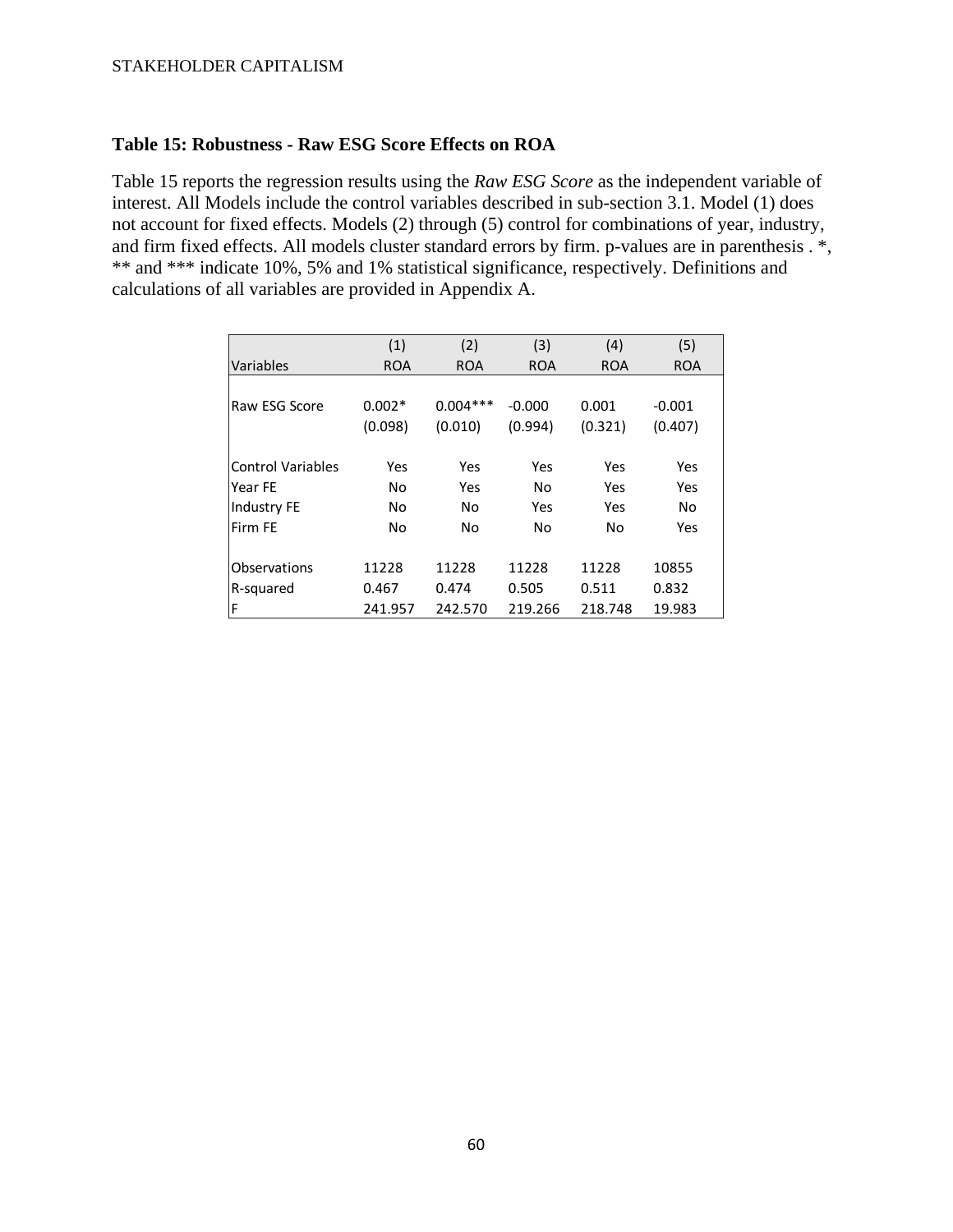### **Table 16: Robustness - ESG Score Lagged 1 Year Effects on ROA**

Table 16 reports the regression results using *ESG Score Lagged 1 Year* as the independent variable of interest. All Models include the control variables described in section 3.1. Model (1) does not account for fixed effects. Models (2) through (5) control for combinations of year, industry, and firm fixed effects. All models cluster standard errors by firm. p-values are in parenthesis . \*, \*\* and \*\*\* indicate 10%, 5% and 1% statistical significance, respectively. Definitions and calculations of all variables are provided in Appendix A.

|                     | (1)        | (2)        | (3)        | (4)        | (5)        |
|---------------------|------------|------------|------------|------------|------------|
| Variables           | <b>ROA</b> | <b>ROA</b> | <b>ROA</b> | <b>ROA</b> | <b>ROA</b> |
|                     |            |            |            |            |            |
| lESG Score          | 0.000      | 0.000      | $-0.001$   | $-0.000$   | 0.000      |
| Lagged 1 Year       | (0.868)    | (0.587)    | (0.355)    | (0.618)    | (0.608)    |
|                     |            |            |            |            |            |
| Control Variables   | Yes        | Yes        | Yes        | Yes        | Yes        |
| Year FE             | No         | Yes        | No         | Yes        | Yes        |
| Industry FE         | No         | No         | Yes        | Yes        | No         |
| Firm FE             | No         | No         | No         | No         | Yes        |
|                     |            |            |            |            |            |
| <b>Observations</b> | 11383      | 11383      | 11383      | 11383      | 11054      |
| R-squared           | 0.431      | 0.440      | 0.473      | 0.481      | 0.818      |
| F                   | 199.175    | 197.824    | 199.146    | 196.761    | 28.587     |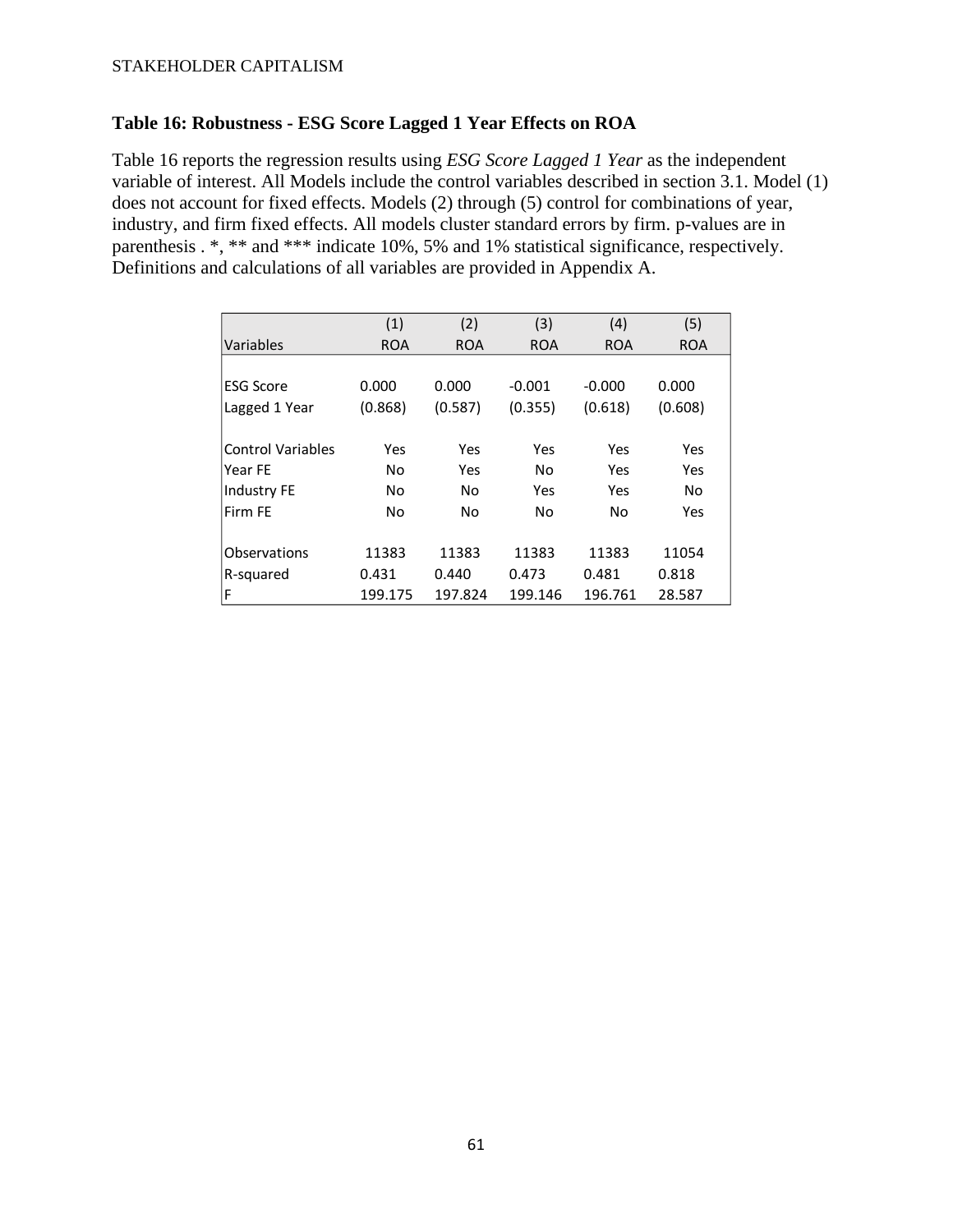### **Table 17: Robustness - ESG Score Lagged 2 Years Effects on ROA**

Table 17 reports the regression results using *ESG Score Lagged 2 Years* as the independent variable of interest. All Models include the control variables described in sub-section 3.1. Model (1) does not account for fixed effects. Models (2) through (5) control for combinations of year, industry, and firm fixed effects. All models cluster standard errors by firm. p-values are in parenthesis . \*, \*\* and \*\*\* indicate 10%, 5% and 1% statistical significance, respectively. Definitions and calculations of all variables are provided in Appendix A.

|                          | (1)        | (2)        | (3)        | (4)        | (5)        |
|--------------------------|------------|------------|------------|------------|------------|
| Variables                | <b>ROA</b> | <b>ROA</b> | <b>ROA</b> | <b>ROA</b> | <b>ROA</b> |
|                          |            |            |            |            |            |
| <b>ESG Score</b>         | 0.001      | 0.001      | $-0.000$   | $-0.000$   | 0.000      |
| Lagged 2 Years           | (0.463)    | (0.397)    | (0.759)    | (0.872)    | (0.666)    |
| <b>Control Variables</b> | Yes        | Yes        | Yes        | Yes        | Yes        |
| Year FE                  | No         | Yes        | No         | Yes        | Yes        |
| Industry FE              | No         | No         | Yes        | Yes        | No         |
| Firm FF                  | No         | No         | No         | No         | Yes        |
| Observations             | 9156       | 9156       | 9156       | 9156       | 8902       |
| R-squared                | 0.407      | 0.417      | 0.451      | 0.461      | 0.815      |
| F                        | 157.400    | 155.576    | 163.570    | 161.226    | 22.121     |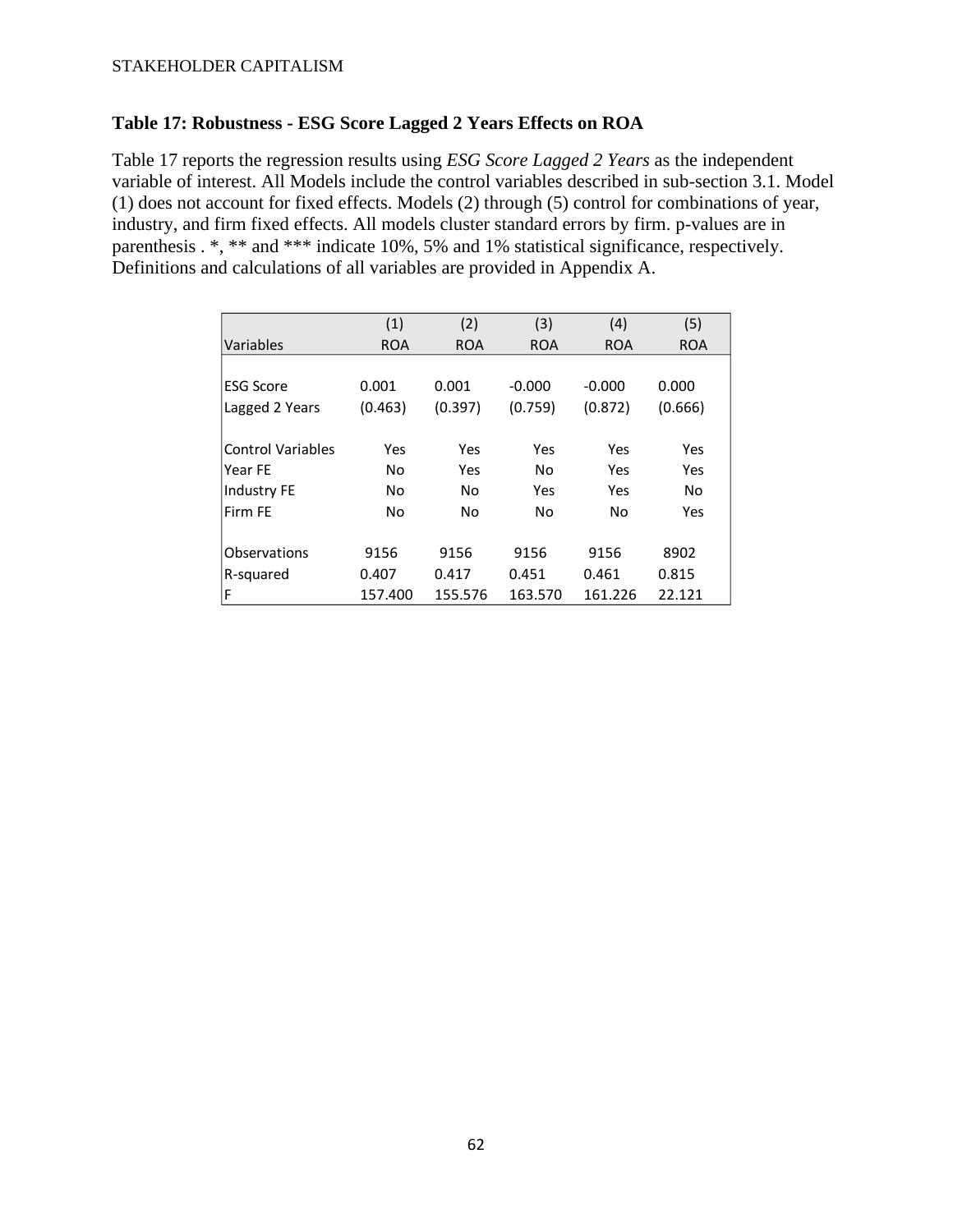### **Table 18: Robustness - Change in ESG Score Effects on Change in ROA**

Table 18 reports the regression results using the change in *ESG Score* as the independent variable of interest and the change in ROA as the dependent variable. *ESG Score Change* represents the year-over-year change in *ESG Score,* and *ROA Change* represents a year-overyear change in *ROA.* This test includes 8,983 observations changes in *ESG Score.* All Models include the control variables utilized in the primary analysis, as outlined in Table 2. Model (1) does not account for fixed effects. Models (2) through (5) control for combinations of year, industry, and firm fixed effects. All models cluster standard errors by firm. p-values are in parenthesis . \*, \*\* and \*\*\* indicate 10%, 5% and 1% statistical significance, respectively. Definitions and calculations of all variables are provided in Appendix A.

|                          | (1)        | (2)        | (3)        | (4)        | (5)        |
|--------------------------|------------|------------|------------|------------|------------|
|                          | <b>ROA</b> | <b>ROA</b> | <b>ROA</b> | <b>ROA</b> | <b>ROA</b> |
| Variables                | Change     | Change     | Change     | Change     | Change     |
|                          |            |            |            |            |            |
| <b>ESG Score Change</b>  | $-0.000$   | 0.000      | $-0.000$   | 0.000      | $-0.000$   |
|                          | (0.549)    | (0.828)    | (0.499)    | (0.891)    | (0.997)    |
|                          |            |            |            |            |            |
| <b>Control Variables</b> | Yes        | Yes        | Yes        | Yes        | Yes        |
| Year FE                  | No         | Yes        | No         | Yes        | Yes        |
| <b>Industry FE</b>       | No         | No.        | Yes        | Yes        | No         |
| Firm FF                  | No         | No         | No         | No         | Yes        |
|                          |            |            |            |            |            |
| Observations             | 8905       | 8905       | 8905       | 8905       | 8562       |
| R-squared                | 0.018      | 0.036      | 0.022      | 0.040      | 0.212      |
| F                        | 8.332      | 9.921      | 7.315      | 7.801      | 11.676     |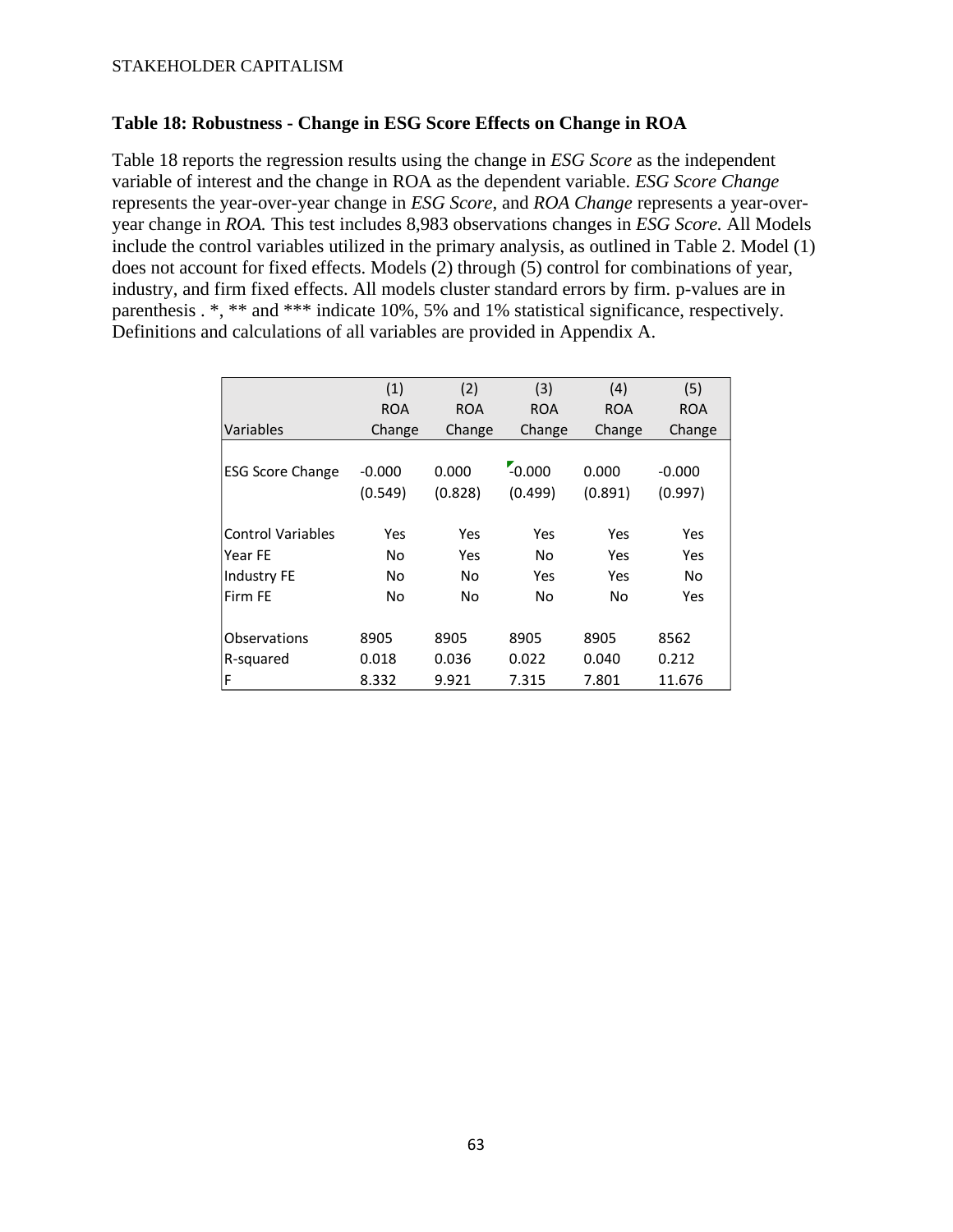### **Table 19: Instrumental Variable Approach**

Table 19 reports the two-stage least squares regression results using instrumental variables. The first instrumental variable, Religious Rank, measures the religious ranking of the state in which the acquirer's headquarters is located. The ranking is based on the ratio of the number of religious adherents in the acquirer's state to the total population in that state. Based on previous studies, we expect that firms located in more religious states will have higher CSR profiles and thus higher ESG Scores. The second instrumental variable, Blue State, is a dummy variable that equals one if a firm's headquarters is in a blue or Democratic state and zero otherwise. We expect that firms located in Democratic states will have higher CSR profiles. All Models include the control variables utilized in the primary analysis, as outlined in Table 2. Model (1) does not account for fixed effects and clusters standard errors by firm. p-values are in parenthesis . \*, \*\* and \*\*\* indicate 10%, 5% and 1% statistical significance, respectively. Definitions and calculations of all variables are provided in Appendix A.

|                                                 | (1)                        |
|-------------------------------------------------|----------------------------|
| Variables                                       | ROA                        |
| <b>ESG Score</b>                                | 0.003<br>(0.556)           |
| Log (Sales)                                     | $0.021***$<br>(0.000)      |
| Market-to-Book                                  | $0.026***$<br>(0.000)      |
| Leverage                                        | $-0.105***$<br>(0.000)     |
| <b>CAPEX</b>                                    | $0.102***$<br>(0.001)      |
| R&D                                             | $-0.991***$<br>(0.000)     |
| <b>Herfindahl Index</b>                         | $-0.020$<br>(0.000)        |
| Constant                                        | $-0.079***$<br>(0.000)     |
| Observations<br>R-squared<br>First Stage F-stat | 13930<br>0.4490<br>66.6*** |
| Sargan Score<br>(pvalue=0.3495)                 | 0.875                      |
| Basmann Chi2<br>(pvalue=0.3496)                 | 0.875                      |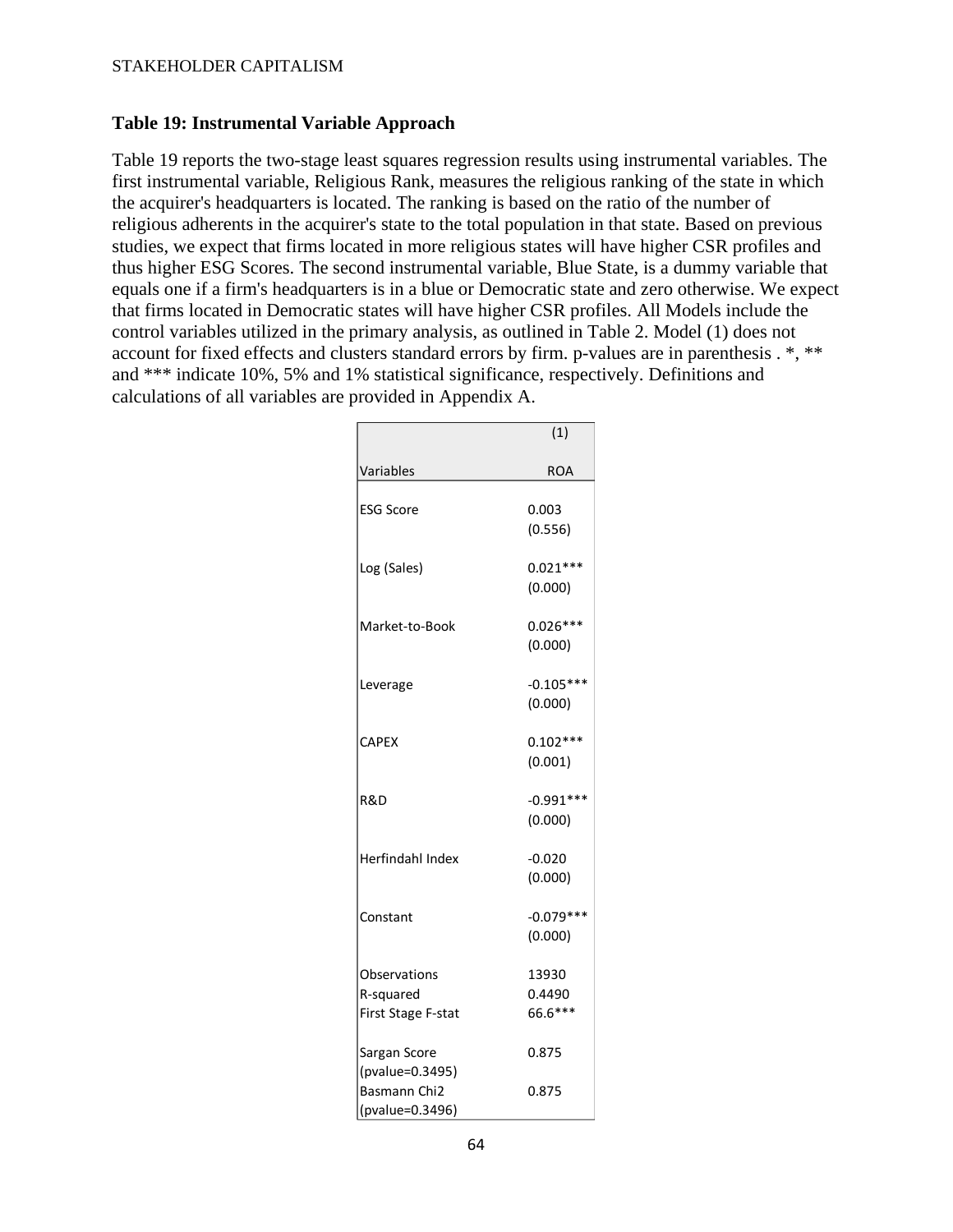<span id="page-65-0"></span>

| <b>Variable</b>                        | <b>Definition</b>                                                                                                                                                                                                                                                                                                                                             |
|----------------------------------------|---------------------------------------------------------------------------------------------------------------------------------------------------------------------------------------------------------------------------------------------------------------------------------------------------------------------------------------------------------------|
| <b>Book Debt</b>                       | Long-term debt (Compustat Item: DLTT) plus short-term debt                                                                                                                                                                                                                                                                                                    |
| <b>CAPEX</b>                           | (Compustat Item: DLC).<br>Funds used for additions to Property, Plant, and Equipment<br>(Compustat Item: CAPX) divided by Total Assets.                                                                                                                                                                                                                       |
| <b>EBITDA</b>                          | Operating income before depreciation (Compustat Item: OIBDP).                                                                                                                                                                                                                                                                                                 |
| <b>EBITDA</b> Margin                   | EBITDA divided by sales (Compustat Item: SALE).                                                                                                                                                                                                                                                                                                               |
| <b>ESG</b> Score                       | Weighted average of individual issue scores adjusted relative to<br>industry peers. Numerical ratings ranging from 1 to 10 calculated<br>by MSCI, Inc.<br>https://www.msci.com/documents/1296102/21901542/MSCI+ES<br>$G+Ratings+Methodology++Exec+Summary+Nov+2020.pdf$                                                                                       |
| <b>ESG</b> Score Change                | Continuous variable measures the year-over-year change in ESG<br>Score. It is calculated as ESG Score minus prior year ESG Score.                                                                                                                                                                                                                             |
| <b>ESGxPandemic</b>                    | Interaction term calculated as the product of ESG Score and<br>Pandemic Dummy.                                                                                                                                                                                                                                                                                |
| <b>Environmental Pillar Score</b>      | Measures firm management of and exposure to key environmental<br>risks and opportunities. Scores represent a weighted average of<br>issue scores and range from $10$ (best) to $0$ (worst)                                                                                                                                                                    |
| EnvironmentalxPandemic                 | Interaction term calculated as the product of <i>Environmental Pillar</i><br>Score and Pandemic Dummy.                                                                                                                                                                                                                                                        |
| Herfindahl Index                       | Computed measure of market concentration for the firm industry<br>by year. Computed using Stata model (Yujun Lian, 2016. "HHI5:<br>Stata module to generate Herfindahl-Hirschman index (HHI)<br>variables," Statistical Software Components S458203, Boston<br>Department<br>College<br>of<br>Economics.<br>https://ideas.repec.org/c/boc/bocode/s458203.html |
| <b>High Environmental Pillar Score</b> | Dummy variable taking the value of "1" when Environmental<br>Pillar Score value falls within the top quartile of observations.                                                                                                                                                                                                                                |
| High EnvironmentalxPandemic            | Interaction term calculated as the product of High Environmental<br>Pillar Score and Pandemic Dummy.                                                                                                                                                                                                                                                          |
| <b>High ESG Dummy</b>                  | Dummy variable taking the value of "1" when ESG Score value<br>falls within the top quartile of observations.                                                                                                                                                                                                                                                 |
| High ESGxPandemic                      | Interaction term calculated as the product of <i>High ESG Dummy</i><br>and Pandemic Dummy.                                                                                                                                                                                                                                                                    |
| <b>High Social Pillar Score</b>        | Dummy variable taking the value of "1" when Social Pillar Score<br>value falls within the top quartile of observations.                                                                                                                                                                                                                                       |

# **Appendix A. Variable Definitions**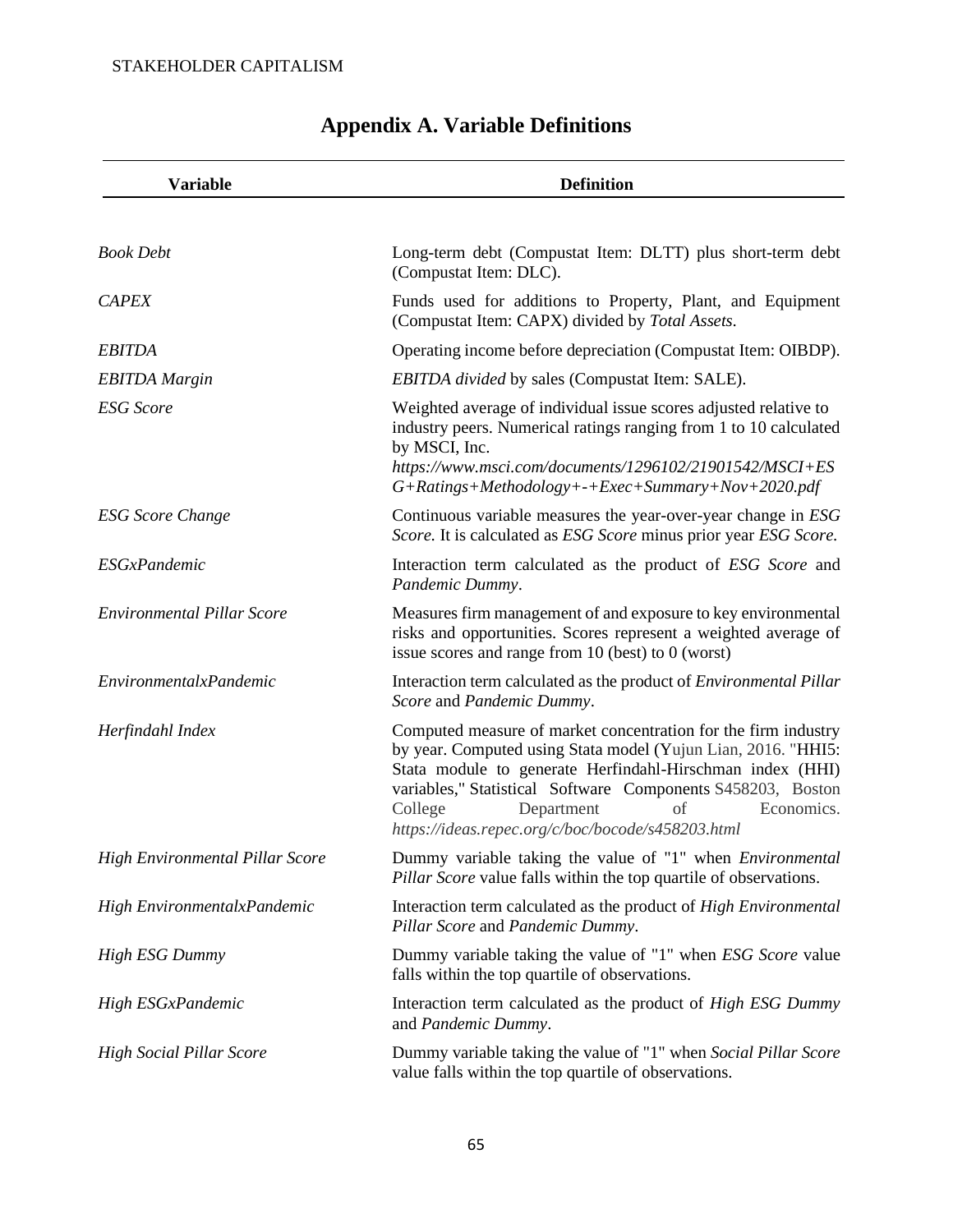| High SocialxPandemic           | Interaction term calculated as the product of <i>High Social Pillar</i><br>Score and Pandemic Dummy.                                                                                                                        |
|--------------------------------|-----------------------------------------------------------------------------------------------------------------------------------------------------------------------------------------------------------------------------|
| Leverage                       | Book Debt divided by Market Value.                                                                                                                                                                                          |
| Log (Sales)                    | Natural logarithm of Sales (Compustat Item: SALE).                                                                                                                                                                          |
| Low Environmental Pillar Score | Dummy variable taking the value of "1" when Environmental<br>Pillar Score value falls within the bottom quartile of observations.                                                                                           |
| Low EnvironmentalxPandemic     | Interaction term calculated as the product of Low Environmental<br>Pillar Score and Pandemic Dummy.                                                                                                                         |
| Low ESG Dummy                  | Dummy variable taking the value of "1" when ESG Score value<br>falls within the bottom quartile of observations.                                                                                                            |
| Low ESGxPandemic               | Interaction term calculated as the product of Low ESG Dummy and<br>Pandemic Dummy.                                                                                                                                          |
| Low Social Pillar Score        | Dummy variable taking the value of "1" when Social Pillar Score<br>value falls within the bottom quartile of observations.                                                                                                  |
| Low SocialxPandemic            | Interaction term calculated as the product of Low Social Pillar<br>Score and Pandemic Dummy.                                                                                                                                |
| <b>Market Equity</b>           | Common shares outstanding (Compustat Item: CSHO) multiplied<br>by the stock price (Compustat Item: PRCC_F).                                                                                                                 |
| Market-to-Book                 | Market Value divided by Total Assets                                                                                                                                                                                        |
| Market Value                   | (Total Assets minus book value equity (Compustat Item: CEQ)) +<br>Market Equity.                                                                                                                                            |
| Pandemic Dummy                 | Dummy variable taking the value of "1" when <i>ROA</i> reporting year<br>equals 2020, the year of the Covid-19 pandemic lockdowns.                                                                                          |
| R&D                            | Costs related to the development of new products or services<br>(Compustat Item: XRD) divided by Total Assets                                                                                                               |
| Raw ESG Score                  | Weighted average of individual issue scores not industry<br>adjusted. Numerical ratings ranging from 1 to 10 calculated by<br>MSCI, Inc.                                                                                    |
|                                | https://www.msci.com/documents/1296102/21901542/MSCI+ES<br>$G+Ratings+Methodology++Exec+Summary+Nov+2020.pdf$                                                                                                               |
| <b>ROA</b>                     | <b>EBITDA</b> divided by Total Assets.                                                                                                                                                                                      |
| ROA Change                     | Continuous variable measures the year-over-year change in ROA.<br>Calculated as ROA minus prior-year ROA.                                                                                                                   |
| <b>ROE</b>                     | EBITDA divided by book value of equity calculated as (Total<br>Assets minus total liabilities (Compustat Item: L.T.) plus deferred<br>tax (Compustat Item: TXDITC) minus preferred<br>stock<br>(Compustat Item: pre_stock). |
| Social Pillar Score            | Measures management of and exposure to key social risks and<br>opportunities. Scores represent a weighted average of issue scores<br>ranging from 10 (best) to 0 (worst).                                                   |